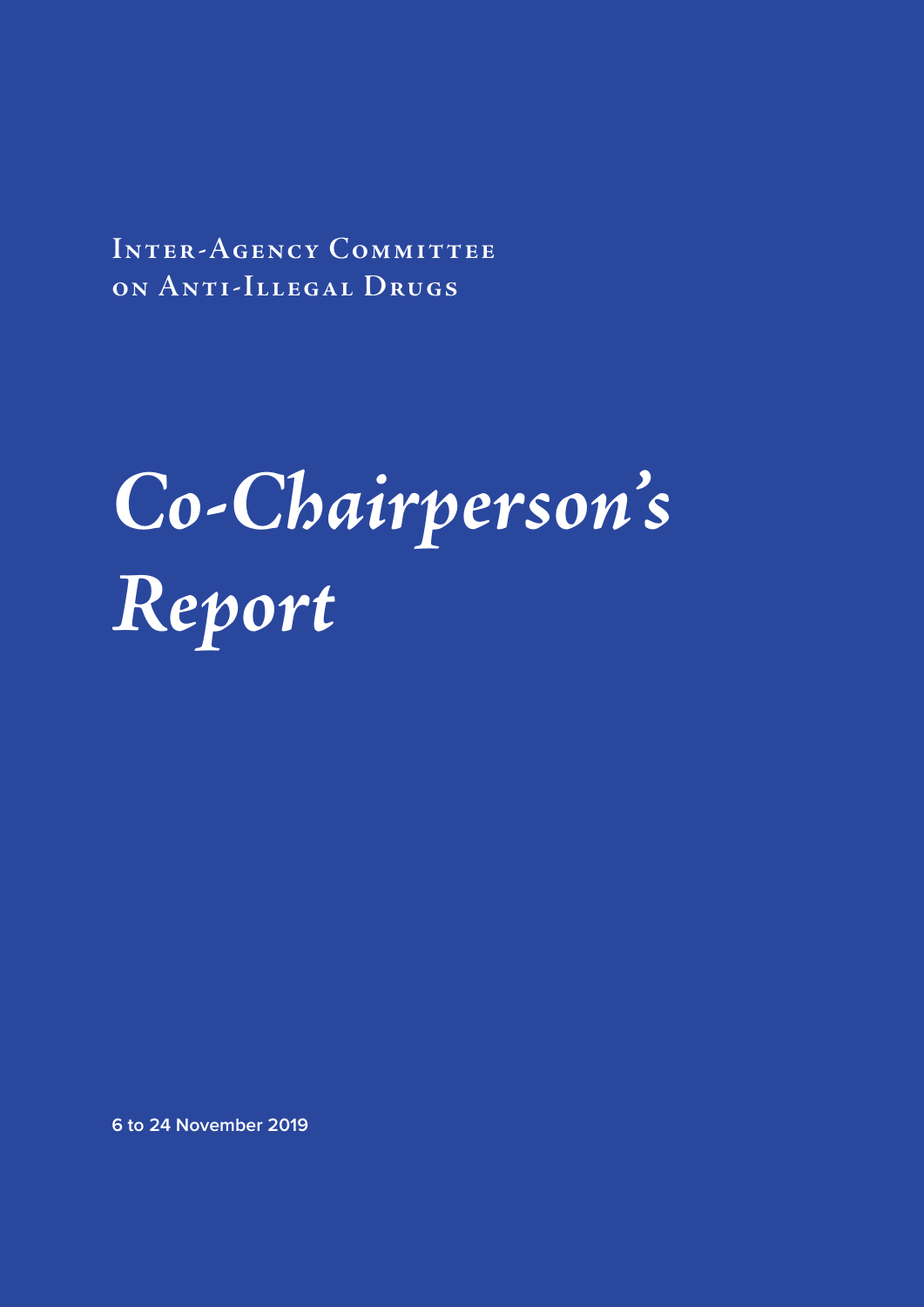# **TABLE OF CONTENTS**

| I. Executive Summary                                                                                                                                                                                                                                              | 3              |
|-------------------------------------------------------------------------------------------------------------------------------------------------------------------------------------------------------------------------------------------------------------------|----------------|
| II. Statement of Purpose                                                                                                                                                                                                                                          | 6              |
| III. Findings and Recommendations                                                                                                                                                                                                                                 | 7              |
| A. The creation of the ICAD is a step in the right direction but its potential<br>has not been maximized because of unequal participation by the member<br>agencies and lack of strategic leadership.                                                             | $\overline{7}$ |
| B. There is no common and reliable baseline data on the number of drug 10<br>dependents in the country. Moreover, a uniform process for tracking all<br>subsequent actions and interventions regarding those who surrendered<br>or were arrested is not in place. |                |
| C. Attention and resources were disproportionately focused on street-level 14<br>enforcement, at the cost of largely de-emphasizing prevention, detention,<br>prosecution, rehabilitation, and reintegration.                                                     |                |

- D. *Tokhang*, which has become synonymous with drug-related killings, must 29 be abandoned in favor of a reinvigorated policy on anti-illegal drug enforcement that strongly promotes and ensures accountability and transparency.
- E. Supply constriction, as an aspect of the overall strategy against illegal 35drugs, has been a massive failure.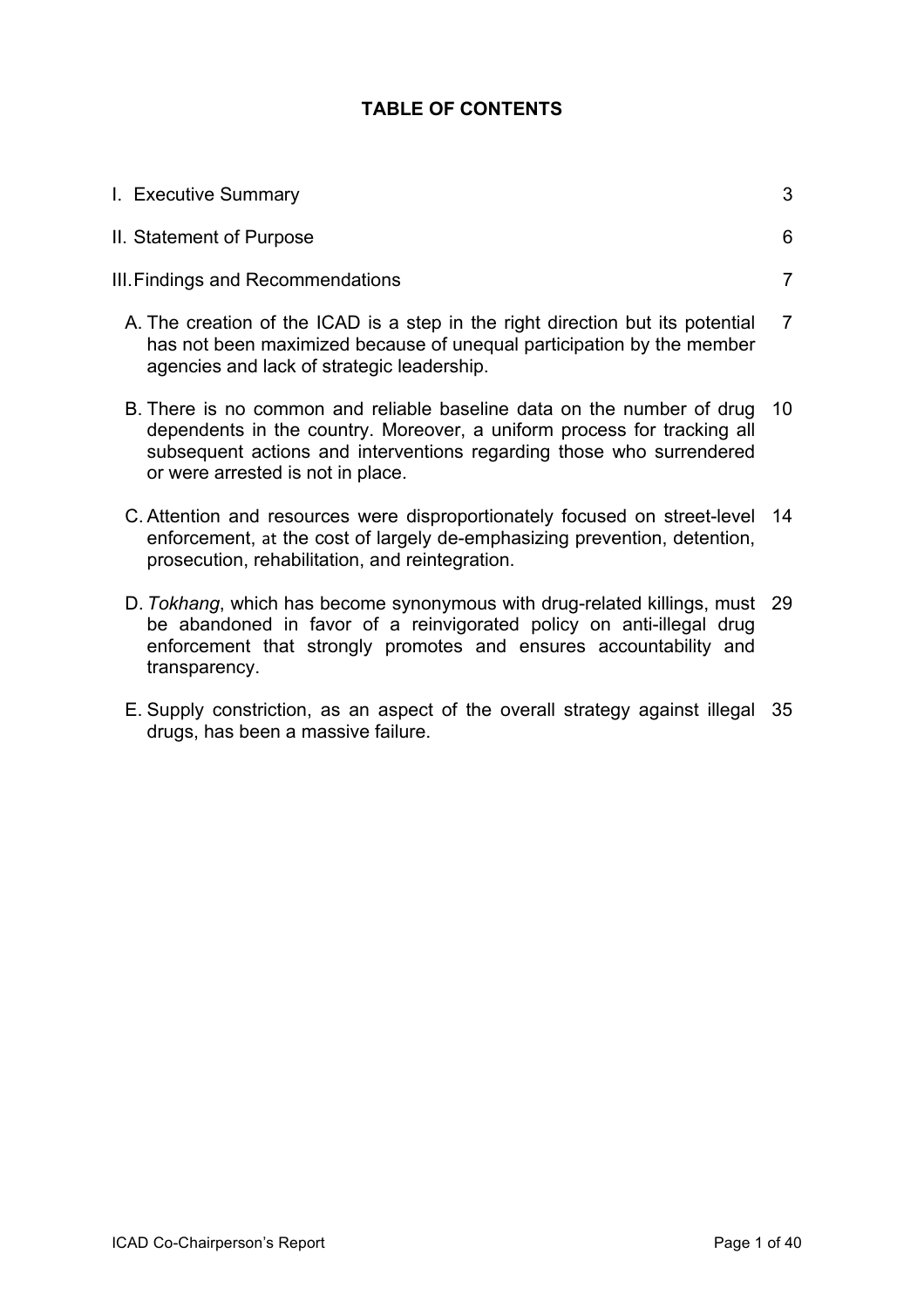# **LIST OF ACRONYMS**

| <b>ADAC</b>               | Anti-Drug Abuse Council                                                  |
|---------------------------|--------------------------------------------------------------------------|
| ADAO                      | Anti-Drug Abuse Office                                                   |
| <b>AIDIS</b>              | Anti-Illegal Drugs Information System                                    |
| AM                        | Administrative Matter                                                    |
| AMLA                      | Anti-Money Laundering Act                                                |
| AMLC                      | Anti-Money Laundering Council                                            |
| APG                       | Asia/Pacific Group on Money Laundering                                   |
| <b>ASOG</b>               | Ateneo School of Government                                              |
| <b>ASSIST</b>             | Alcohol, Smoking and Substance Involvement Screening Test                |
| <b>BADAC</b>              | Barangay Anti-Drug Abuse Council<br>Bureau of Immigration                |
| BI<br><b>BJMP</b>         | Bureau of Jail Management and Penology                                   |
| <b>BOC</b>                | <b>Bureau of Customs</b>                                                 |
| CADAC                     | City Anti-Drug Abuse Council                                             |
| <b>CBDR</b>               | Community-Based Drug Rehabilitation                                      |
| <b>CCTV</b>               | <b>Closed-Circuit Television</b>                                         |
| <b>CHED</b>               | Commission on Higher Education                                           |
| <b>CHR</b>                | Commission on Human Rights                                               |
| CMC                       | <b>Command Memorandum Circular</b>                                       |
| CoBRA                     | Community-Based Rehabilitation Alliance                                  |
| CSC                       | Civil Service Commission                                                 |
| DATRC                     | Drug Abuse Treatment and Rehabilitation Center                           |
| DBM                       | Department of Budget and Management                                      |
| DDB.                      | Dangerous Drugs Board                                                    |
| DDE                       | Drug Dependency Examination                                              |
| <b>DEG</b>                | Drug Enforcement Group                                                   |
| DepEd                     | Department of Education                                                  |
| DILG                      | Department of the Interior and Local Government                          |
| DOH                       | Department of Health                                                     |
| <b>DOJ</b>                | Department of Justice                                                    |
| <b>DSWD</b>               | Department of Social Welfare and Development                             |
| DTI                       | Department of Trade and Industry                                         |
| <b>EJK</b><br>EO.         | <b>Extrajudicial Killings</b><br><b>Executive Order</b>                  |
| GAA                       |                                                                          |
| GR                        | <b>General Appropriations Act</b><br><b>General Register</b>             |
| HB.                       | House Bill                                                               |
| HVT.                      | <b>High Value Target</b>                                                 |
| <b>IAS</b>                | <b>Internal Affairs Service</b>                                          |
| <b>IBP</b>                | Integrated Bar of the Philippines                                        |
| ICAD                      | Inter-Agency Committee on Anti-Illegal Drugs                             |
| <b>IRR</b>                | Implementing Rules and Regulations                                       |
| LEA                       | Law Enforcement Agency                                                   |
| LGU                       | Local Government Unit                                                    |
| МC                        | Memorandum Circular                                                      |
| MOLEO                     | Military and Other Law Enforcement Offices                               |
| NADPA                     | National Anti-Drug Plan of Action                                        |
| NBI                       | National Bureau of Investigation                                         |
| <b>NEP</b>                | National Expenditure Program                                             |
| <b>NYC</b>                | <b>National Youth Commission</b>                                         |
| <b>OCA</b>                | Office of the Court Administrator                                        |
| <b>OSG</b>                | Office of the Solicitor General                                          |
| <b>PADS</b><br><b>PAO</b> | Philippine Anti-Illegal Drugs Strategy                                   |
| <b>PAP</b>                | Public Attorney's Office<br>Psychological Association of the Philippines |
| <b>PCG</b>                | Philippine Coast Guard                                                   |
| <b>PDEA</b>               | Philippine Drug Enforcement Agency                                       |
| <b>PDL</b>                | Persons Deprived of Liberty                                              |
| <b>PESO</b>               | <b>Public Employment Service Office</b>                                  |
| <b>PNP</b>                | <b>Philippine National Police</b>                                        |
| QCADAAC                   | Quezon City Anti-Drug Abuse Advisory Council                             |
| QCPD                      | Quezon City Police District                                              |
| RA                        | Republic Act                                                             |
| <b>SK</b>                 | Sangguniang Kabataan                                                     |
| SG                        | Salary Grade                                                             |
| TESDA                     | <b>Technical Education and Skills Development Authority</b>              |
| <b>UNODC</b>              | United Nations Office on Drugs and Crime                                 |
| <b>USAID</b>              | United States Agency for International Development                       |
| <b>WHO</b>                | World Health Organization                                                |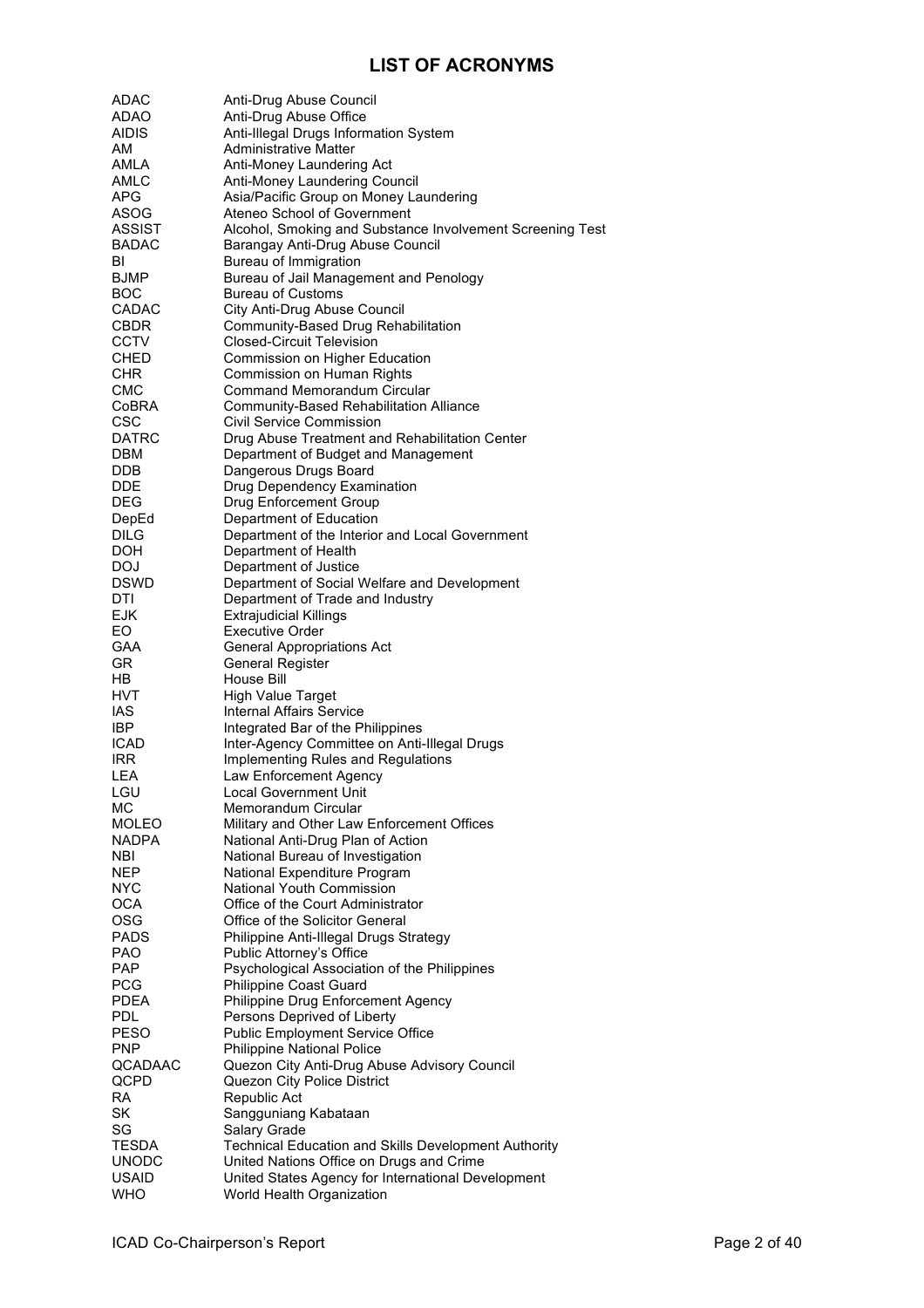#### **I. EXECUTIVE SUMMARY**

The campaign against illegal drugs is the centerpiece program of the Duterte Administration. To achieve the President's vision of having drug-free communities by 2022, EO No. 15 was issued in 2017, creating the ICAD in line with "the policy of the State to pursue an effective campaign against the trafficking and use of dangerous drugs and other similar substances through an integrated system of planning, implementation and enforcement of anti-illegal drug abuse policies, programs, and projects."<sup>1</sup> The general function of the ICAD is to "ensure that each member agency shall implement and comply with all policies, laws, and issuances pertaining to the government's anti-illegal drug campaign, in an integrated and synchronized manner."<sup>2</sup>

Based on various meetings and consultations held from 06 to 24 November 2019 with government agencies, international organizations, civil society groups, local government officials, and community representatives in the Vice President's capacity as Co-Chairperson of the ICAD, substantial initiatives on the part of both public and private sector actors to contribute to the fight against illegal drugs became evident. However, the following significant gaps, which hamper the effectiveness of the efforts and need to be urgently addressed, were discovered:

#### **A. The creation of the ICAD is a step in the right direction but its potential has not been maximized because of unequal participation by the member agencies and lack of strategic leadership.**

With the creation of the ICAD, national government agencies were provided a platform to collaborate in order to holistically pursue the campaign against illegal drugs: from prevention, to enforcement, and to rehabilitation and reintegration. However, silos remain, as evidenced by the lack of common targets and unified procedures. Some agencies have taken proactive roles, while others have operated largely on the level of compliance. Strategic leadership of the ICAD demands nothing less than direct Presidential attention in order to ensure the active involvement of all member agencies. Additionally, EO No. 15, s. 2017, should be amended to make the DDB the Chairperson, instead of the PDEA, given its broader mandate of being "the policy-making and strategy-formulating body in the planning and formulation of policies and programs on drug prevention and control."3

**B. There is no common and reliable baseline data on the number of drug dependents in the country. Moreover, a uniform process for tracking all subsequent actions and interventions regarding those who surrendered or were arrested is not in place.**

<sup>1</sup> First Whereas Clause, EO No. 15, s. 2017, Creation of an Inter-Agency Committee on Anti-Illegal Drugs (ICAD) and Anti-Illegal Drug Task Force to Suppress the Drug Problem in the Country, 06 March 2017.

Section 2, EO No. 15, s. 2017, op. cit.

<sup>3</sup> Third Whereas Clause, EO No. 15, s. 2017, op. cit., citing Section 77, RA No. 9165, Comprehensive Dangerous Drugs Act of 2002, 07 June 2002.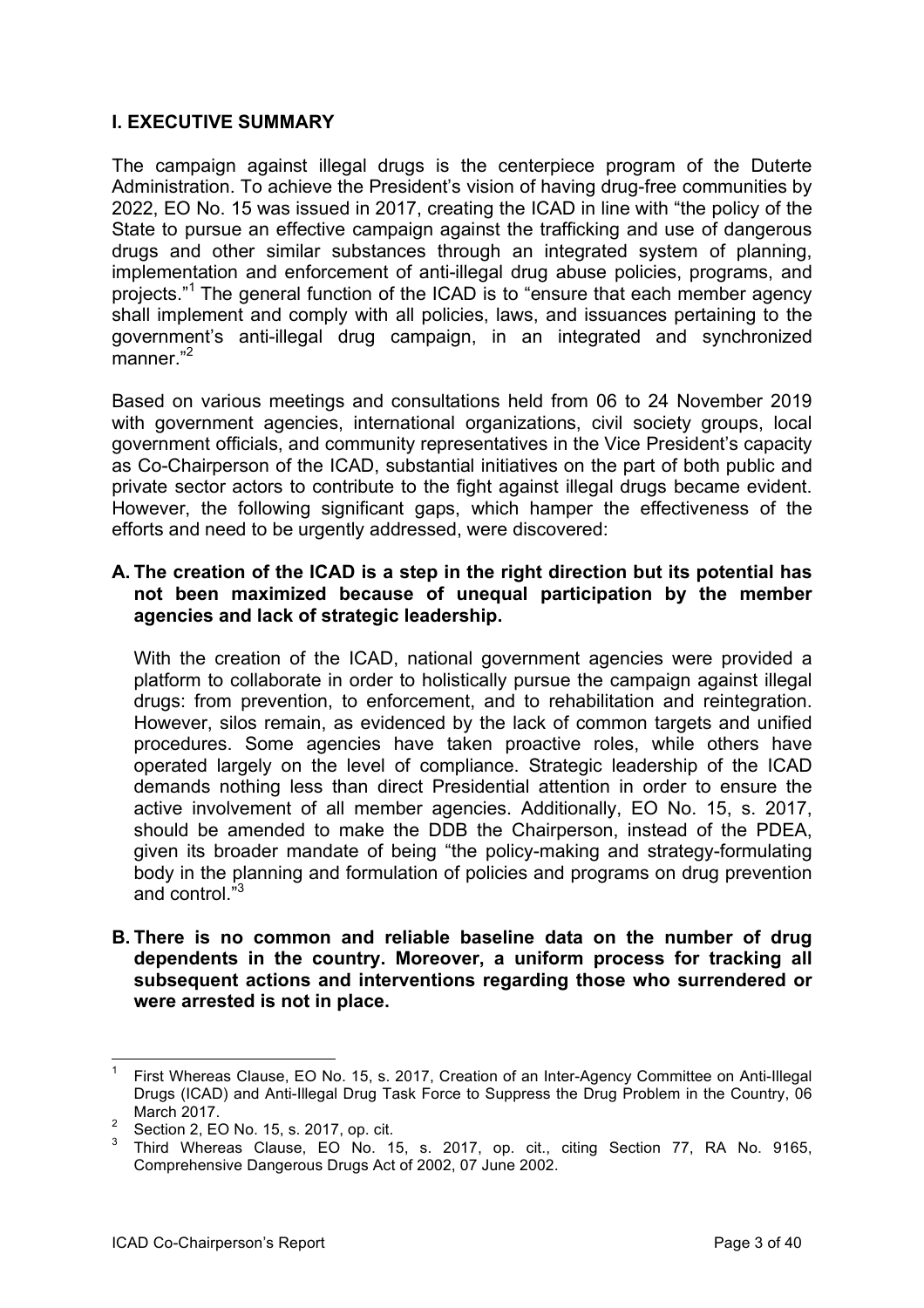Various figures have been floated to account for the number of drug users in the country, from 1.8 million<sup>4</sup> in 2016 to as high as 7.0 to 8.0 million.<sup>5</sup> Currently, the administration uses 4.0 million, $^6$  which according to the PDEA itself is based on a mere extrapolation.<sup>7</sup> A more accurate, evidence-based number has yet to be resolved. Using a credible baseline is an important first step because an evidence-based campaign against illegal drugs should assess whether or not the number of drug users is declining. If the government insists on using the 4.0 million figure, then the implication for government is that the number has increased since 2016 despite an aggressive and costly campaign against illegal drugs. Furthermore, if the PNP says that only 1.5 million have been accounted for, $8$  then where are the remaining 2.5 million? An evidence-based campaign should involve tracking not just the number of surrenders and arrests, but all subsequent actions and interventions for surrenderers and arrestees – whether they were successfully prosecuted, if such is warranted, and/or properly rehabilitated and reintegrated into society.

#### **C. Attention and resources were disproportionately focused on street-level enforcement, at the cost of largely de-emphasizing prevention, detention, prosecution, rehabilitation, and reintegration.**

The Duterte Administration did not waste any time in implementing an aggressive campaign against illegal drugs in communities. On its very first day, the PNP launched Project: "Double Barrel"<sup>9</sup> which was followed by a surge in arrests, surrenders, and deaths. As an immediate result, courts were flooded with drug cases, the number of detainees in detention and jail facilities ballooned, and rehabilitation centers were deluged. Because such systems were not prepared and capacitated first to handle the surge, a host of issues and complications arose. The government had to issue successive regulations precisely to catch up with and address the concerns that surfaced as these severely undermined the effectiveness of all aspects of the campaign against illegal drugs.

#### **D.** *Tokhang***, which has become synonymous with drug-related killings, must be abandoned in favor of a reinvigorated policy on anti-illegal drug enforcement that strongly promotes and ensures accountability and transparency.**

<sup>&</sup>lt;sup>4</sup> DDB, 2015 Nationwide Survey on the Nature and Extent of Drug Abuse in the Philippines.<br><sup>5</sup> Speech of President Rodrigo Roa Duterte during the Partido Demokratiko Pilipino-Lakas ng Bayan

<sup>(</sup>PDP-Laban) Laguna Campaign Rally, delivered at Alonte Sports Arena, Biñan City, Laguna, 23 February 2019, https://pcoo.gov.ph/wp-content/uploads/2019/02/20190224-Speech-of-President-Rodrigo-Roa-Duterte-during-the-Partido-Demokratiko-Pilipino-Lakas-ng-Bayan-PDP-Laban-

Laguna-Campaign-Rally.pdf. <sup>6</sup> Rehabilitation and Reintegration Cluster Presentation, ICAD Conference, <sup>08</sup> November 2019; as confirmed by DDB and PDEA.

<sup>&</sup>lt;sup>7</sup> Head, ICAD Secretariat, ICAD Conference, 08 November 2019.

<sup>8</sup> PNP, Meeting with DILG, 19 November 2019. Also, "PNP records 1.5 million drug users in 3-year drug war," 30 October 2019, https://newsinfo.inquirer.net/1183440/pnp-records-1-5-million-drugusers-in-3-year-drug-war?fbclid=IwAR3J68mfCrkIx4j5Jq2yTDqWU4b6ZvMrZkBcBqddWksO-

tHefun8KolnwwQ. <sup>9</sup> PNP CMC No. 16-2016, PNP Anti-Illegal Drugs Campaign Plan - Project: "Double Barrel", <sup>01</sup> July 2016.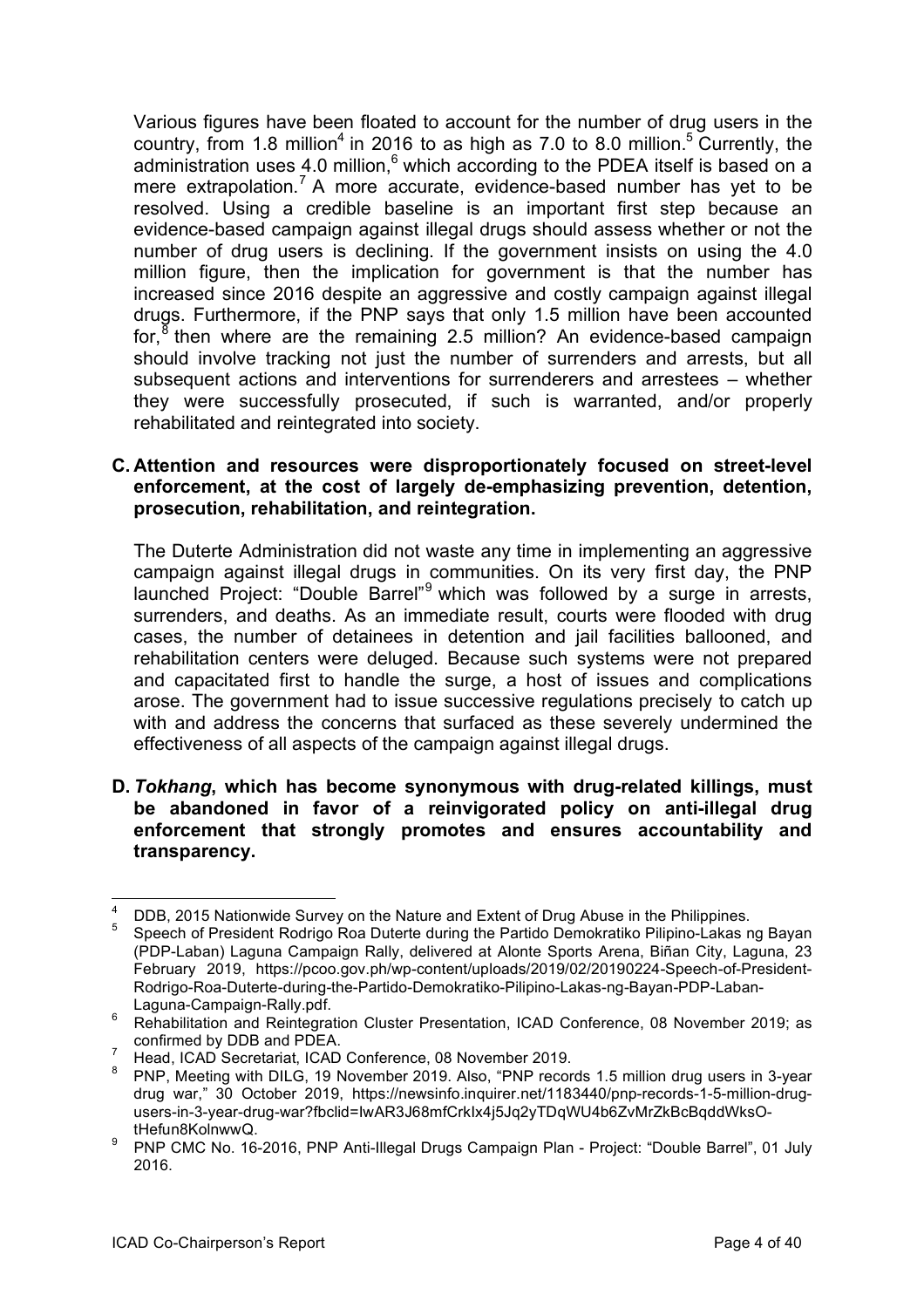The introduction of *Tokhang*, where the police conducts house-to-house visits as part of the institution's anti-drug operations, is unprecedented. There were no clear guidelines and protocols on how this was going to be implemented. Such lack of guidelines, together with the wide discretion that was given to the police, provided an opening for a number of unscrupulous individuals to commit abuses, tainting the integrity of the whole institution in the process. It is paramount to restore the public's confidence in the police by revoking Project: "Double Barrel," first of all, and entrusting instead the conduct of house-to-house visits to local institutions, with clear specifications on how the police will be involved, how their performance will be measured, and what safeguards will be in place to prevent abuses. Furthermore, abuses should be investigated, and both administrative and criminal accountability should be exacted when necessary.

#### **E. Supply constriction, as an aspect of the overall strategy against illegal drugs, has been a massive failure.**

Despite a relentless and costly campaign against illegal drugs in the past three and a half years, official government figures on seized drugs glaringly pale in comparison to the total estimated consumption. A massive percentage of illegal drugs is still in circulation in communities, as only about 1% of total consumption has been seized.<sup>10</sup> Making a substantial dent on supply entails shifting the focus to arresting HVTs and dismantling drug networks both domestically and internationally, through measuring performance against total consumption, capacity enhancement and internal cleansing of LEAs to prevent the flow of drugs into the country and its distribution, strengthened cooperation with foreign counterparts, and effective fund interdiction.

Through the presentation of the findings and recommendations contained in this Report, the hope is for our focus to be directed to the true and common enemy: the continued proliferation of illegal drugs that destroys the lives and futures of many Filipino families.

<sup>&</sup>lt;sup>10</sup> Refer to Figure 1: Seizures vs. Estimated Volume of Consumption of Shabu in this Report.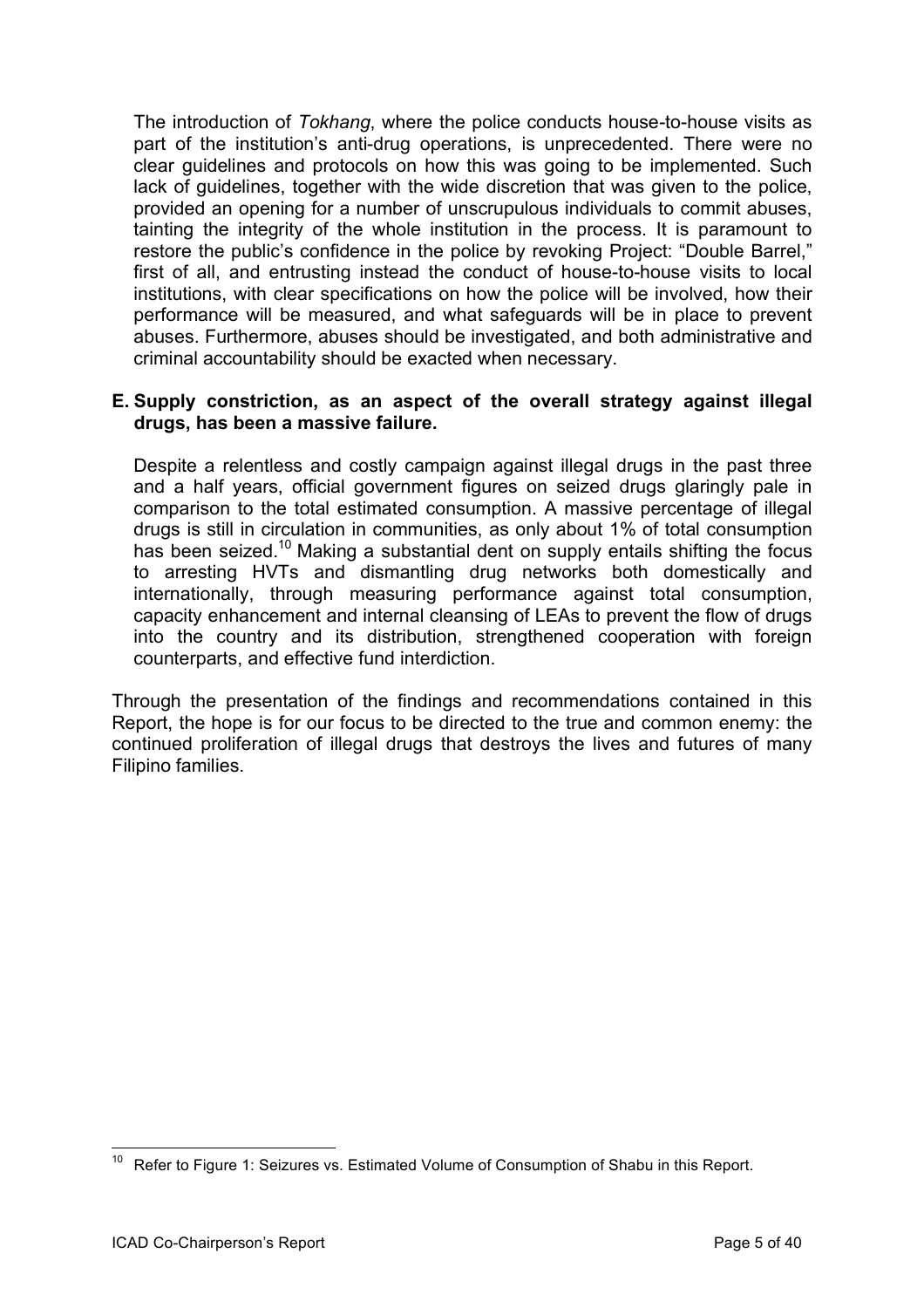#### **II. STATEMENT OF PURPOSE**

The scourge of illegal drugs in the Philippines is a matter of serious and urgent concern. It has destroyed the lives and futures of many Filipinos, and therefore demands strong policies and synchronized programs. Strategic leadership is needed to undertake these and inspire the active participation of all members of society to contribute to this effort.

The sole intention of this Report is to provide an honest insight on the state of the campaign against illegal drugs and present recommendations to improve its implementation. Winning the fight against drugs in a way that uplifts lives instead of endangers them is the goal and responsibility not just of leaders who are willing to transcend differences, but of a nation that is ready to come together with their constructive ideas and earnest efforts.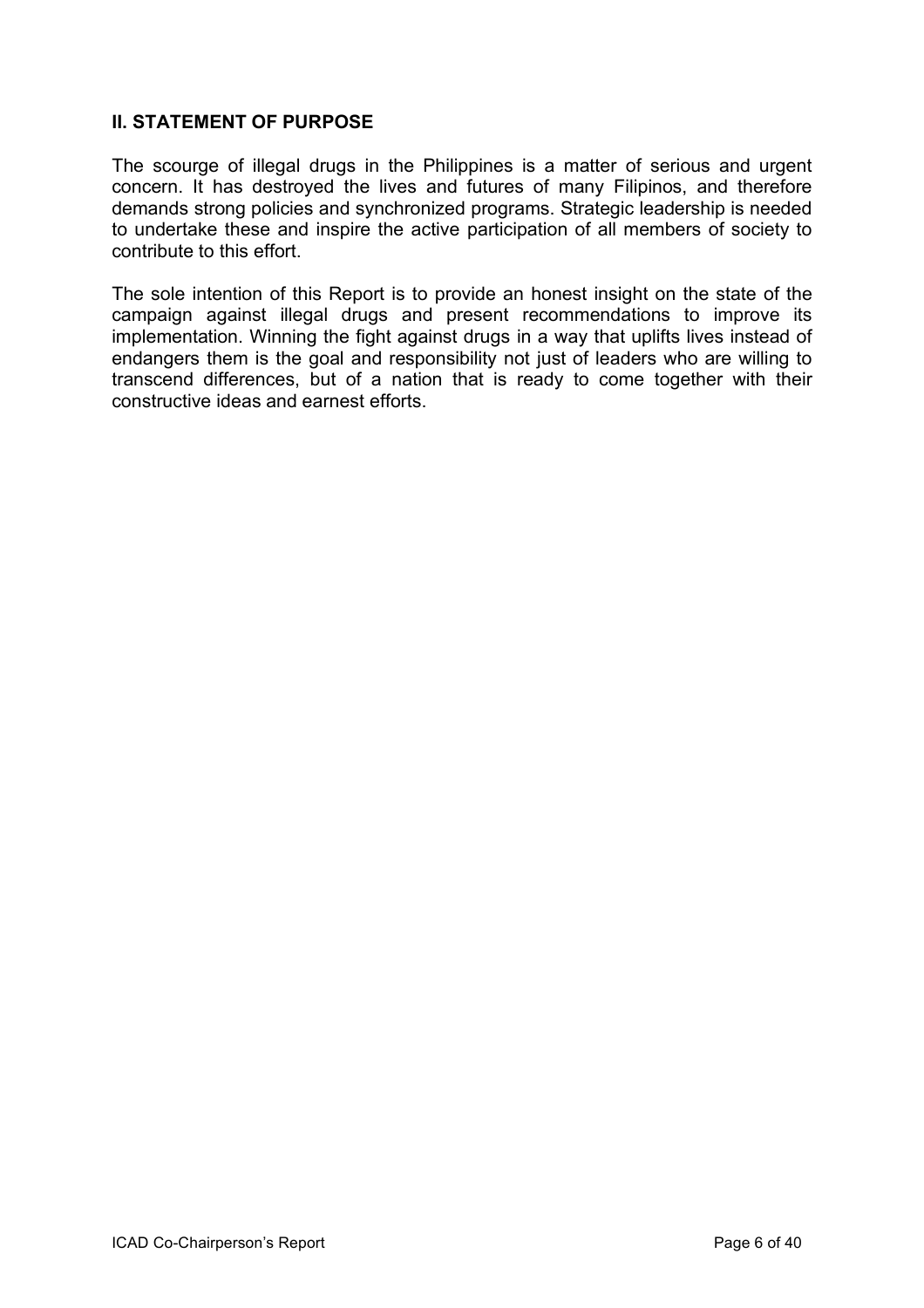#### **III. FINDINGS AND RECOMMENDATIONS**

# *A.The creation of the ICAD is a step in the right direction but its potential has not been maximized because of unequal participation by the member agencies and lack of strategic leadership.*

The creation of the ICAD emphasizes the need for government agencies to break silos and instead adopt an integrated approach that covers the full spectrum of the campaign against illegal drugs, from prevention, to enforcement, to rehabilitation, and to reintegration. The holistic nature of the campaign is reflected in the establishment of four clusters under the ICAD: Enforcement, Justice, Advocacy, and Rehabilitation and Reintegration.<sup>11</sup>

However, the designation of the PDEA as Chairperson of the ICAD sends a different signal. As stated in EO No. 15, which created the ICAD, the PDEA is "responsible for the efficient and effective law enforcement of all the provisions on any dangerous drugs and/or controlled precursors and essential chemicals."<sup>12</sup> This is the same reason why the PDEA is concurrently the lead for the Enforcement Cluster. In comparison, the DDB, as cited in the same EO, has the broader mandate of being "the policy-making and strategy-formulating body in the planning and formulation of policies and programs on drug prevention and control."<sup>13</sup> Furthermore, the DDB was designated as the lead agency for the implementation of the PADS upon its institutionalization in 2018 with the issuance of EO No. 66. The PADS is intended to be the document that "outlines the balanced efforts of the government to strengthen its campaign against illegal drugs."<sup>14</sup>

The proactive participation of agencies, such as the DDB, the PDEA, the DILG, and the DOH, is evident. But without equal initiative and commitment on the part of other critical agencies for important aspects like prevention and reintegration, silos remain to the detriment of the entire program. This is manifested in the lack of common targets and metrics for the accomplishments of the ICAD as a whole and of each of the clusters, with lead agencies largely reporting accomplishments on their own.

EO No. 15 furthermore states that the "ICAD Chairperson shall then consolidate all the reports for submission to the Office of the President."<sup>15</sup> Without support from the Office of the President, fulfilling the basic organizational requirements of the ICAD, much more its ability to deliver its stated functions, are severely hampered. For example, EO No. 15 was supposed to establish and activate a National Anti-Illegal Drug Task Force, "which shall undertake sustained anti-illegal drug operations." <sup>16</sup> The Task Force is intended to be the inter-agency implementation arm of the ICAD, which is of urgency because there is currently

<sup>&</sup>lt;sup>11</sup> Section 3, EO No. 15, s. 2017, op. cit.<br><sup>12</sup> Eauth Whereas Clause EO No. 15, s.

<sup>12</sup> Fourth Whereas Clause, EO No. 15, s. 2017, op. cit., citing Section 82, RA No. 9165, op. cit.

<sup>&</sup>lt;sup>13</sup> Third Whereas Clause, EO No. 15, s. 2017, op. cit., citing Section 77, RA No. 9165, op. cit.

<sup>14</sup> EO No. 66, s. 2018, Institutionalizing the Philippine Anti-Illegal Drugs Strategy, 29 October 2018.

<sup>15</sup> Section 5, EO No. 15, s. 2017, op. cit.

 $16$  Section 4, EO No. 15, s. 2017, citing Section 77, RA No. 9165, op. cit.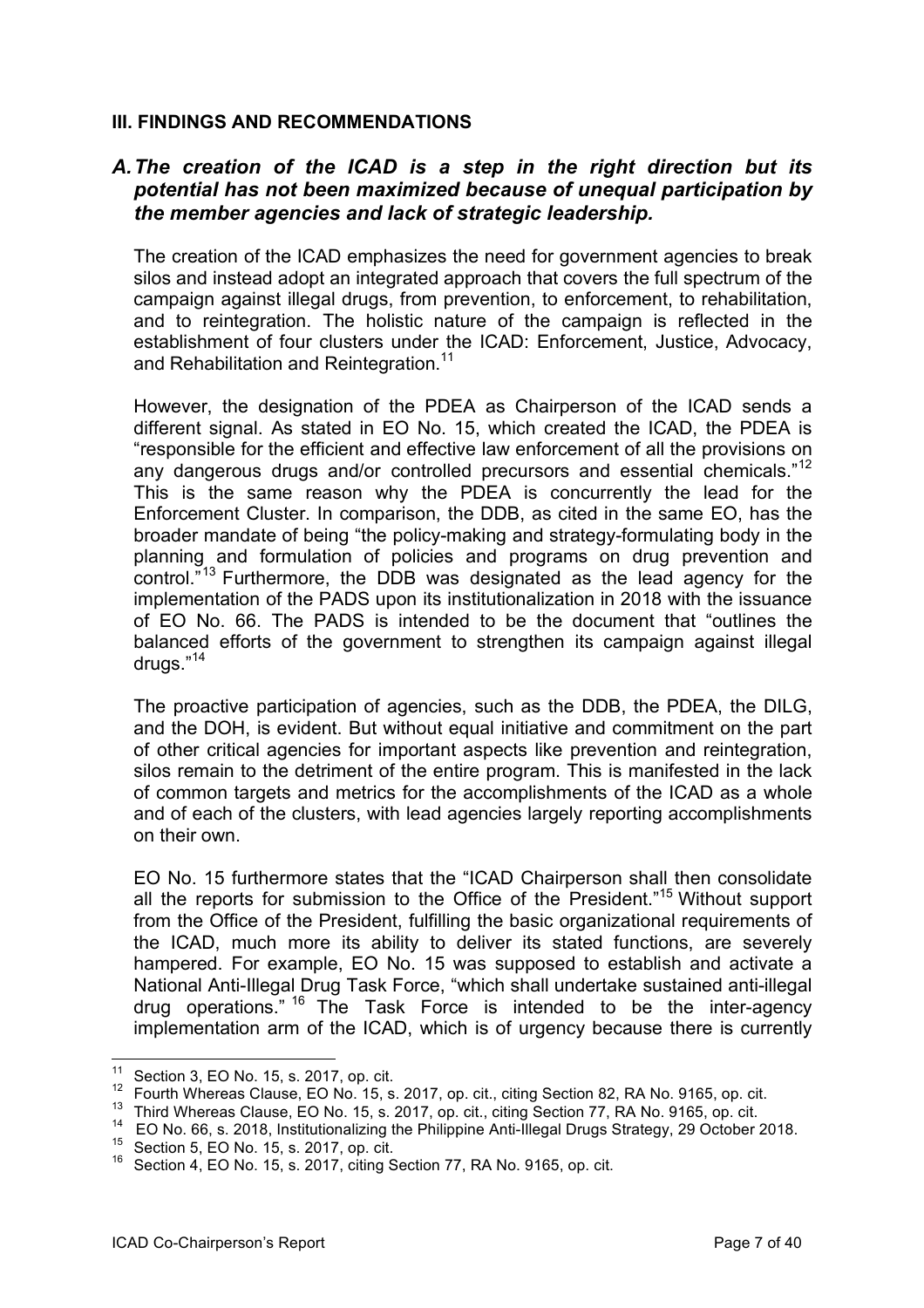no uniform manual of operations governing the conduct of all anti-illegal drug operations.<sup>17</sup> More than two years since the creation of the ICAD, the Task Force is still not operational pending the appointment of a commander.  $18$  The recommendation for the appointment of a commander was only submitted to the Office of the President in August 2019, and it has not been acted upon to date.<sup>19</sup>

Relatedly, Section 6 of EO No. 15 directed the DBM "to coordinate with the ICAD to facilitate and expedite the release of the necessary funding needed for the implementation of this Order."<sup>20</sup> Despite its all-encompassing functions, only Php 15 million was given to the ICAD for 2019.<sup>21</sup>

To further maximize the role of the ICAD, the following are recommended:

#### **1. Amend EO No. 15 to make the DDB the Chairperson of the ICAD, under the close and direct supervision of the President, dispensing with the need for the designation of any Co-Chairperson.**

The broader mandate of the DDB makes it better suited to be the Chairperson of the ICAD, while the PDEA can continue to lead the Enforcement Cluster. Installing the DDB as Chairperson will ensure that all lenses, not just law enforcement, are taken into consideration in leading the effort against illegal drugs, as anchored in the PADS.

More than a Co-Chairperson, what the ICAD Chairperson truly needs is the direct backing of the President so that it is empowered to command the agencies to work in a synchronized manner and bring balance to the various aspects of the campaign: prevention, advocacy, enforcement, supply constriction, rehabilitation, and reintegration, among others. The ICAD, being the designated platform for leading the fight against illegal drugs – the professed flagship initiative of this administration – requires nothing less than close Presidential attention and action.

#### **2. Appoint at the soonest possible time a commander to the National Anti-Illegal Drug Task Force and set up its structure, so that its operations will finally be activated. The accomplishments of the ICAD and the Task Force should be regularly reported on their own.**

The activation of the Task Force is critical in streamlining the conduct and harmonizing the guidelines of the anti-illegal drug operations of various LEAs, as well as ensuring that they get the support from relevant institutions to be successful (e.g., the BOC, the AMLC). With the designation of a "senior law enforcement officer… (who) shall report directly to the PDEA Director

<sup>17</sup> ICAD Conference, <sup>08</sup> November 2019. DOJ noted in the same meeting that it is attempting to include this in the unified manual for investigation and prosecution of drug cases.

<sup>&</sup>lt;sup>18</sup> Meeting with the Enforcement Cluster of the ICAD, 14 November 2019.

 $\frac{19}{20}$  Ibid.

 $\frac{20}{21}$  Section 5, EO No. 15, s. 2017, op. cit.<br> $\frac{21}{21}$  DDB ICAD Conference 08 November

DDB, ICAD Conference, 08 November 2019.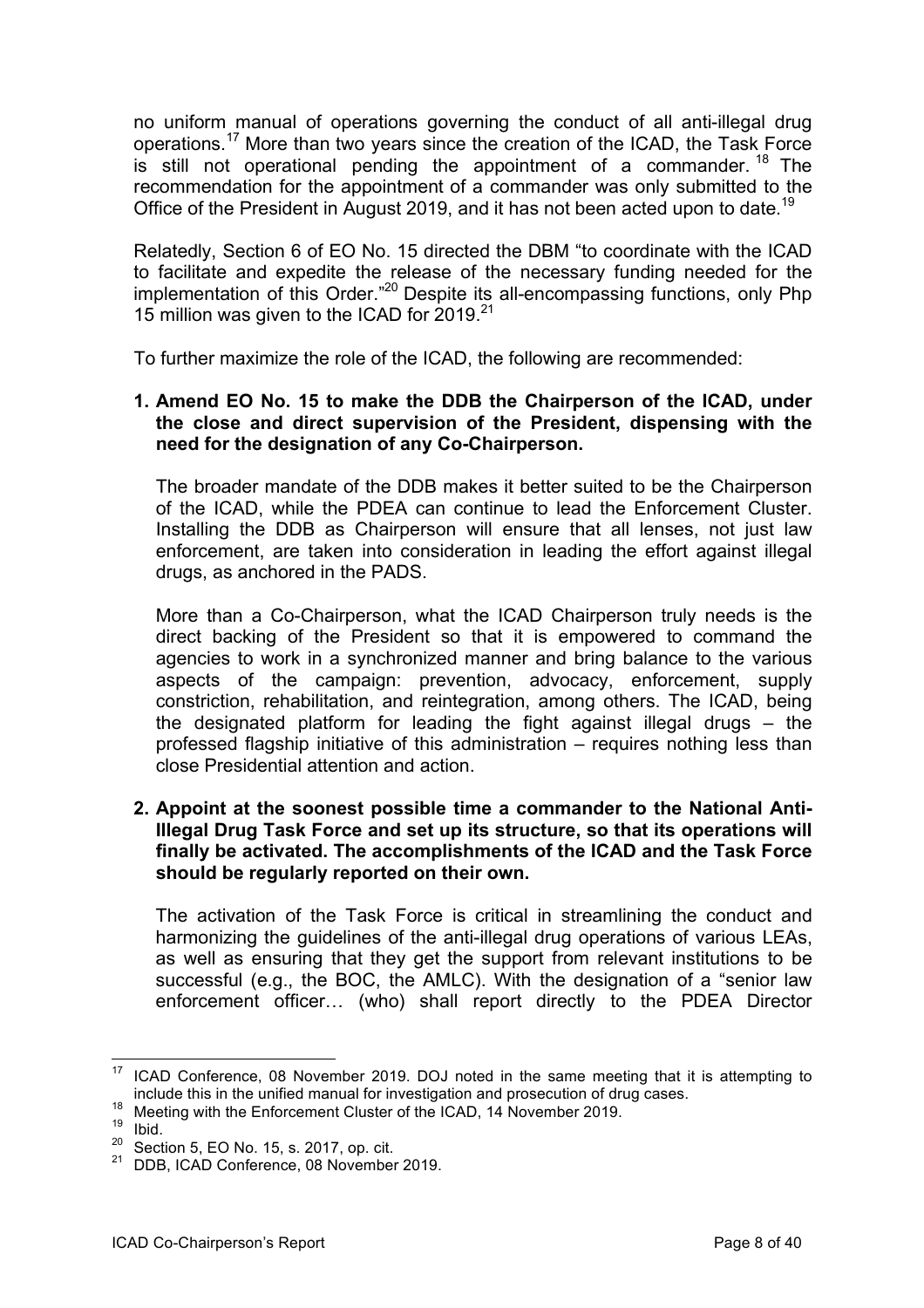General<sup>"22</sup> as Task Force head, centralized command and accountability for all drug operations will be clarified.

The Task Force in particular and the ICAD in general should report accomplishments to the public at least on a quarterly basis so that the ICAD has accountability on its own, separate from the individual reports of the member agencies. By mandating regular reporting at the level of the ICAD, member agencies will be forced to resolve cross-cutting issues that require multi-agency collaboration as well as discuss accomplishments that are borne out of collective effort.

#### **3. Amend EO No. 15 to make relevant private sector and local government representatives members of the ICAD as a whole and of each of its clusters.**

Policy and strategy discussions in the ICAD can be further enriched with the participation of representatives from relevant private and civil society organizations, similar to the wisdom requiring the DDB to have two regular members from the private sector.<sup>23</sup> Furthermore, it is glaring that despite their massive responsibility in the campaign against illegal drugs, there are no representatives from any of the Local Government Leagues (i.e., League of Provinces, League of Cities, League of Municipalities, and *Liga ng mga Barangay*) in the ICAD, in addition to the DILG's participation.

These representatives will be able to provide fresh insights, based on their expertise and experience, for the consideration of national government agencies. At the same time, their participation can pave the way for partnerships that will enable the national government to both expand and multiply the reach of its interventions in all aspects of the campaign, from prevention to reintegration.

 $22$  Section 4, EO No. 15, s. 2017., op. cit.

 $23$  Section 78, RA No. 9165, op. cit.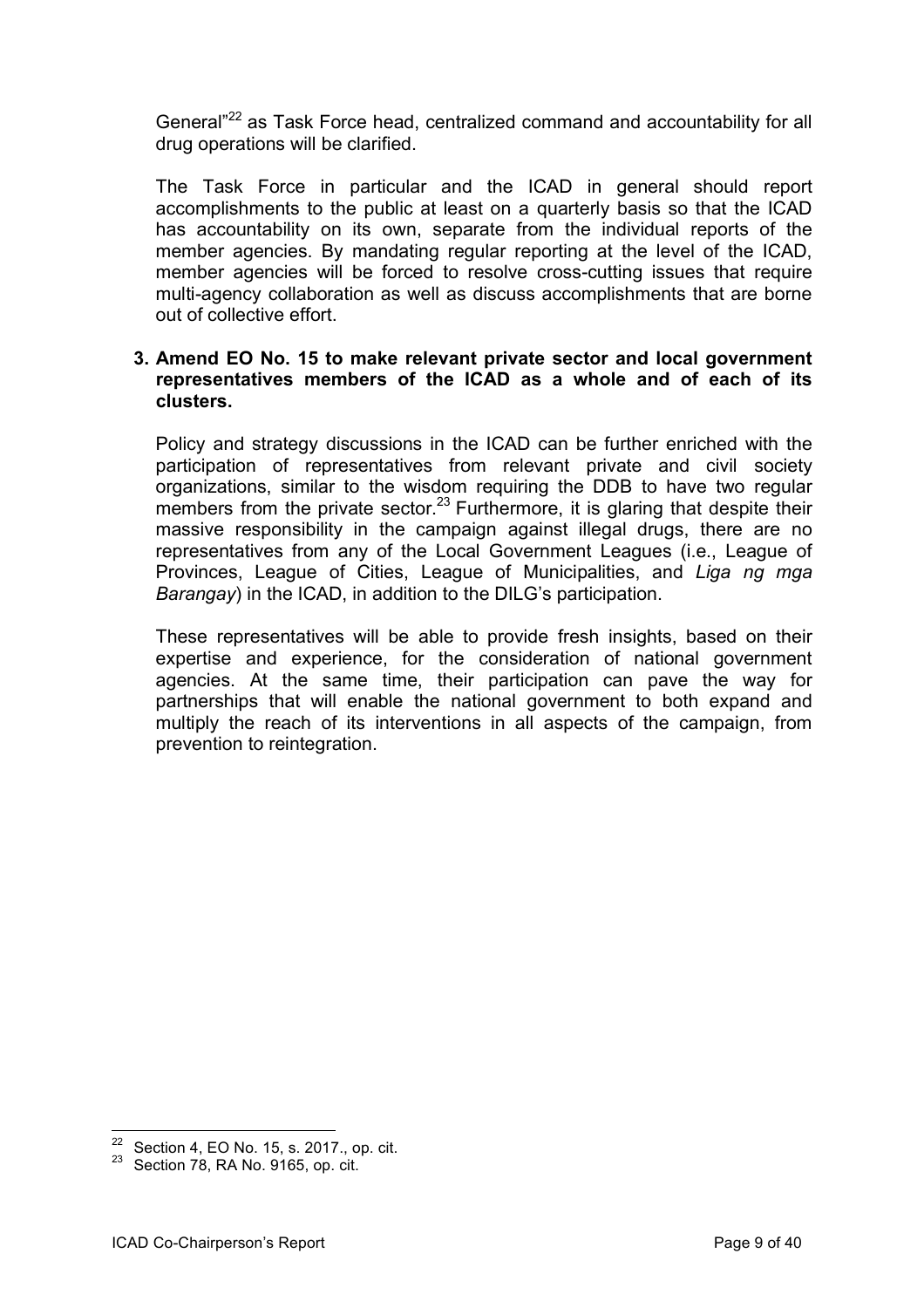# *B.There is no common and reliable baseline data on the number of drug dependents in the country. Moreover, a uniform process for tracking all subsequent actions and interventions regarding those who surrendered or were arrested is not in place.*

Since 2016, different estimates regarding the number of drug users have been used, ranging from 1.8 million to 7.0 to 8.0 million. Government agencies currently use 4.0 million as the estimated number of drug users in the country. The 4.0 million figure is based on an extrapolation, in contrast to the 1.8 million figure reported by the DDB in 2016, the basis of which was a household survey. The PNP, on the other hand, uses the 3.0 million figure for shabu users.  $24$  These figures are expected to be updated in the next household survey. Under EO No. 66, issued in 2018, "a nationwide survey to determine drug prevalence in the country… every three (3) years,"<sup>25</sup> was institutionalized. Prior to the enactment of this EO, this survey was conducted every four years.<sup>26</sup> The first survey under EO No. 66 was supposed to be conducted in 2018, three years after the last survey in 2015, but was delayed a year due to budgetary issues.<sup>27</sup> The DDB is expected to finish the collection and analysis of the latest data by the first quarter of 2020.<sup>28</sup>

As emphasized in the previous reports to the President.<sup>29</sup> without standard and harmonized baseline information, there will be no benchmark for measuring the success of the programs. One of the key indicators that should be tracked in an evidence-based campaign against illegal drugs is whether or not the number of drug users is declining. If the government insists on the use of the 4.0 million figure, then the implication for the government is that despite the aggressive campaign against illegal drugs in the past three and a half years, the number of drug users has more than doubled given the 1.8 million starting figure in 2016.

Since the start of the administration until October 2019, the PNP has reported that only 1.5 million drug users have been accounted for. Using the extrapolated 4.0 million figure, this means that there are 2.5 million drug users out there that still have to be accounted for. This is a massive red flag for an administration that claims it is serious about the drug menace, and it requires an urgent explanation and immediate action from the concerned agencies to account for the 2.5 million.

Not only is reliable baseline data for the number of drug users absent, a common process across agencies for systematically tracking data pertaining to what happens to users after they surrender or are arrested is also not yet in place.<sup>30</sup> This is mirrored by the observation that for most of the implementation period, the

 $24$  "PH consumes at least 3 tons of shabu every week – PNP," 28 November 2019, https://news.mb.com.ph/2019/11/28/ph-consumes-at-least-3-tons-of-shabu-every-week-pnp/.<br><sup>25</sup> Section 7, EO No. 66, s. 2018, op. cit. DDB is expected to finish the collection and analysis of the

latest data by the first quarter of 2020, as presented in the meeting with DDB, 20 November 2019.

<sup>&</sup>lt;sup>26</sup> DDB, ICAD Conference, 08 November 2019.

 $\frac{27}{28}$  Ibid.

Ibid.

<sup>29</sup> Memorandum for the President from the Vice President dated 11 November 2019, and Memorandum for the President from the Vice President dated 18 November 2019.

<sup>30</sup> In the Vice President's letter to PDEA Director General dated 18 November 2019, a proposed format for consolidating data was included.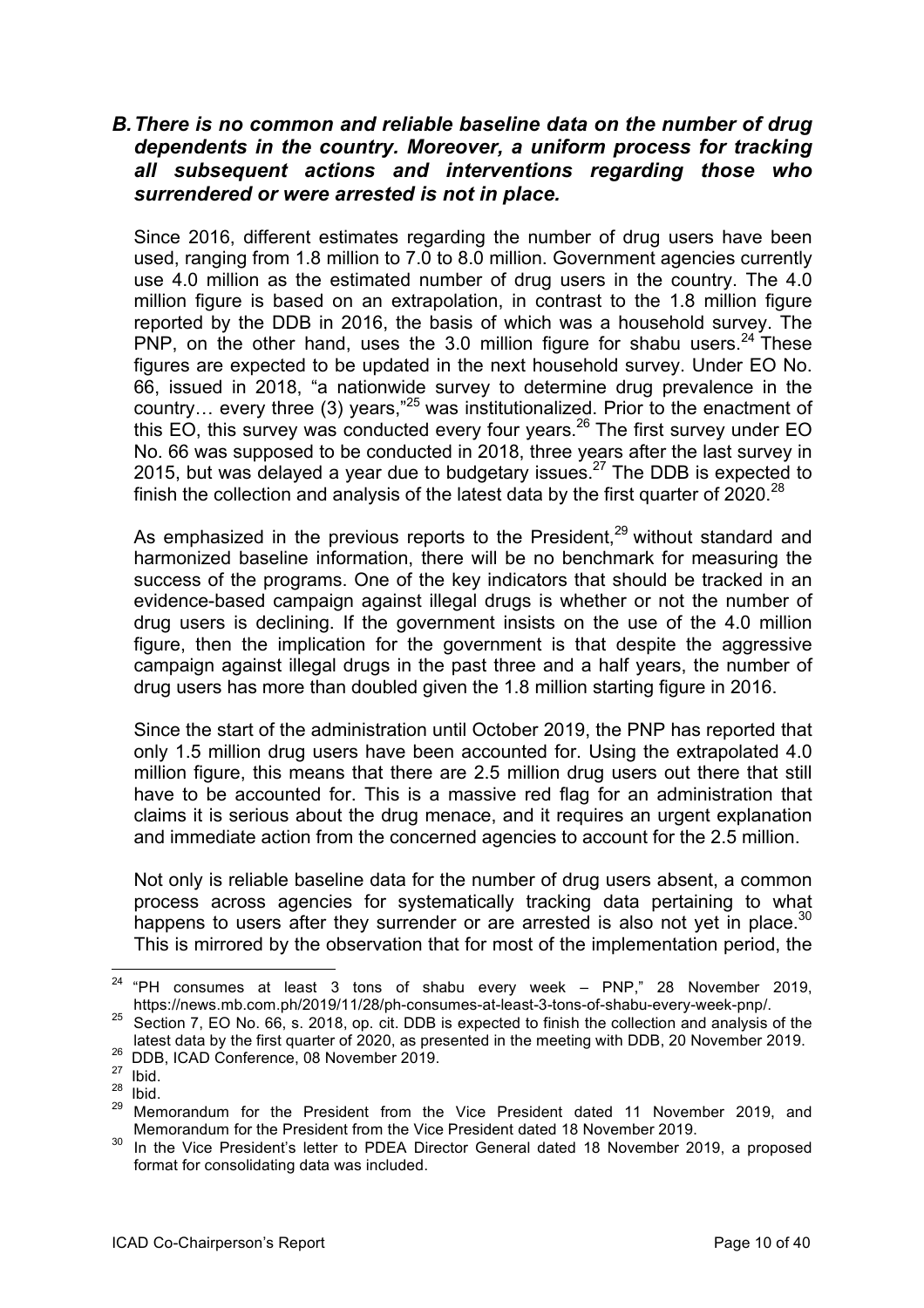number of surrenderers has been proudly reported as a measure of success to both domestic $31$  and international<sup>32</sup> audiences, but largely without talking about what happened to these individuals after they have surrendered.

During the meeting with the DILG, the PNP reported that, from 01 July 2016 to 31 October 2019, there were 1,287,036 surrenderers, and 304,179 were arrested.<sup>33</sup> However, there is no further information as to where they are currently in the system and their current status. While the ICAD agencies have data on matters like rehabilitation admissions and number of cases filed, it is unclear how these data link up with each other. For example, how many of the 1.5 million drug users accounted for are in detention centers, jails, and rehabilitation centers, respectively? If they are in detention centers or jails, do we know the status of their cases? If they are undergoing rehabilitation, how many are in CBDR programs, outpatient facilities, and inpatient facilities, respectively? More importantly, do we know how many have completed rehabilitation and have been successfully reintegrated into society?

It is even more alarming that of the 1.5 million accounted for, the government is not able to distinguish the users from the pushers. The PDEA, in the ICAD Conference, admitted that they "could not identify *kung alin ba doon yung drug users* and *iyong* drug pushers."34 This was seconded by the PNP, who committed that they "will exert [their] best effort… to generate [the] intent of separating those that are classified as users and those that are pushers."<sup>35</sup> This basic matter has enormous implications, because under RA No. 9165,<sup>36</sup> "persons who may have offended Section 15… (Use of Dangerous Drugs) are given by the law a different treatment – or more accurately, a preferred treatment – when compared to pushers and others who are involved in the drug trade. With respect to drug users, the intent of the law is primarily to… give them the opportunity to rehabilitate and possibly be exempt from criminal liability."<sup>37</sup>

It is worthwhile to note that efforts are underway by the DDB and the DILG to establish information systems to consolidate data. There are also existing models at the local level. For example, Quezon City already has a computerized integrated drug abuse profiling system for drug dependents (complete with photo, biometrics, occupation, type of drugs used, frequency and length of use), which is

 $31$  "More than 1 million drug addicts surrender to gov't," 31 December 2016,

https://www.rappler.com/nation/157082-one-million-drug-addicts-surrender.<br><sup>32</sup> "Locsin: 1.4 million Filipino drug users surrendered for rehab in war vs drugs," 15 March 2019, https://globalnation.inquirer.net/173624/locsin-1-4-million-filipino-drug-users-surrendered-for-

rehab-in-war-vs-drugs.<br><sup>33</sup> PNP, Meeting with DILG, 19 November 2019. It should be pointed out that the figure reported by PDEA and PNP on 12 December 2019 is much lower. According to them, the total number of arrested drug personalities from 01 July 2016 to 30 November 2019 is 220,728. Source: "Over 200,000 arrested in 3-year drug war," 12 December 2019, https://news.abscbn.com/news/12/12/19/over-200000-arrested-in-3-year-drug-war.<br><sup>34</sup> PDEA, ICAD Conference, 08 November 2019.

Ibid.

<sup>36</sup> RA No. 9165, Comprehensive Dangerous Drugs Act of 2002, 07 June 2002.

ASOG Working Paper 19-006, "How Change Rendered Human Rights More Vulnerable: Examining the Anti-Drug Campaign Legal Framework with a Human Rights Lens," as of 25 April 2019.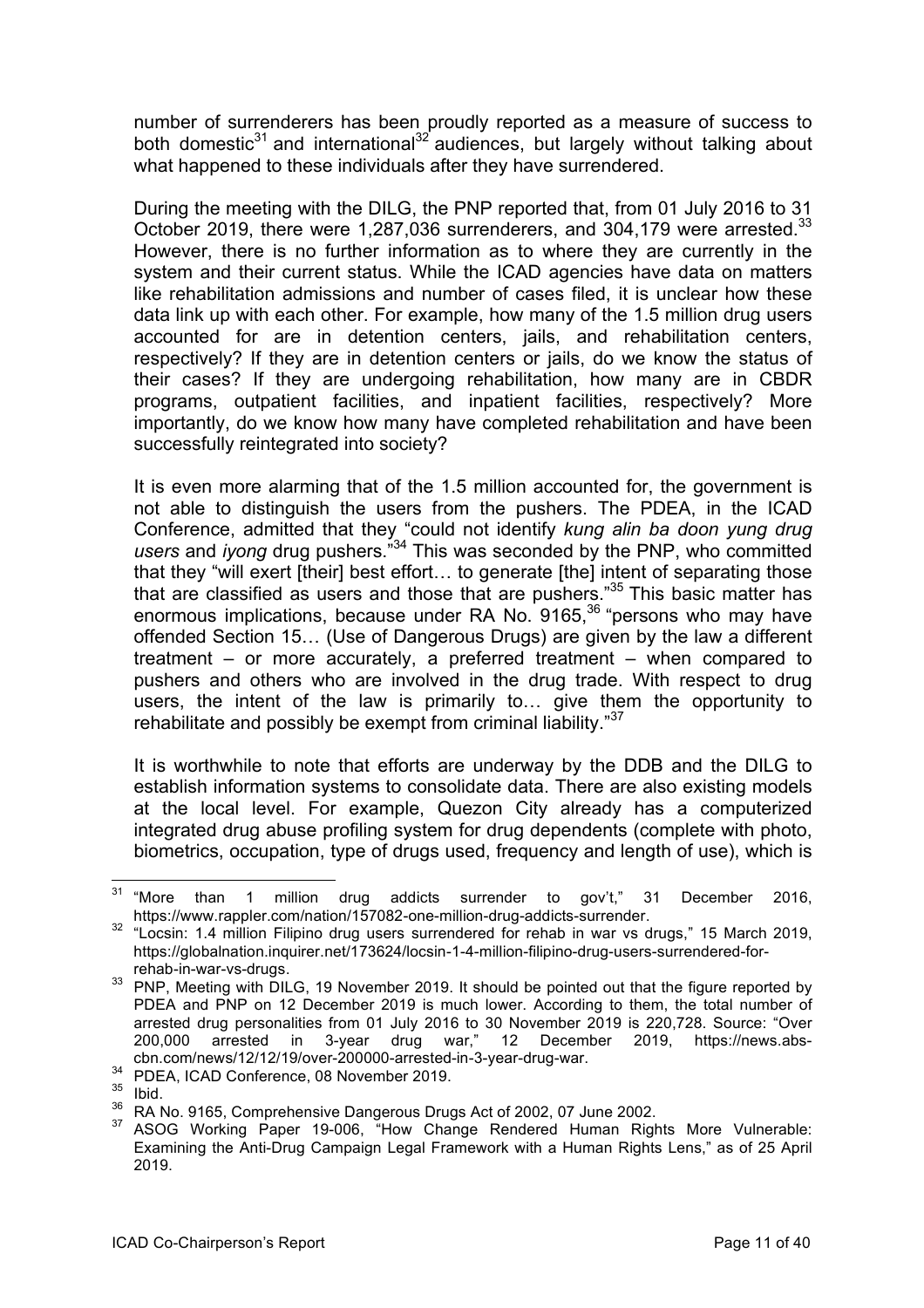linked to all of its 142 barangays and the stations of the QCPD. $38$  Some of the safeguards to maintain the integrity of said system are as follows: (1) A full-time barangay administrator is trained to conduct the profiling of drug dependents; (2) Biometrics and facial recognition features prevent duplicate entries; (3) QCADAAC serves as the repository of data from all barangays; and (4) Only QCADAAC can make the necessary corrections.<sup>39</sup> In cases of voluntary surrender to the local police, the latter will be redirected to the barangay for proper profiling.40

To institutionalize an evidence-based and data-driven campaign against illegal drugs, the following are recommended:

#### **1. Establish accurate and updated baseline data on the number of drug dependents, and a system for tracking the status of individuals after surrenders and arrests.**

The conduct of the regular DDB survey to describe the nature and extent of drug use in the Philippines should be supported to determine the updated baseline.

With respect to consolidated information systems, the newly launched AIDIS, the objective of which is to "tell the real story on how the government through its different drug enforcement agencies is really faring in the anti-illegal drugs drive,"<sup>41</sup> should have comprehensive and updated data by 31 December 2019 at the latest. This can be made possible with the cooperation of all relevant agencies, as well as the Regional Oversight Committees led by the PDEA, since it was mentioned in the Meeting with the Enforcement Cluster that these Oversight Committees are tasked with consolidating and validating data from the LGUs.<sup>42</sup> The tracking of the current status of those who surrendered or were arrested, in response to the questions raised above regarding how the available information relate to one another, should be reflected in the AIDIS dashboards. The presence of such dashboards will be useful in improving the current public reporting done via the PCOO-initiated #RealNumbersPH, where such level of specificity is lacking. The current PDEA page on #RealNumbersPH does not even present to the public any information regarding how many of those who surrendered or arrested are currently undergoing rehabilitation or are still detained.<sup>43</sup> The total number of surrenderers per se is not relevant if they are not given the proper interventions.

 $\frac{38}{39}$  QCADAAC Presentation, QCADAAC and BADAC Briefing, 22 November 2019.

 $\frac{39}{40}$  Ibid.

<sup>&</sup>lt;sup>40</sup> Ibid.<br><sup>41</sup> DILC

<sup>41</sup> DILG, "Centralized info system launched to capture real score on anti-drugs drive," 11 November 2019, https://dilg.gov.ph/news/Centralized-info-system-launched-to-capture-real-score-on-antidrugs-drive/NC-2019-1278.

<sup>42</sup> ICAD Enforcement Cluster Secretariat, Meeting with the Enforcement Cluster of the ICAD, 14 November 2019.

<sup>43</sup> PDEA, #RealNumbersPH, http://pdea.gov.ph/2-uncategorised/279-realnumbersph.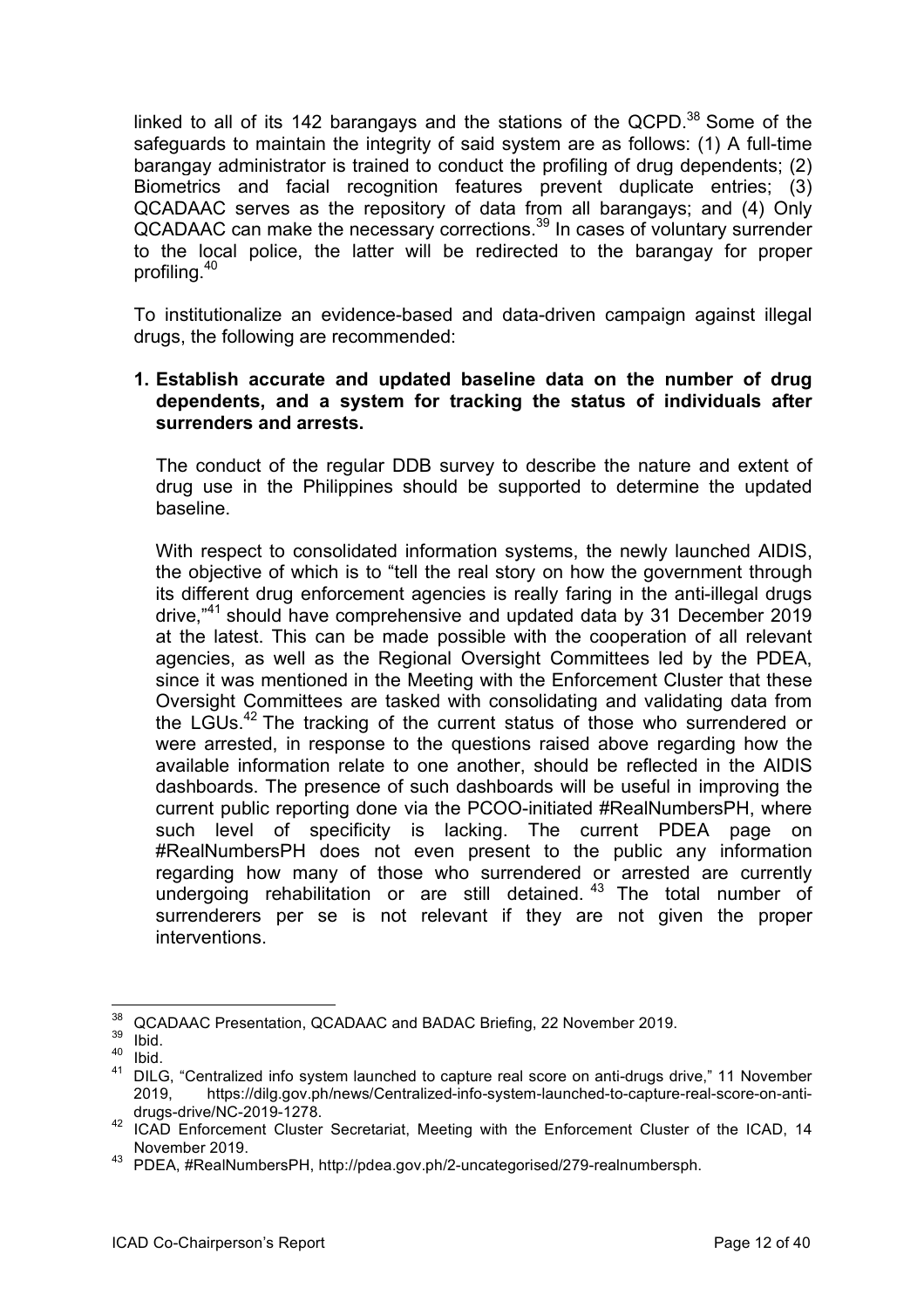Ultimately, information systems will only be as good as the quality of the data that are recorded. Otherwise, government figures in general and #RealNumbersPH in particular will continue to be criticized for discrepancies and inconsistencies. To illustrate, in July 2019, #RealNumbersPH reported that 5,526 drug personalities were killed in anti-drug operations as of June, but just a month earlier the PNP stated the number already reached 6,600.<sup>44</sup> Agencies should be provided with the needed budget and staffing complement to vet and update their data on a real-time basis. Only when the right baselines are established can sensible targets be set and government accountability measured to make the campaign against illegal drugs more effective. In other words, the government cannot truly say the campaign is working without these baseline numbers.

#### **2. Separate users from pushers in processing arrests and surrenders for proper reporting.**

In processing arrests and surrenders, protocols should be strict about delineating between users from pushers. This way, the numbers being reported of those that have been accounted for can be broken down accordingly. This will entail coordination chiefly among the PDEA, the PNP, the DILG, the BJMP, and the DOH.

<sup>44</sup> "Revised drug war death toll is thousand less than previous figure, <sup>19</sup> July 2019, https://www.philstar.com/headlines/2019/07/19/1936097/revised-drug-war-death-toll-thousandless-previous-figure.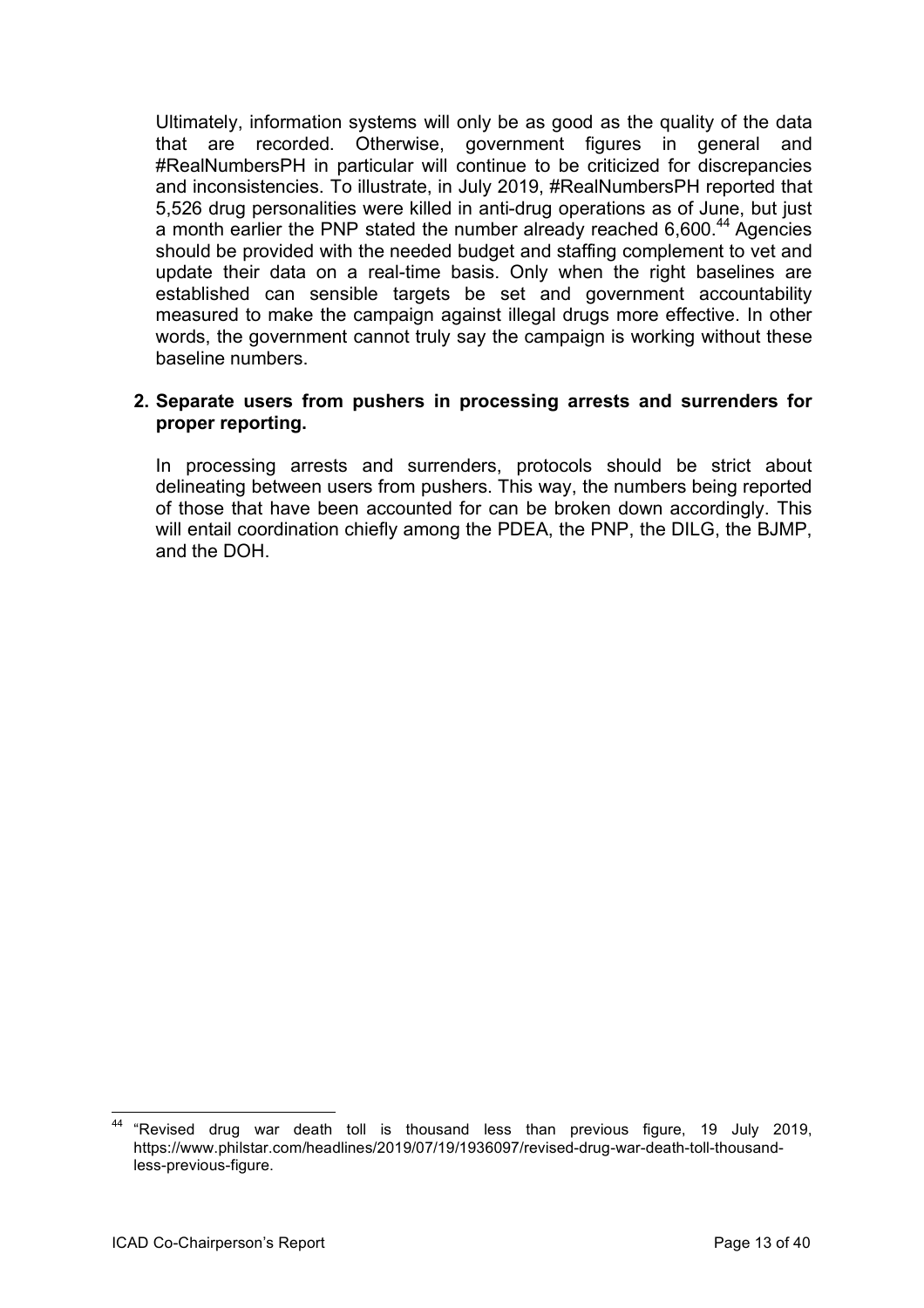# *C.Attention and resources were disproportionately focused on streetlevel enforcement, at the cost of largely de-emphasizing prevention, detention, prosecution, rehabilitation, and reintegration.*

On 01 July 2016, Project: "Double Barrel" was launched with the issuance of PNP CMC No. 16-2016. It was meant to be the anti-illegal drug campaign plan of the PNP, supposedly in support of the Barangay Drug Clearing Strategy of the government, and prompted because "in the quest to go after high level drug traffickers, the government overlooked the worsening drug problem at the grassroots level".<sup>45</sup> It provides for a two-pronged approach, namely, Project *Tokhang*, which involves "house to house visitations to persuade suspected illegal drug personalities to stop their illegal drug activities", and Project HVT, "a massive and reinvigorated conduct of anti-illegal drugs operations targeting illegal drugs personalities and drug syndicates".<sup>46</sup>

"To generate impact… all police offices/units/stations and designated anti-drug units" were tasked to "conduct massive and simultaneous operations" under Project *Tokhang*. <sup>47</sup> This was expected to result in the voluntary surrender of suspected drug personalities. However, Project *Tokhang* was intensely implemented from the first day of the administration without first ensuring that a system for dealing with the influx of surrenderers and those arrested was in place, creating various downstream issues. After only one year of implementation, a total of 1,309,776 persons had surrendered and 86,030 had been arrested.<sup>48</sup>

The DDB admitted there is nothing in RA No. 9165 on the handling of voluntary surrender.<sup>49</sup> While the policy under RA No. 9165 is clear  $-$  to make voluntary rehabilitation (as well as compulsory rehabilitation) available to drug dependents who are considered minor offenders<sup>50</sup> – there were no quidelines on the handling of voluntary surrender of drug personalities in the context of Project *Tokhang*. In other words, at the height of Project *Tokhang*, our citizens were "persuaded" to

<sup>&</sup>lt;sup>45</sup> Part 2 and Part 3, PNP CMC No. 16-2016, op. cit.

 $^{46}$  Part 5(a), PNP CMC No. 16-2016, op. cit.

 $\frac{47}{48}$  Ibid.

<sup>48</sup> One Year Report 01 July 2016 – 30 June 2017, PNP Chief Ronald M. dela Rosa, page 3. This includes HVTs of which 3,522 surrendered and 1,340 were arrested. This is inconsistent with the report of PNP in the Meeting with DILG on 19 November 2019 stating a total of 1,287,036 surrendered from 01 July 2016 to 31 October 2019.

<sup>49</sup> Third Whereas Clause, DDB Board Regulation No. 3, s. 2016, Guidelines on Handling Voluntary Surrender of Drug Personalities, 03 August 2016. Note also that Part 5(a)(4), PNP CMC No. 16- 2016, op. cit., states that a surrender will sign a voluntary surrender form and will be invited to the local police station for interview and documentation. But there is no requirement to inform a surrenderer of one's rights or the consequences of what was subsequently called in DDB Board Regulation No. 3, s. 2016, as a "voluntary confession".

<sup>50</sup> Section 54 (voluntary submission) and Section 62 (compulsory submission) in relation to Section 10 (manufacture or delivery of equipment, instrument, apparatus, and other paraphernalia for dangerous drugs), Section 12 (possession of equipment, instrument, apparatus, and other paraphernalia for dangerous drugs), and Section 15 (use of dangerous drugs) of RA No. 9165, op. cit.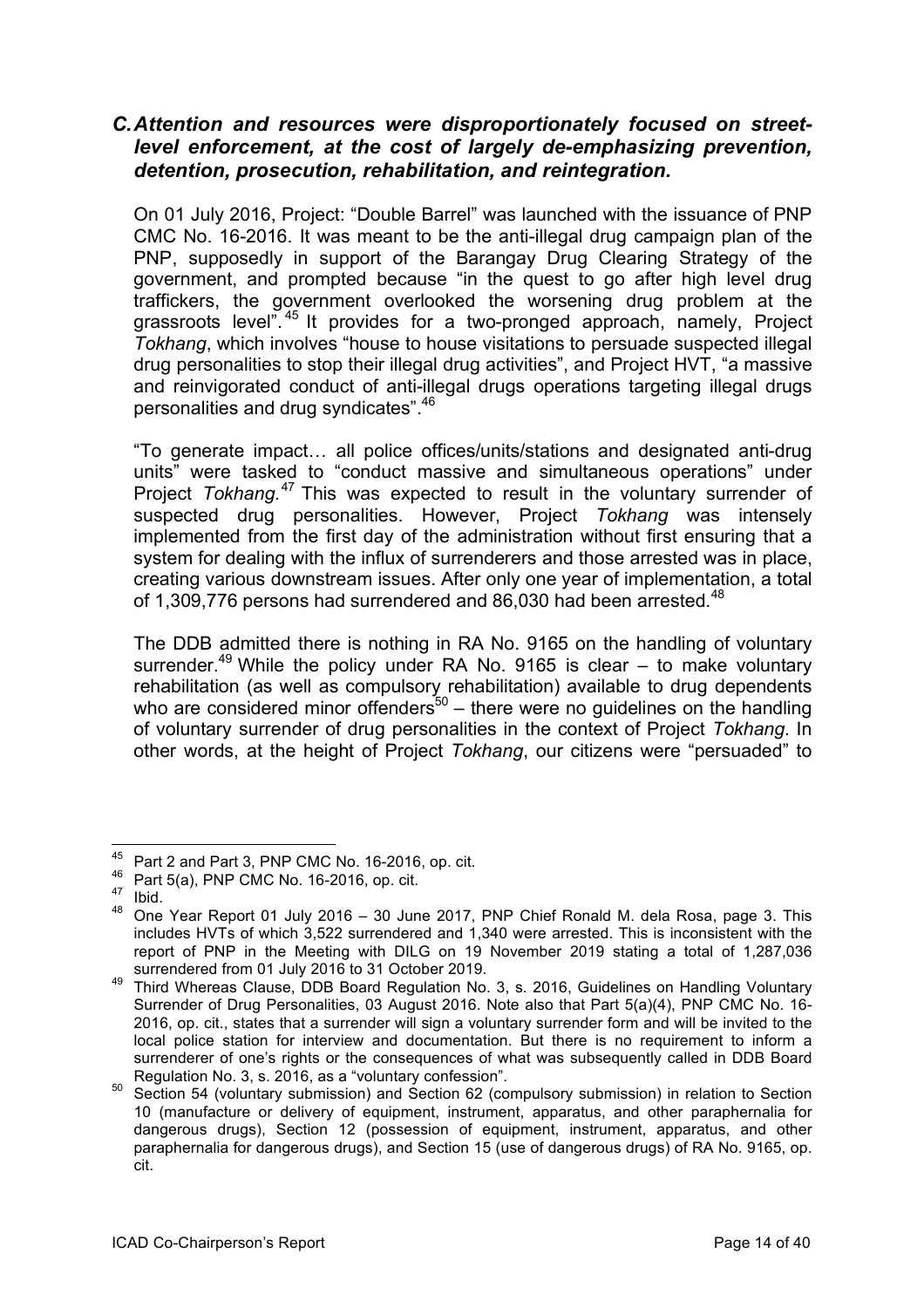surrender and admit to having committed a crime without even being guaranteed their rights. $51$  Eventually, the DDB had to release successive issuances. $52$ 

More than six months after Project: "Double Barrel" was implemented, DDB released another issuance in the form of DDB Board Regulation No. 3, s. 2017, which provided the parameters for conducting barangay drug clearing operations and certifying a barangay as drug-cleared.<sup>53</sup> One of the parameters listed for declaring a barangay as drug-cleared is the absence of a drug user/dependent.<sup>54</sup> However, the status of the surrenderers as to whether they were already screened and provided with the appropriate interventions is not considered.

On rehabilitation, the screening and the DDE of surrenderers became a massive bottleneck. Screening and DDE are necessary to determine the appropriate type of intervention needed by a drug dependent: (1) CBDR for mild cases; (2) Outpatient Treatment and Rehabilitation Program for moderate cases; and (3) Inpatient Treatment and Rehabilitation Program for severe cases.<sup>55</sup> The only figures available for the percentage that have been screened and assessed come from the Rapid Assessment conducted by the USAID, where it is estimated that only 32% to 50% of the 1.3 million surrenderers have been screened and assessed to determine the appropriate intervention and only about 10% to 15% of the same figure have undergone CBDR treatment as of July 2019 or three years after Project *Tokhang* was implemented.<sup>56</sup>

The low uptake of CBDR is alarming because 90% to 95% of those already screened are found to be mild users and are recommended to undergo CBDR.<sup>57</sup> A possible reason is that not all local communities had CBDR programs in place prior to and during the implementation of Project: "Double Barrel." Moreover, existing policies did not even encourage drug dependents to undergo communitybased interventions. For example, DDB Board Regulation No. 3, s. 2017, states that BADACs should report to the appropriate LEAs those who voluntarily surrendered, leading to unwillingness and fear on the part of the surrenderers.<sup>58</sup> In other words, government policy needed to catch up to guide the LGUs on how CBDR should be done instead of leaving it largely to their initiative and capacity whether and how to craft their own programs.

The surge in surrenderers also had an impact on the administration of justice, particularly court congestion. According to the Supreme Court, 83,396 new drug

<sup>51</sup> ASOG Working Paper 19-006, op. cit. See also Section 2, RA No. 9165; and Section 12, RA No. 10173, Data Privacy Act of 2012, 15 August 2012.

<sup>52</sup> DDB Board Regulation No. 3, s. 2016, op. cit., and DDB Board Regulation No. 4, s. 2016, Oplan Sagip – Guidelines on Voluntarily Surrender of Drug Users and Dependents and Monitoring Mechanism of Barangay Anti-Drug Abuse Campaigns, 19 September 2016.

<sup>53</sup> DDB Board Regulation No. 3, s. 2017, Strengthening the Implementation of Barangay Drug Clearing Program, 14 February 2017.

 $^{54}$  Section 8(I), DDB Board Regulation No. 3, s. 2017, op. cit.<br> $^{55}$  Bobabilitation and Beintegration Cluster Presentation JCAR

<sup>55</sup> Rehabilitation and Reintegration Cluster Presentation, ICAD Conference, 08 November 2019.

<sup>56</sup> Dr. Maria Regina Hechanova-Alampay and USAID RenewHealth, Presentation on CBDR in the Philippines: A Situationer, CBDR Program Facilitators Workshop, 25 November 2019.

<sup>57</sup> Rehabilitation and Reintegration Cluster Presentation, ICAD Conference, 08 November 2019.

<sup>58</sup> Section 3(12), DDB Board Regulation No. 3, s. 2017, op. cit.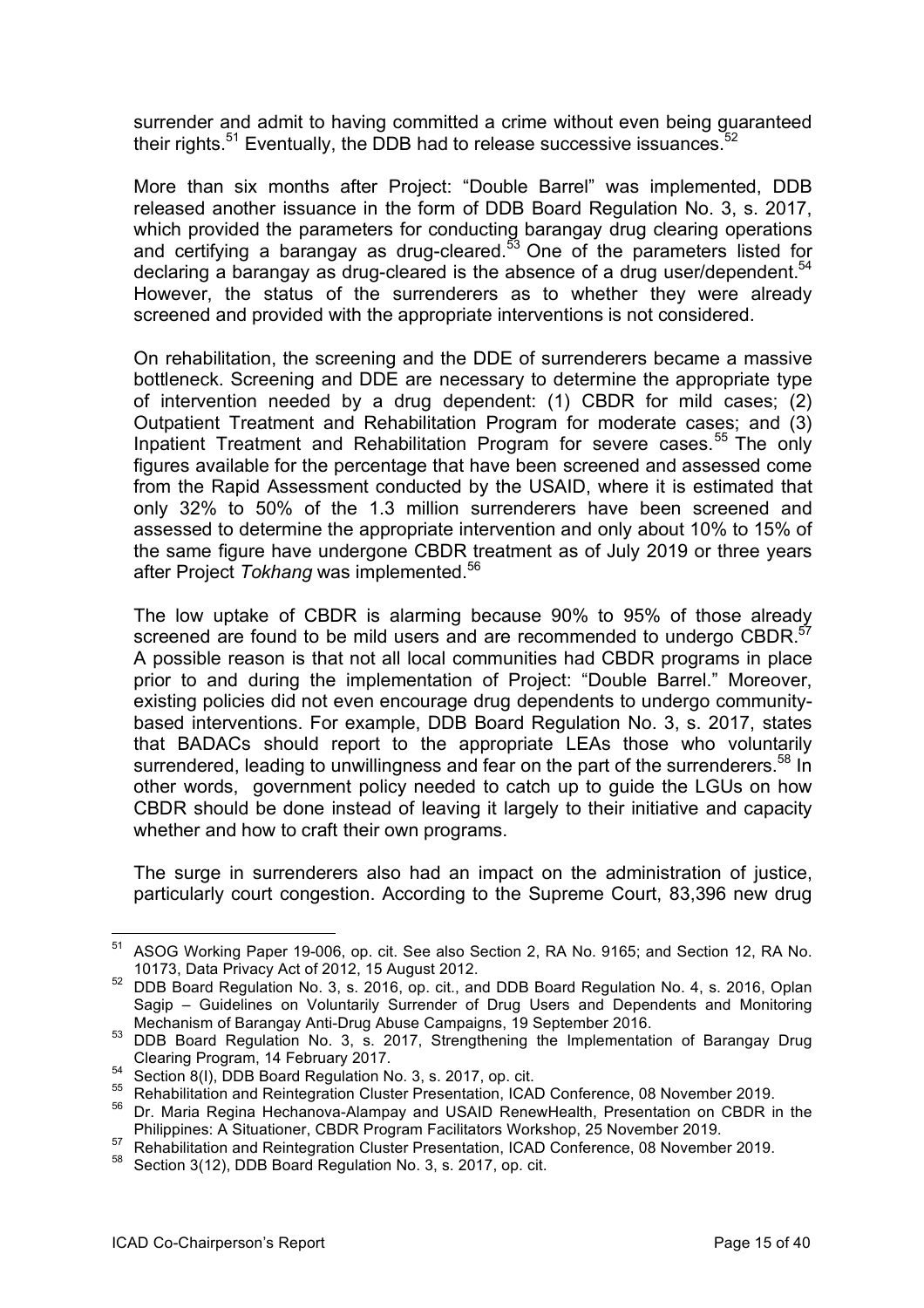cases were filed in 2017, with trial courts registering a mere 12% disposition rate. $59$ 

In 2017, the Supreme Court struck down the prohibition on plea bargaining, which was mandated in Section 23 of RA No. 9165.<sup>60</sup> and subsequently issued a plea bargaining framework. $61$  As a consequence, a person accused of, say, illegal sale of up to 0.99 gram of shabu or up to 9.99 grams of marijuana may plead guilty to possession of paraphernalia with a penalty of six months and one day to four years instead of life imprisonment under Section 5 of RA No. 9165. Moreover, the accused, if found positive in a drug dependency test, must undergo treatment and rehabilitation for at least six months.  $62$  As a result, the number of drug personalities who availed of plea bargaining and were taken into rehabilitation centers jumped from 211 in 2017 to  $3,070$  to 2018.<sup>63</sup> In inpatient rehabilitation centers alone, as much as 60% of the admission consists of plea bargain patients.<sup>64</sup> According to the DOH, the total bed capacity of their DATRCs at present is  $6,500$  beds<sup>65</sup>. However, there are at least  $140,000$  drug users still awaiting the result of their plea bargaining deals as of 05 February 2019.<sup>66</sup>

In the same manner, the number of PDLs $^{67}$  increased, with the congestion rate in detention facilities reaching as high as  $634\%$  in September  $2017^{68}$  compared to the 2015 congestion rate of 364.7%.<sup>69</sup>

<sup>&</sup>lt;sup>59</sup> Supreme Court, The Judiciary Annual Report 2017, page 32.

Estipona v. Lobrigo, G.R. No. 226679, 15 August 2017. Estipona was charged with possession of 0.084 grams of shabu. On arraignment, Estipona, represented by PAO, pleaded not guilty but subsequently withdrew his plea and filed a Motion to Allow Plea Bargaining with prayer to enter a plea of guilty for possession of paraphernalia on the basis of his being first time offender and the minimal quantity seized in his possession. The Supreme Court held that Section 23 of RA No. 9165 encroached upon its exclusive power under Section 5(5), Article VIII of the 1987 Constitution to promulgate rules on the protection and enforcement of constitutional rights, pleading, practice, and procedure in all courts.

<sup>61</sup> A.M. No. 18-03-16-SC, Adoption of the Plea Bargaining Framework in Drugs Cases; as reflected in OCA Circular No. 90-2018, Plea Bargaining Framework in Drugs Cases, 04 May 2018, and OCA Circular No. 104-2019, Court En Banc Resolution Dated 4 June 2019 in A.M. No. 18-03-16- SC (re: Adoption of Plea Bargaining Framework in Drug Cases), 05 July 2019.

<sup>62</sup> OCA Circular No. 80-2019, Minute Resolution dated 02 April 2019 in A.M. No. 18-03-16-SC (re: Letter of Associate Justice Diosdado M. Peralta on the Suggested Plea Bargaining Framework Submitted by the Philippine Judges Association), 30 May 2019.

<sup>63</sup> Rehabilitation and Reintegration Cluster Presentation, ICAD Conference, 08 November 2019.

 $^{64}$  Ibid.

DOH Presentation, Meeting with DOH, 17 November 2019.

<sup>66</sup> "High prisoner turnover threatens to overwhelm rehab centers: DOH", 05 February 2019,

https://www.pna.gov.ph/articles/1060966. <sup>67</sup> "Persons Deprived of Liberties are detainees who are incarcerated pending trial and/or final judgement." Source: Presentation on Persons Deprived of Liberties (PDLs): A Human Rights Situationer by CHR Commissioner Jose Manuel Mamauag, http://bjmp.gov.ph/files/Persons%20Deprived%20of%20Liberty%3B%20A%20Human%20Rights%

<sup>20</sup>Situationer%20(Hon.%20Jose%20Manuel%20S.%20Mamauag).pdf. <sup>68</sup> BJMP Memorandum Circular BJMP-DWD-MC-68, Drug Counseling for PDL who availed Plea Bargaining under A.M. No. 18-03-16-SC, 28 June 2019.

 $\frac{69}{2}$  "PH jail congestion rate soars to over 500% amid drug war," 16 June 2017, https://www.rappler.com/nation/173114-philippines-jail-congestion-rate-soars-drug-war-coa.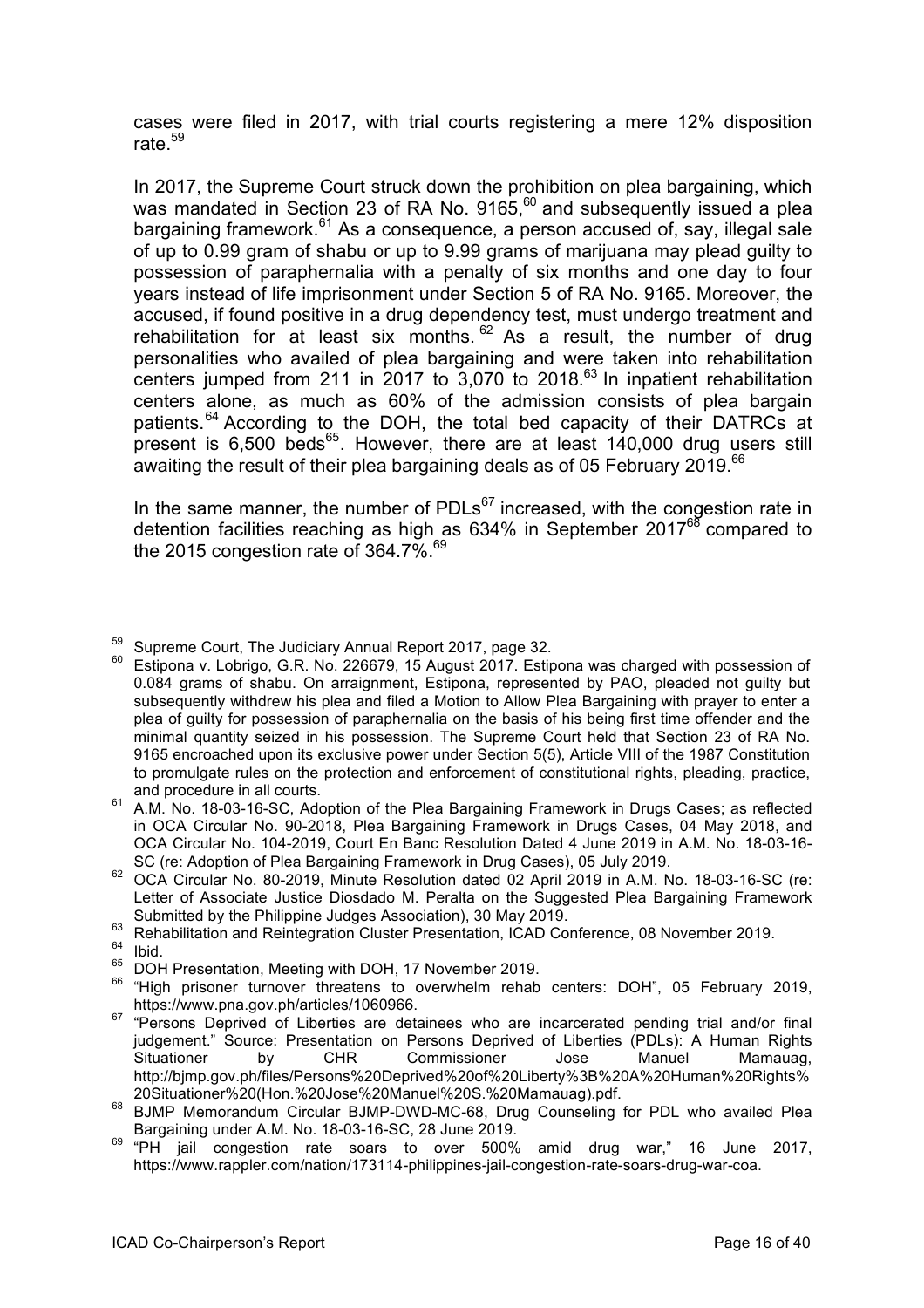Ultimately, the launch of Project: "Double Barrel" and the strong public pronouncements of the administration to go after drug users  $70^\circ$  saw the government embark on an anti-illegal drug campaign that was almost singularly driven by enforcement. This contravened the strategy embodied in the NADPA, $^7$ and even the PADS that was issued after more than two years into the term of the current administration,  $72$  to confront the drug menace through a holistic and balanced approach. In fact, the PADS even presented a consolidated budget across multiple agencies to ensure that resources are available for all aspects of the campaign against illegal drugs, totaling to a recommended budget of Php 9.32 billion for 2020.<sup>73</sup> However, only around Php 2.0 billion was recommended to be included in the NEP for 2020, according to the DDB.<sup>74</sup> The inordinate focus on law enforcement ignored the policy "that people's health should be at the core of the matter" and "that the national anti-illegal drugs strategy includes suppressing the flow of illegal drugs supply through sustained law enforcement operations and reducing consumer demand for drugs and other substances through drug rehabilitation and massive preventive education and awareness programs."<sup>75</sup> Moreover, it revealed the weaknesses of the treatment and rehabilitation program, the criminal justice system, and the prevention component. Clearly, there was a failure to ensure that effective complementary systems were established and institutionalized.

It was only in late 2019 – or after more than three years into the term of the current administration – when the government, through the issuance of DDB Board Regulation No. 7, s. 2019, took an integrated approach to address the "mass surrender" of drug personalities and the effect of allowing plea bargaining clients to avail of rehabilitation.76

While the said regulation is a welcome development as it attempts to outline a system where surrenderers and those who availed of plea bargain are processed through documentation, interviews, screening, and assessment of the appropriate program where they can be treated, including CBDR, it still places majority of the responsibilities on local ADACs without the commensurate investments in their capacity and resources to develop, implement, monitor, and sustain CBDR programs. Moreover, there is still no policy to reconcile and rationalize the range of interventions offered by different agencies, taking into consideration the status of the drug dependents as users, pushers, or both.

A comprehensive and effective aftercare and reintegration program should also be given priority to ensure that drug dependents who have undergone rehabilitation are successfully reintegrated into society, and do not relapse. Much

 $70$  "Shoot to kill? Duterte's statements on killing drug users," 05 October 2016, https://www.rappler.com/newsbreak/iq/148295-philippines-president-rodrigo-duterte-statements-

shoot-to-kill-drug-war.<br>
<sup>71</sup> DDB, National Anti-Drug Plan of Action 2015-2020.<br>
<sup>72</sup> EQ No. 66 s. 2018, on sit

 $\frac{72}{73}$  EO No. 66, s. 2018, op. cit.

DDB, ICAD Conference, 08 November 2019.

 $\frac{74}{75}$  Ibid.

DDB, Philippine Anti-Illegal Drugs Strategy, pages 5 to 7.

DDB Board Regulation No. 7, s. 2019, Consolidated Revised Rules Governing Access to Treatment and Rehabilitation Programs and Services, 29 October 2019.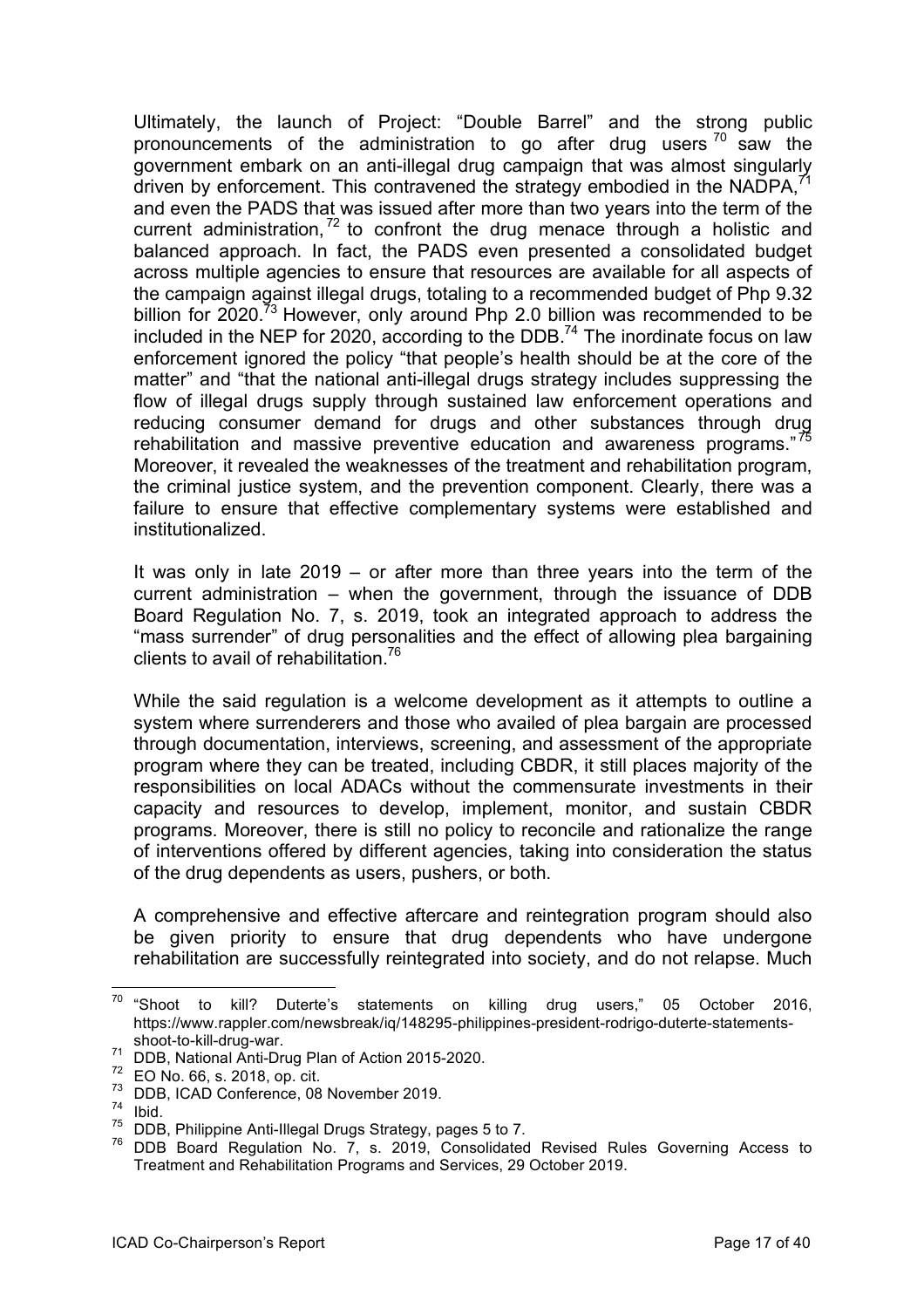work needs to be done in this regard. While the DOH reported that there are several agencies providing livelihood assistance and skills training,<sup>77</sup> what is lacking, as repeatedly raised by the DILG, is an aftercare policy to synergize all these efforts.<sup>7</sup>

Finally, together with strengthening systems for rehabilitation and reintegration, a health-based approach to the campaign against illegal drugs requires a strong prevention element. This is critical for ensuring that those who are at risk will not fall into the trap of using illegal drugs in the first place.

The DepEd currently has its National Drug Education Program, which hopes to integrate the dangers of drug abuse in the curriculum of schools.<sup>79</sup> Unfortunately, experiences from other countries have shown that a mere information program such as this is ineffective in curbing drug abuse.<sup>80</sup>

With the PADS in place and given recent developments, the following proposals may be considered to ensure that other equally important aspects of the campaign are given ample attention and support:

#### **1. Correct the imbalance in the budget by realigning funding to support the entire campaign against illegal drugs.**

There is no stronger manifestation of the imbalance of strategy than the government's budget. Table 1 below compares the appropriations for law enforcement activities (concentrating on only the activities of the PDEA, the PNP, the NBI, and the PCG related to the anti-illegal drug campaign; appropriations for agencies like the BOC and the BI should also be included but their budgets do not indicate which items are specifically related to the antiillegal drug campaign) vis-à-vis rehabilitation interventions (treatment and rehabilitation centers under the DOH and community-based drug rehabilitation under the DILG, through the Strengthening of ADACs), from 2017 to 2019. The budget for rehabilitation went as low as being 92% lower compared to the budget for law enforcement in 2018.

| Year | Enforcement           | <b>Rehabilitation</b> | <b>Difference</b>            |
|------|-----------------------|-----------------------|------------------------------|
|      | (PDEA, PNP, NBI, PCG) | (DOH, DILG)           | (Enforcement-Rehabilitation) |
|      | In Php                | In Php                | In Php                       |
| 2017 | 8.54 billion          | 3.65 billion          | 4.89 billion (57% lower)     |

TABLE 1 Comparative Appropriations: Enforcement vs. Rehabilitation<sup>81</sup>

 $^{77}$  ICAD Conference, 08 November 2019.

ICAD Conference, 08 November 2019, and Meeting with DILG, 19 November 2019.

 $79$  DepEd Memorandum No. 200, s. 2016, Strengthening the National Drug Education Program in Schools, 23 November 2016.

<sup>80</sup> Meeting with US Embassy and US Government Officials, 13 November 2019.

<sup>81</sup> GAA 2017, 2018, 2019.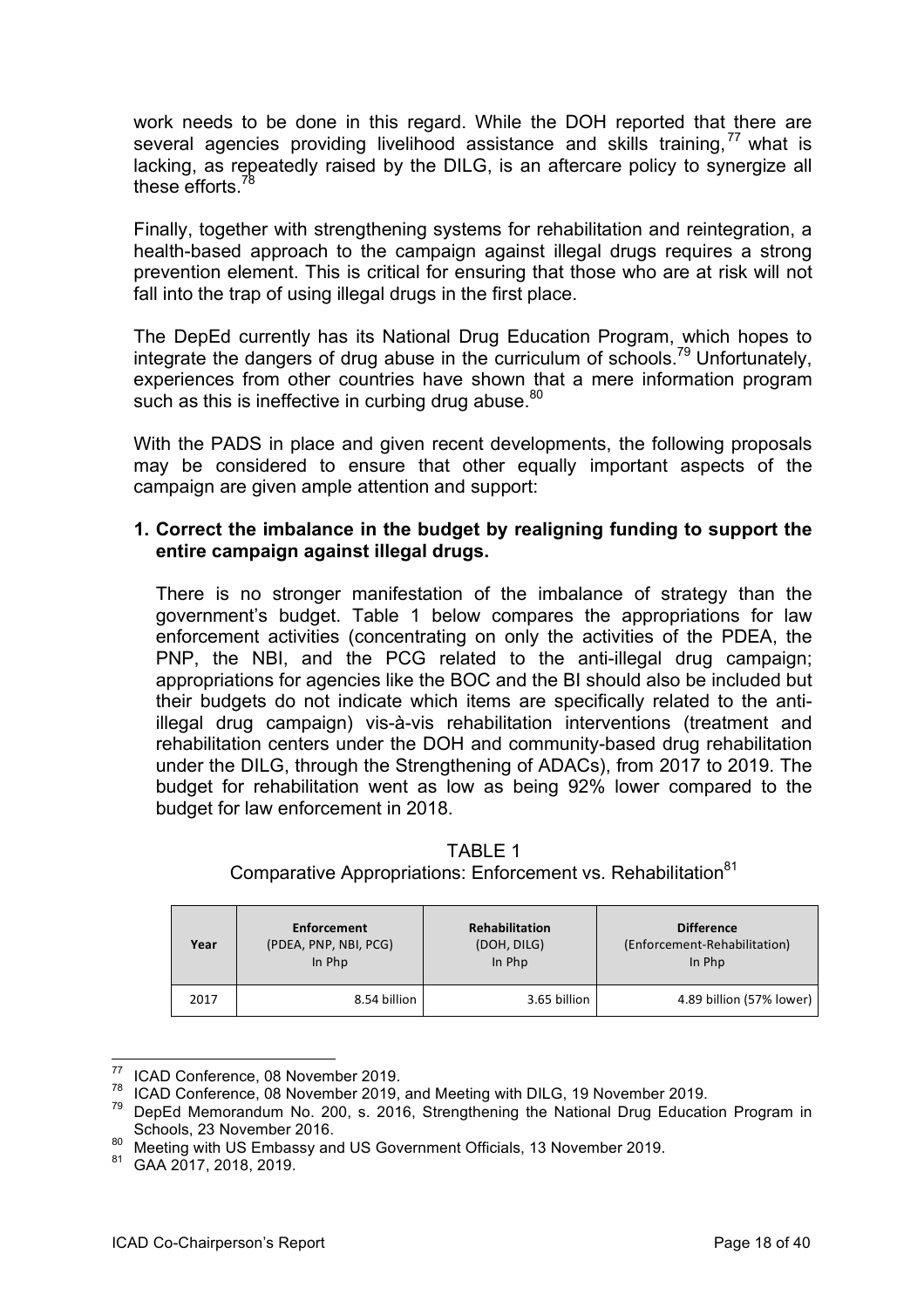| 2018 | 12.57 billion | 0.97 billion | 11.60 billion (92% lower) |
|------|---------------|--------------|---------------------------|
| 2019 | 11.40 billion | 1.24 billion | 10.16 billion (89% lower) |

The importance of a balanced strategy in eradicating the drug problem is underscored in the PADS. This same balance should be reflected in budget allocations.

#### **2. Amend DDB Board Regulation No. 3, s. 2017, to include screening of and conduct of actual interventions for surrenderers as one of the parameters for declaring a barangay as drug-cleared.**

To ensure that barangays declared as drug-cleared are truly drug-free, Section 8 of DDB Board Regulation No. 3, s. 2017, should be amended to include the requirement of screening and provision of interventions to surrenderers.

#### **3. Certify as urgent a bill institutionalizing ADACs, and ADAOs with accompanying permanent plantilla positions.**

RA No. 9165 only mandated local governments to "appropriate a substantial portion of their respective annual budgets to assist in or enhance the enforcement of this Act giving priority to preventive or educational programs and the rehabilitation or treatment of drug dependents."82 This has been largely criticized for being ineffective because some LGUs do not have enough funds to create and implement CBDR programs for drug dependents in their areas.<sup>83</sup> While DILG Memorandum Circular No. 98-227 issued in 1998 officially created BADACs in all barangays in the country, $84$  the question of capacity remains because of the limited staffing, expertise, and funds.

Legislation should be passed not only to institutionalize the creation of ADACs and ADAOs at all levels of local governance, but ensure that they have the provisions necessary to be more responsive to the needs of each locality. This includes mandating national funding for these entities to ensure continuity of their programs at the municipality and barangay levels.

The CSC should make the qualifications for the plantilla positions of ADAOs realistic at the level of the LGU.<sup>85</sup> Furthermore, other professionals, such as social workers, psychometricians, and psychologists, who have undergone the requisite training, can be allowed to assess drug dependents in order to address the bottleneck in screening and the conduct of DDE.

<sup>&</sup>lt;sup>82</sup> Section 51, RA No. 9165, op. cit.<br><sup>83</sup> DU G. Meeting with the Enforcem

DILG, Meeting with the Enforcement Cluster of the ICAD, 14 November 2019.

<sup>84</sup> DILG Memorandum Circular No. 98-227, Creation of Provincial, City, Municipal and Barangay Anti-Drug Abuse Councils, 1998. This was also reiterated several times in issuances such as the NADPA and DDB Board Regulation No. 3, s. 2017.

<sup>85</sup> E.g., A Master's Degree is required even for Psychologist I (SG 11) positions. Source: CSC MC No. 14, s. 2019, Amendment to the Qualification Standards of the Psychologist I, II, and III Positions, 31 July 2019.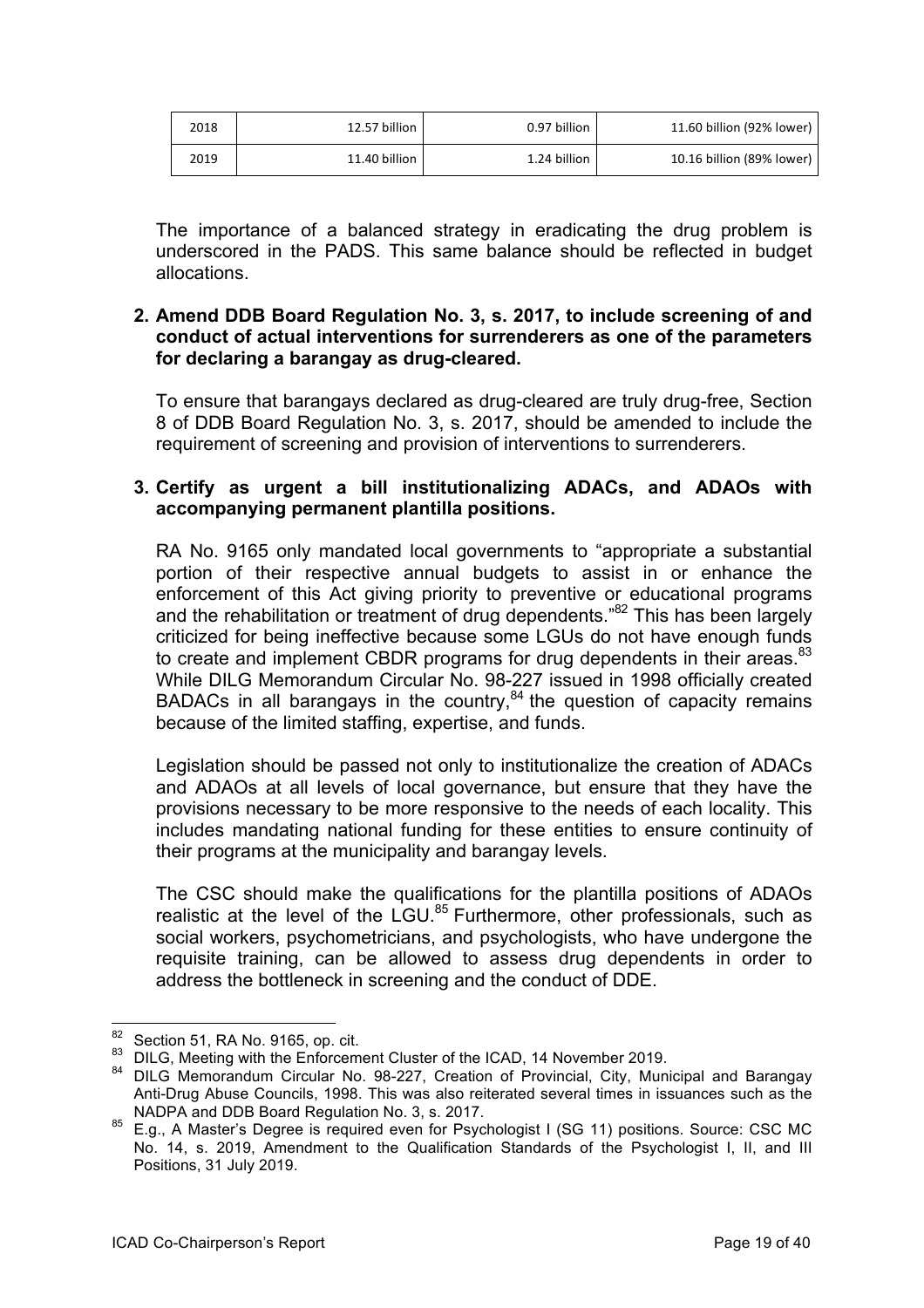#### **4. Certify as urgent legislation creating a system of CBDR in all barangays in the country.**

Currently, DDB Board Regulation No. 7, s. 2019, outlines the minimum requirements for creating CBDR programs in barangays.<sup>86</sup> This, however, needs to be institutionalized, by law, in order to be fully efficient and so that all LGUs will be required to have an evidence-based CBDR system.

#### **5. Amend DDB Board Regulation No. 3, s. 2017, to strike out the requirement of submitting the list of those who undergo CBDR to LEAs.**

The provision requiring LGUs and barangays to report to LEAs the list of people who voluntarily submitted themselves to rehabilitation is a hindrance to the CBDR approach as it leads to unwillingness and fear on the part of the drug dependents.

It is, therefore, recommended that DDB Board Regulation No. 3, s. 2017, be amended to allow LGUs to keep their list confidential to dispel the fear of enrollees that they will become a target. Only the names of those who do not complete their treatments should be released to LEAs for prosecution.

#### **6. Amend the plea bargaining framework to ensure that drug dependents are screened and directed to appropriate interventions for rehabilitation.**

The type and duration of intervention needed by a drug dependent is determined on the basis of DDE. $^{87}$  According to DOH, the interventions available are: (1) CBDR for mild cases (which constitute 90% to 95% of drug dependents and lasts for two to four months); (2) Outpatient Treatment and Rehabilitation Program for moderate cases (which constitute 4% to 6% of drug dependents and lasts four to six months); and (3) Inpatient Treatment and Rehabilitation Program for severe cases (which constitute 1% to 2% of drug dependents and lasts for six to 12 months).<sup>88</sup>

However, the plea bargaining framework introduced by the Supreme Court imposes a minimum period of six months for rehabilitation,  $89$  implying that inpatient treatment is the default mode insofar as courts are concerned, regardless of severity. According to the DOH, even when they make recommendations regarding the appropriate rehabilitation, the courts do not necessarily adopt it.  $\frac{90}{10}$  This ultimately compromises the goal of de-clogging the

 $^{86}$  DDB Board Regulation No. 7, s. 2019, op. cit.

<sup>87</sup> Rehabilitation and Reintegration Cluster Presentation, ICAD Conference, 08 November 2019. Ibid.

A.M. No. 18-03-16-SC, op. cit.; as reflected in OCA Circular No. 90-2018, op. cit., and OCA Circular No. 104-2019, op. cit.

<sup>&</sup>lt;sup>90</sup> Meeting with DOH, 18 November 2019.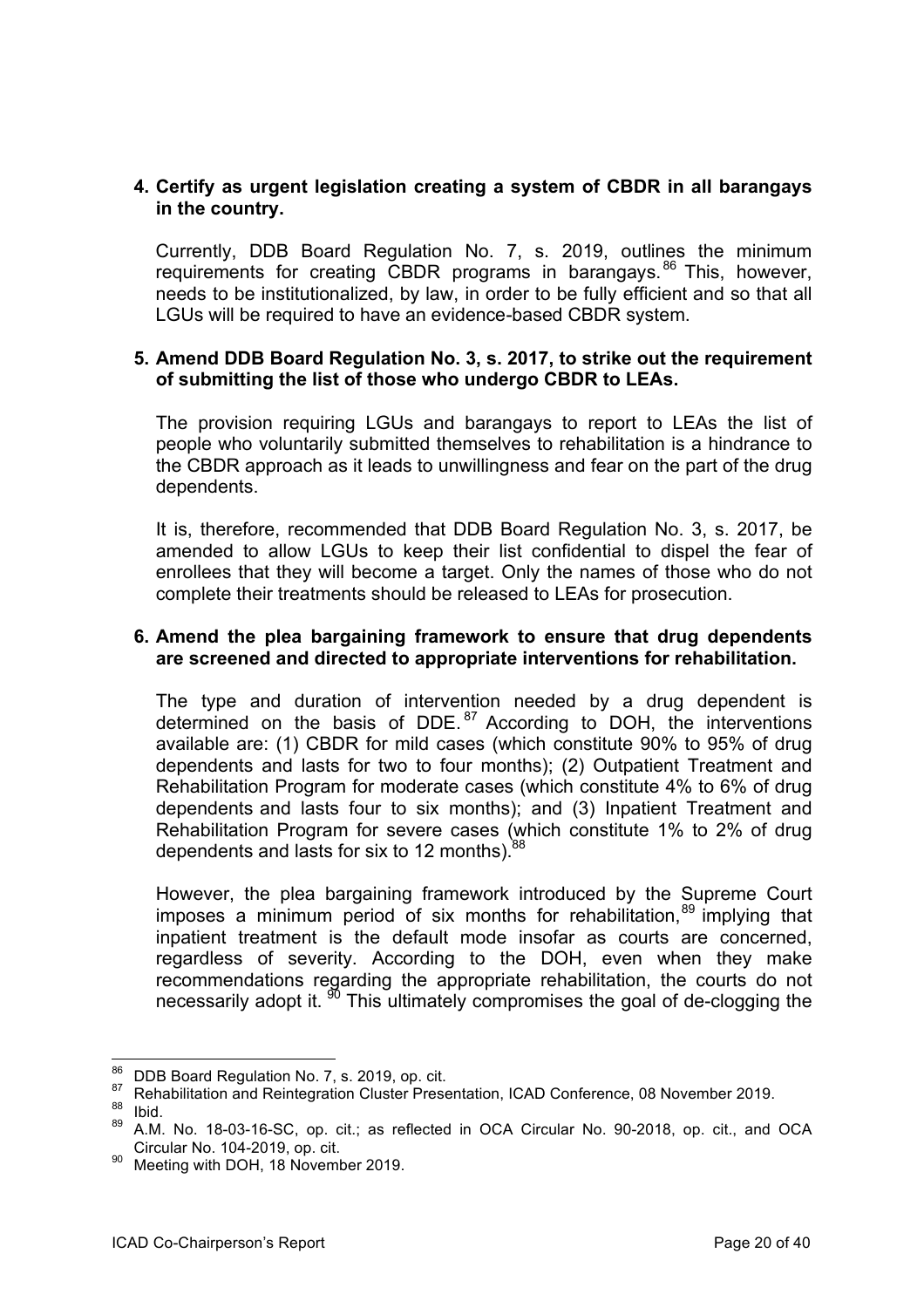courts of drug cases since it increases the chances of relapse.  $91$  therefore resulting in a higher likelihood of repeat offenders.

In October 2019, a DDB Board Regulation<sup>92</sup> was issued to try to address these complications. Now, if a drug dependent who availed of plea bargaining is assessed with moderate substance use disorder based on DDE, the drug dependent shall be referred to an outpatient program accredited by the DOH.<sup>93</sup> If the drug dependent who availed of plea bargaining is assessed with severe substance use disorder based on DDE, the drug dependent shall be referred to an inpatient facility accredited by the DOH.<sup>94</sup> In both cases, the duration of treatment is left to the discretion of the physician.

Thus, instead of the automatic imposition of a six-month minimum rehabilitation period, the DOH can advocate that the Supreme Court's plea bargaining framework consider the distinct types of interventions based on the severity of addiction, as culled from the DDE conducted by a DOH-accredited physician, including its duration.

In all plea bargain cases, the DOH, through the physician conducting DDE, the DOJ, through the prosecutor, and the PAO, as counsel for the accused, must all agree on the basic requirement that each drug dependent should obtain the type of rehabilitation most suited to their individual situation, and they must raise this to the court for the issuance of the appropriate court order.

To ensure that successful rehabilitation is implemented, a specific and complete template for the court order approving a plea bargain is necessary, which contains the following:

- a. Recommendation of the DOH on the proper type of intervention (CBDR, outpatient, or inpatient), and the proper institution that should provide it;
- b. Requirement that the accused undergo the intervention identified, including the applicable aftercare program; and
- c. Requirement that the intervention service provider report to the Court the completion of the intervention, including the applicable aftercare program.

#### **7. Direct the creation of a central database for all cases related to illegal drugs to guide courts and prosecutors in dealing with plea bargaining.**

The DOJ has set a policy on when plea bargaining in dangerous drugs cases may be supported by its prosecutors, which is less expansive compared to the Supreme Court's framework.<sup>95</sup> But sometimes, courts approve plea bargaining over the objection of the prosecution or despite the existence of strong

<sup>&</sup>lt;sup>91</sup> DDB, Philippine Anti-Illegal Drugs Strategy, page 42.<br><sup>92</sup> DDB Board Pequlation No. 7, s. 2019, op. cit.

<sup>&</sup>lt;sup>92</sup> DDB Board Regulation No. 7, s. 2019, op. cit.

Section 7(B), DDB Board Regulation No. 7, s. 2019, op. cit.

Section 7(C), DDB Board Regulation No. 7, s. 2019, op. cit.

<sup>95</sup> DOJ Department Circular No. 027, s. 2018, Amended Guidelines on Plea Bargaining for Republic Act No. 9165 Otherwise Known as the "Comprehensive Dangerous Drugs Act of 2002", 26 June 2018.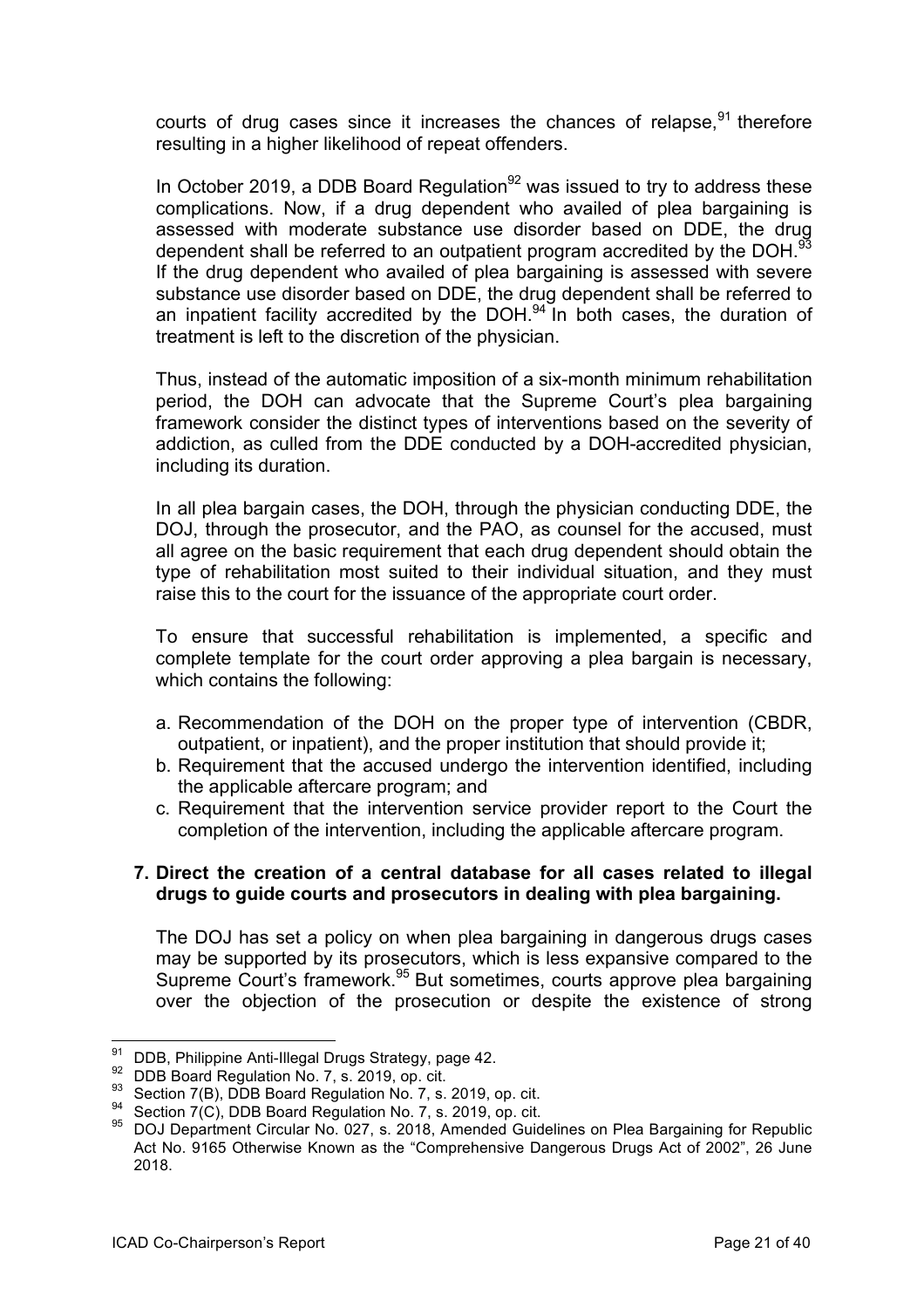evidence against the accused for the original charge.<sup>96</sup> Judges should not grant plea bargain if evidence of guilt of the charge is strong or if the offender is a recidivist or a habitual offender.<sup>97</sup> There also seems to be no provision limiting the number of times that plea bargaining may be availed of, unlike in probation. These concerns may be addressed, or at the very least monitored, with a database $98$  that would indicate the following:

- a. Relevant facts, such as whether the accused is a recidivist, habitual offender, one repeatedly charged for dangerous drugs offense, or one who previously availed of plea bargain; to be provided by the apprehending officer;
- b. Reason why the prosecutor is consenting to the plea bargain, i.e., if evidence of guilt is not strong; and
- c. Whether the court approved a plea bargain over the objection of the prosecutor, including the basis of the objection.

#### **8. Adopt a unified manual for the investigation and prosecution of illegal drugs cases.**

When evidence of guilt is strong, the prosecution would have a better chance of securing a conviction and not resorting to plea bargaining. One common issue among investigators and prosecutors is the chain of custody requirement under Section 21 of RA No. 9165.99

Despite the amendment of Section 21 by RA No.  $10640^{100}$  and issuances by the Supreme Court,<sup>101</sup> confusion remains as to the rule on witnesses during physical inventory. <sup>102</sup> Thus, the unified manual on the investigation and prosecution of illegal drugs cases<sup>103</sup> should be finalized as soon as possible, not only to have a protocol on case build-up and prosecution of drugs cases, but also to emphasize the spirit behind the chain of custody requirement.<sup>104</sup>

 $^{96}$  OCA Circular No. 80-2019, op. cit.

OCA Circular No. 80-2019, op. cit. Also, "CJ Bersamin to Concerned Agencies: Review Drug Policies," 06 September 2019, http://sc.judiciary.gov.ph/6421/.

Policies," <sup>06</sup> September 2019, http://sc.judiciary.gov.ph/6421/. <sup>98</sup> The AIDIS recently launched by the ICAD does not yet include the DOJ. Source: DILG Presentation, Meeting with DILG, 19 November 2019.

<sup>99</sup> Section 21, RA No. 9165, op. cit.

<sup>&</sup>lt;sup>100</sup> RA No. 10640, An Act to Further Strengthen the Anti-Drug Campaign of the Government, Amending for the Purpose Section 21 of Republic Act No. 9165, otherwise known as the "Comprehensive Dangerous Drugs Act of 2002", 15 July 2014.

<sup>101</sup> People v. Miranda, G.R. No. 229671, 31 January 2018; People v. Lim, G.R. No. 231989, 4 September 2018; OCA Circular No. 251-2018, Resolution dated 13 November 2018 in G.R. No. 231989 (People of the Philippines v. Romy Lim Y Miranda) Providing, Among Others, Further Clarification on the Application and Interpretation of the Mandatory Policy that shall Govern the Practice in Maintaining the Chain of Custody to Preserve the Integrity and Evidentiary Value of Seized/Confiscated Illegal Drugs and Other Drug-Related Items, 29 November 2018.

<sup>102</sup> Section 21 as amended in 2014 now requires the presence of only two witnesses (and no longer three) when the apprehending team conducts a physical inventory and photograph of seized drugs. The Supreme Court also clarified that any non-compliance can be explained in a sworn statement by the apprehending officer including the steps taken to preserve the integrity of the seized item.

<sup>&</sup>lt;sup>103</sup> Justice Cluster Presentation, ICAD Conference, 08 November 2019.

<sup>104</sup> For example, it can provide: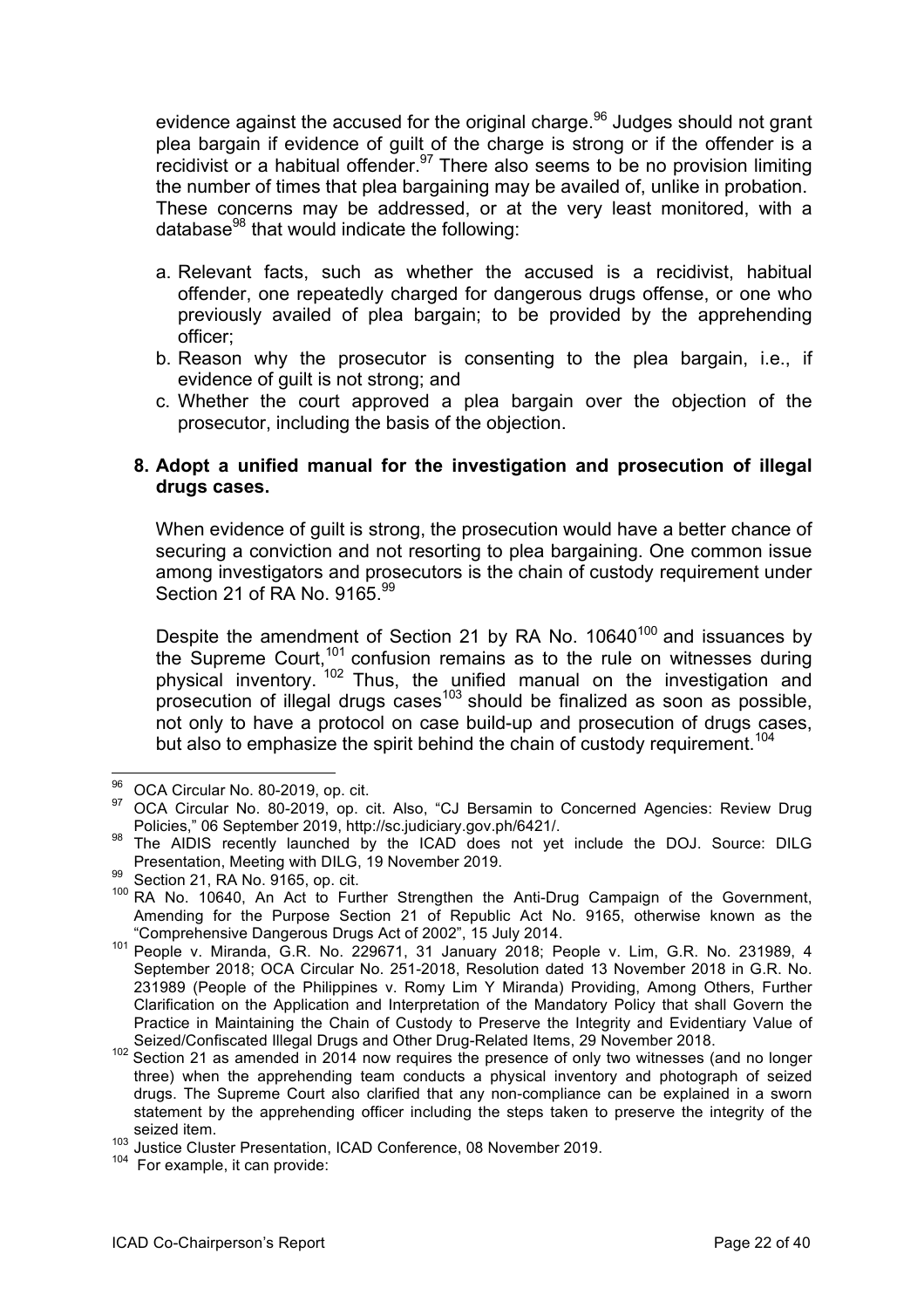#### **9. Direct the DDB to rationalize the geographic spread of rehabilitation and reformatory facilities and harmonize what the different facilities are offering.**

Despite the issuance of DDB Board Regulation No. 7, s. 2019, the DOH still raised the issue of contamination during the ICAD Conference.<sup>105</sup> Indeed, the regulations do not categorically state any policy against the lumping of users and pushers in the same DOH-accredited rehabilitation program or facility, particularly for drug dependents with moderate or severe substance use disorder. There is no statement of policy whether pushers should be prioritized for reformatory facilities.

In the case of drug dependents with mild substance use disorder, the drug dependent may be referred to any intervention program mentioned in the regulations (e.g., provided with or referred to general interventions by the concerned ADAC,<sup>106</sup> referred by the paramedical to community-based and outpatient intervention programs<sup>107</sup>) and even to reformatory facilities like *Balay Silangan* and *Bahay Pagbabago.*<sup>108</sup> Again, there is no explicit policy regarding pushers who are also users, i.e, whether they should be prioritized for reformation and whether certain facilities should be made exclusive for them in order to prevent the contamination that the DOH raised.

In fact, *Bahay Pagbabago*, a program undertaken by the PNP in coordination with ADACs, was specifically designed to reform surrendered drug personalities who are not users<sup>109</sup> but the reformatory facilities have admitted users for rehabilitation as well. <sup>110</sup> This is also true for *Balay Silangan*, a

- 
- $106$  Section 9(2)(a) and Section 6(1), DDB Board Regulation No. 7, s. 2019, op. cit.
- Section 9(2)(a) and Section 7, DDB Board Regulation No. 7, s. 2019, op. cit.
- <sup>108</sup> Section 9(2)(a), DDB Board Regulation No. 7, s. 2019, op. cit.
- <sup>109</sup> Section 2, DDB Board Regulation No. 2, s. 2018, Balay Silangan Guidelines for Community Involvement in Reforming Drug Offenders Into Self-Sufficient and Law-Abiding Members of Society, 24 January 2018.<br><sup>110</sup> "In Bataan town, d
- town, drug reformists get second life," 24 November 2019, https://www.rappler.com/nation/245475-dinalupihan-bataan-drug-rehabilitation-in-the-philippines; "Balik-Loob Program and Bahay Pagbabago officially launched," https://puratarlac.gov.ph/balik-

Any justification or explanation in cases of noncompliance with the requirements of Section 21(1) of RA No. 9165, as amended, shall be clearly stated in the sworn statements/affidavits of the apprehending/seizing officers, as well as the steps taken to preserve the integrity and evidentiary value of the seized/confiscated items. Certification or record of coordination for operating units other than the PDEA pursuant to Section 86(a) and Section 86(b), Article IX of the IRR of RA No. 9165 shall be presented.

Such justification or explanation may include: (1) their attendance was impossible because the place of arrest was a remote area; (2) their safety during the inventory and photograph of the seized drugs was threatened by an immediate retaliatory action of the accused or any person acting in his behalf; (3) the elected official himself was involved in the punishable act sought to be apprehended; (4) earnest efforts to secure the presence of a DOJ or media representative and an elected public official within the period required under Article 125 of the Revised Penal Code prove futile through no fault of the arresting officer; (5) time constraints and urgency of the anti-drug operations, which often rely on tips of confidential assets, prevented the law enforcers from obtaining the presence of the required witnesses even before the offenders could escape. <sup>105</sup> DOH, ICAD Conference, <sup>08</sup> November 2019.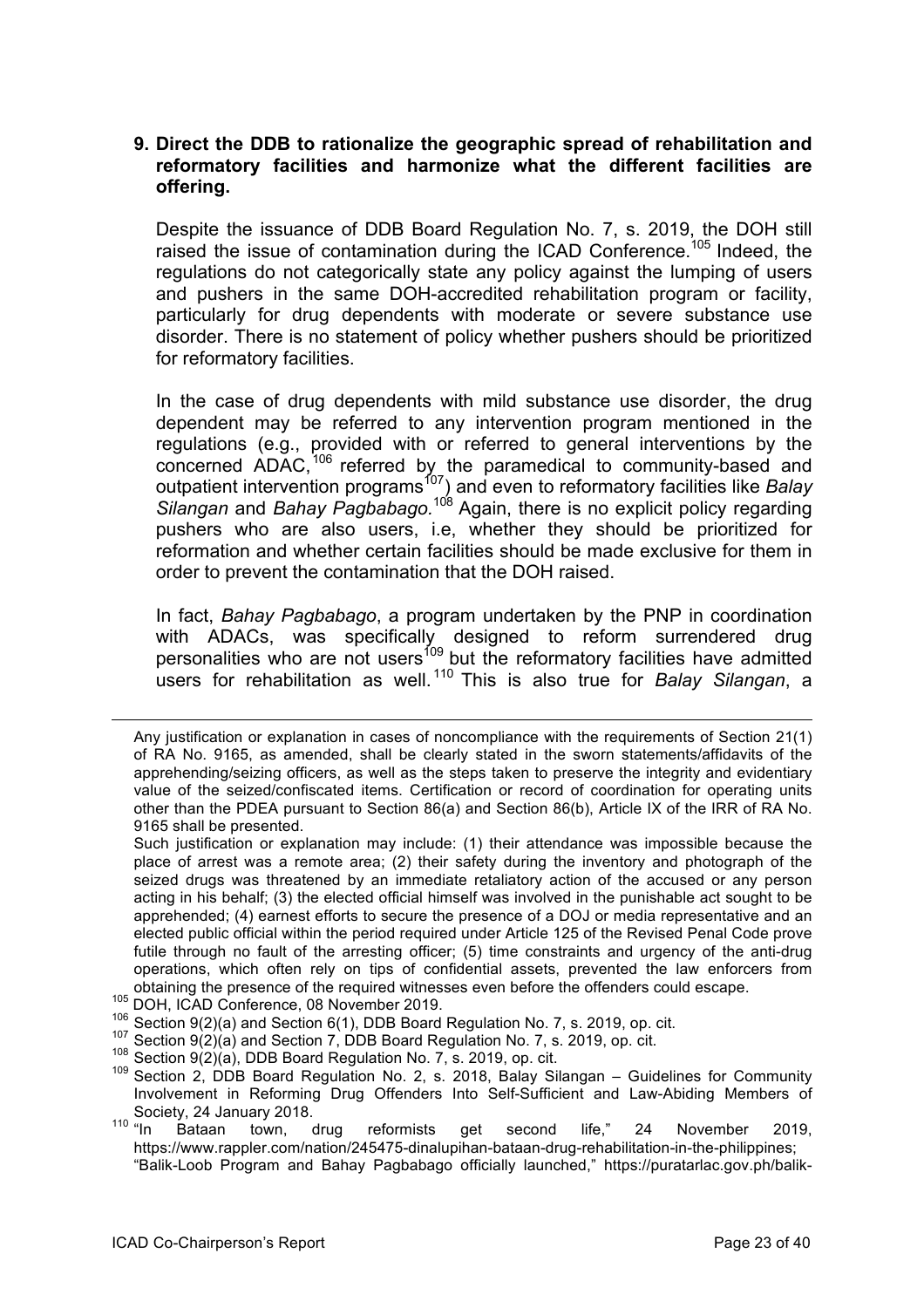program under the PDEA meant for the reformation of drug pushers who are not users.<sup>111</sup> It has also undertaken the rehabilitation of users.<sup>112</sup>

Moreover, the role of the BJMP is not mentioned in DDB Board Regulation No. 7, s. 2019. The BJMP has *Katatagan Kontra Droga sa Komunidad*, an in-house intervention program for plea bargainers ordered by courts to undergo drug rehabilitation interventions but who cannot be transferred to DOH centers because they cannot be absorbed.<sup>113</sup> The BJMP reported that there are not enough certified *Katatagan Kontra Droga sa Komunidad* facilitators among the BJMP personnel and activity space in jail facilities is limited.<sup>114</sup>

All of the foregoing are exacerbated by the lack of effort to rationalize the geographic spread of inpatient and outpatient rehabilitation facilities, in order to ensure that the establishment and operation of facilities are calibrated according to where drug dependency is prevalent and where the number of surrenderers and arrests are larger. Related to this, the national government should focus on building smaller but more geographically spread treatment facilities, which are closer to communities, instead of a few, large ones. Various approaches have emphasized the importance of family involvement for effective treatment,<sup>115</sup> which reinforces the need to bring treatment facilities closer to communities.

In the end, it is the mandate of the agencies, led by the DOH as Co-Chair of the Rehabilitation and Reintegration Cluster of the ICAD, with the help of DDB as the policy-making and strategy-formulating body, and the PDEA as the head of the *Balay Silangan* National Oversight Committee, to formalize a policy concerning the separation of drug users and pushers, and determine the profile of drug personalities suited to each type of rehabilitation or reformation facility. A nationwide audit of the operations of all existing facilities should be done at the soonest to aid in this effort.

Until that is done, the BJMP would have to be capacitated to create and run its own rehabilitation facilities separate from the DOH.<sup>116</sup>

Lastly, the voluntary confinement program could also be improved. RA No. 9165 requires a court order before a drug dependent, who violates Section 15 of said law, can voluntarily undergo treatment and rehabilitation.<sup>117</sup> A court

loob-program-and-bahay-pagbabago-officially-launched/; "Bulacan PNP Bahay Pagbabago reopens," 22 June 2018, https://pia.gov.ph/news/articles/1009304.

reopens," <sup>22</sup> June 2018, https://pia.gov.ph/news/articles/1009304. <sup>111</sup> Section 1, DDB Board Regulation No. 2, s. 2018, op. cit.

<sup>112</sup> "Camiguin learns from Lanao Norte 'Balay Silangan' center, 09 November 2019, https://www.pna.gov.ph/articles/1085551.<br><sup>113</sup> BJMP Memorandum Circular BJMP-DWD-MC-68, op. cit.

 $114$  Ibid.

<sup>&</sup>lt;sup>115</sup> PAP, Philippine Journal of Psychology, 2019, 52(1), 65-101, "Evaluation of the Training and Pilot Implementation of *Katatagan Kontra Droga sa Komunidad*," 2019.

<sup>116</sup> DILG, ICAD Conference, 08 November 2019.

<sup>&</sup>lt;sup>117</sup> Section 54, RA No. 9165. Also, DDB Regulation No. 3, s. 2007, Rules Governing Voluntary Confinement for Treatment and Rehabilitation of Drug Dependents, 06 June 2007, and DDB Board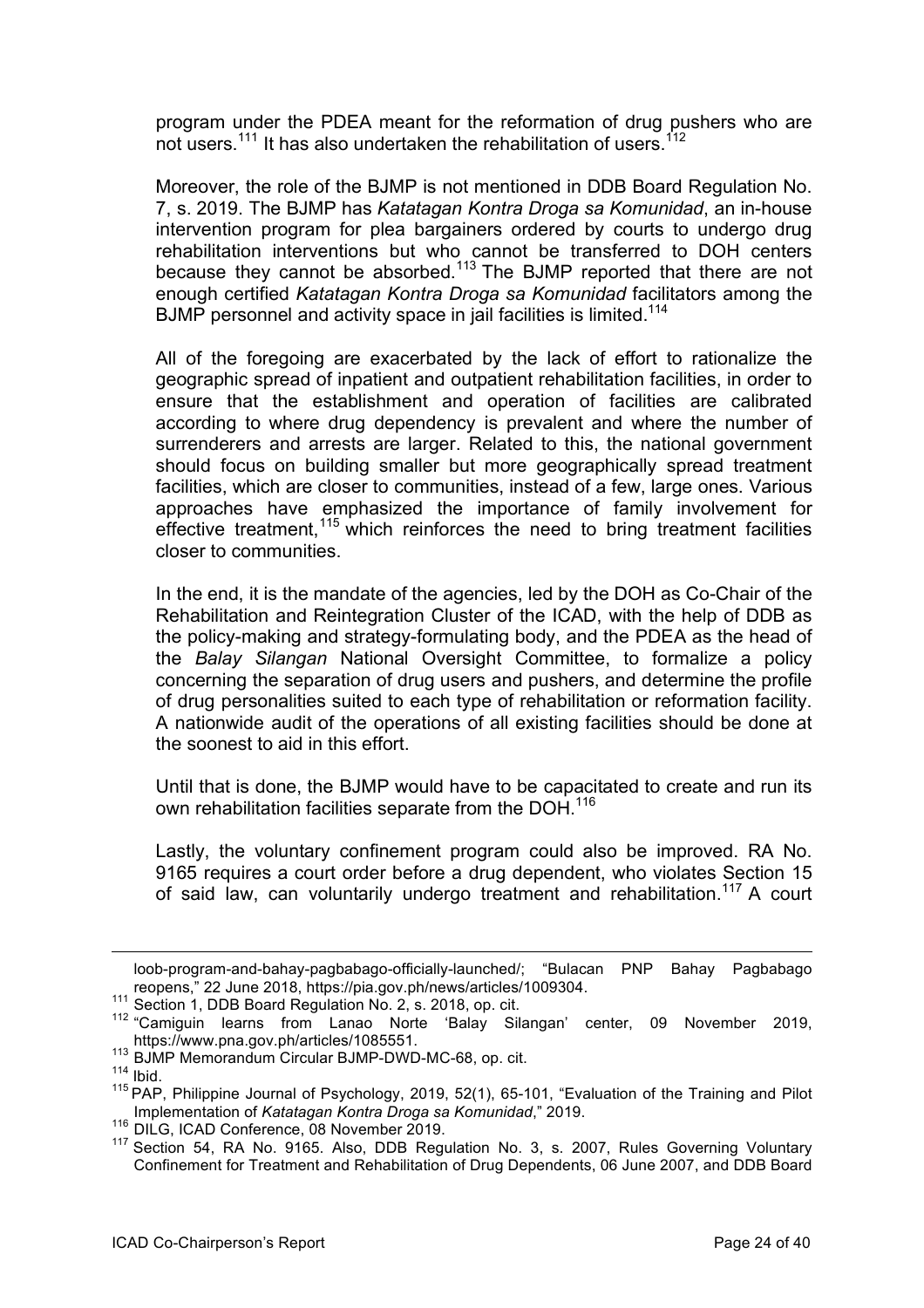order is likewise required for the release of the drug dependent who has been rehabilitated.<sup>118</sup> Treatment should instead be made available to those who decide to enter voluntarily without need for court intervention. The DOH can supervise the program.

#### **10. Establish synergized and targeted reintegration programs for drug dependents who are successfully rehabilitated.**

While some agencies have programs that provide livelihood opportunities and social safety nets specifically for underprivileged drug dependents who have successfully undergone rehabilitation, these programs should be synergized and targeted to maximize impact. Metrics for the success of such interventions should include indicators like the employment rate among CBDR graduates, the percentage of CBDR graduates that are able to start their own enterprises, and the increase in the incomes of CBDR graduates, among others. Monitoring and evaluation systems should be put in place to assess the effectivity of these programs and whether the metrics are being met or not.

#### **11. Institute evidence-based prevention programs in communities and schools, which tie up the anti-drug agenda to anti-poverty programs.**

The proliferation of illegal drugs is rooted in poverty. This necessitates that government should create anti-poverty programs, as part of prevention, which specifically targets areas that are both poverty-stricken and drug-infested. For example, the government can use its Build, Build, Build program to specifically train and hire both skilled and unskilled labor from such areas in order to generate income for the population and prevent them from falling into drug use. The government's housing program can also be tapped to cater to residents from low-income communities that also have high drug prevalence. In addition, several drug policy reforms need to be instituted to achieve the Sustainable Development Goals.<sup>119</sup> These reforms include giving everyone access to proper healthcare and developing the farming sector to prevent them from growing drug-related crops.<sup>120</sup>

To push prevention at the community level, the DOH should help the ADACs and ADAOs prepare modules, which are age-appropriate and evidence-based, and done with the involvement of families. The model of the UNODC's Strong Families Program, <sup>121</sup> which have produced favorable results in Central

Regulation No. 7, s. 2019, op. cit. DDB will file the petition for voluntary submission. The treatment and rehabilitation shall be for a minimum of six months.

<sup>118</sup> Section 56, RA No. 9165. Also, DDB Board Regulation No. 3, s. 2007, op. cit., and DDB Board Regulation No. 7, s. 2019, op. cit.

<sup>119</sup> Health Poverty Action, "Drug Policy and the Sustainable Development Goals", Briefing, November 2015, healthpovertyaction.org/wp-content/uploads/2018/12/HPA-SDGs-drugs-policy-briefing-WEB.pdf<br>
<sup>120</sup> Ibid.

 $121$  The Strong Families Program has the following aspects:

<sup>(1)</sup> Caregiver sessions (three sessions for three weeks): normalize and manage stress; improve parenting confidence and skills to develop positive parenting strategies; enhance resources to deal with stress.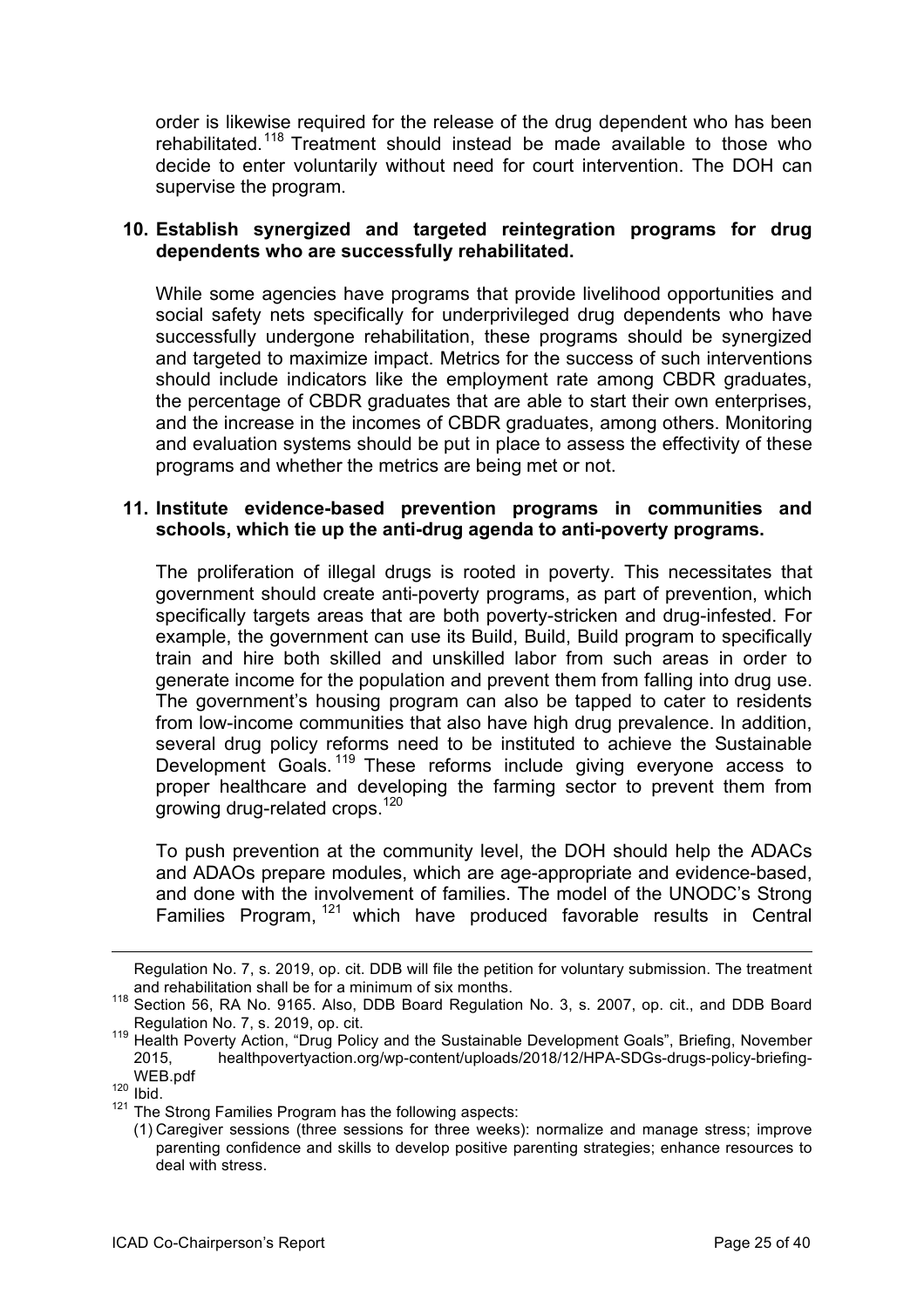American countries like Panama, Honduras, Guatemala, Nicaragua and the Dominican Republic, can be used as a basis by the DOH.  $122^{\circ}$  In addition. minimum standards should be adopted for age-appropriate prevention programs. The UNODC's International Standards on Drug Use Prevention<sup>123</sup> may be adopted for our local programs. The standards include the following:

- a. "Infancy
	- Prenatal and infancy visitation: [A] trained nurse or social worker visits mothers-to-be and new mothers to provide them with parenting skills and support in addressing a range of issues (health, housing, employment, legal, etc.).
	- Interventions targeting pregnant women: All pregnant women should be... advised of the potential health risks to themselves and to their babies… [M]anagement of substance use and treatment of pregnant women with substance use disorders can and should be offered as a priority and must follow rigorous clinical guidelines based on scientific evidence.
- b. Early Childhood Education
	- [P]rogrammes… [should] support the social and cognitive development of pre-school children (2 to 5 years of age) from deprived communities.
- c. Middle Childhood
	- Parenting skills programs: Parenting skills programmes support parents in being better parents, in very simple ways. A warm child-rearing style, where parents set rules for acceptable behaviours, closely monitor free time and friendship patterns, help to acquire personal and social skills, and are role models is one of the most powerful protective factors against substance use and other risky behaviors. These programmes can be delivered also for parents of early adolescents
	- Personal and social skills education: [T]rained teachers engage children in interactive activities to give them the opportunity to learn and practice a range of personal and social skills. These programmes are typically delivered to all children via series of structured sessions... The programmes provide opportunities to learn skills to be able to cope with difficult situations in the daily life in a safe and healthy way. They support the development of general social competencies, including mental and emotional wellbeing.
	- Classroom environment improvement programmes: [S]trengthen the classroom management abilities of teachers, and support children to socialize in their role as a student, whilst reducing early aggressive and disruptive behaviors. Teachers are typically supported to implement a

<sup>(2)</sup> Child sessions (two sessions for two weeks focusing on children 8 to 15 years): improve mental health outcomes; deal with stress; reduce challenging behavior.

<sup>(3)</sup> Family sessions (two sessions for two weeks, in parallel with the sessions above): improved communications and relationships; decreased coercive parenting.

Source: UNODC, Strong Families Programme, https://www.unodc.org/documents/drug-prevention-

and-treatment/Strong\_families\_Brochure.pdf.<br><sup>122</sup> UNODC, "The Strengthening Families Programme: Prevention of drug use, HIV/AIDS and crime amongst youth through family skills training programmes in low- and middle-income countries," https://www.unodc.org/ropan/en/DrugDemandReduction/strong-families.html.

<sup>&</sup>lt;sup>123</sup> UNODC and WHO, International Standards on Drug Use Prevention, Second updated edition, https://www.unodc.org/documents/prevention/standards\_180412.pdf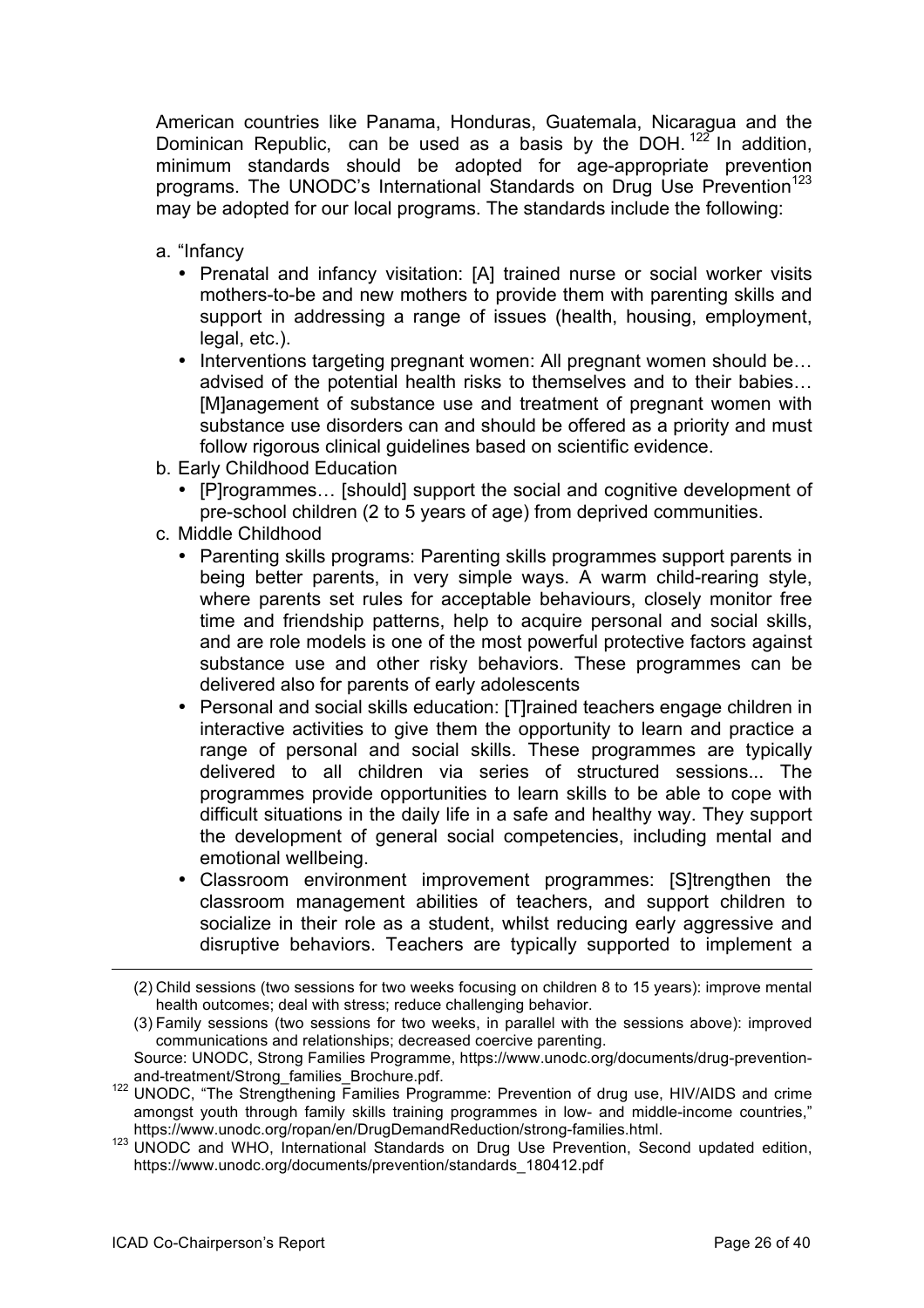collection of non-instructional classroom procedures in the day-to-day practices with all students for the purposes of teaching prosocial behavior as well as preventing and reducing inappropriate behavior. These programmes facilitate both academic and socio-emotional learning.

- Policies to retain children in school: School attendance, attachment to school, and the achievement of age-appropriate language and numeracy skills are important protective factors for substance use among children of this age. A variety of policies has been implemented in low- and middleincome countries to support the attendance of children and improve their education outcomes.
- Addressing mental health disorders: Emotional disorders… and behavioural disorders.., are associated with higher risk of substance use later in adolescence and in life. In both childhood and adolescence, supporting children, adolescents and parents to address emotional and behavioral disorders as early as possible is an important prevention strategy.
- d. Early Adolescence
	- Prevention education based on social competence and influence: During skills based prevention programs, trained teachers engage students in interactive activities to give them the opportunity to learn and practice a range of personal and social skills (social competence). These programs focus on fostering substance and peer refusal abilities that allow young people to counter social pressures to use substances and in general cope with challenging life situations in a healthy way.
	- School policies on substance use: School policies on substance use mandate that substances should not be used on school premises and during school functions and activities by both students and staff. Policies also create transparent and non-punitive mechanisms to address incidents of use transforming it into an educational and health promoting opportunity. These interventions and policies are universal, but may include also indicated components such as screening, brief interventions and referral.
	- School-wide programs to enhance school attachment: School-wide programmes to enhance school attachment support student participation, positive bonding and commitment to school.
	- Addressing individual psychological vulnerabilities: Some personality traits such as sensation-seeking, impulsivity, anxiety sensitivity or hopelessness, are associated with increased risk of substance use. These indicated prevention programmes help these adolescents that are particularly at-risk deal constructively with emotions arising from their personalities, instead of using negative coping strategies including hazardous and harmful alcohol use.
	- Mentoring: These programmes match youth, especially from marginalised circumstances (selective prevention), with adults who commit to arrange for activities and spend some of their free time with the youth on a regular basis.
- e. Adolescence and Adulthood
	- Brief intervention consists of one-to-one counselling sessions that can include follow up sessions or additional information to take home. They can be delivered by a variety of trained health and social workers to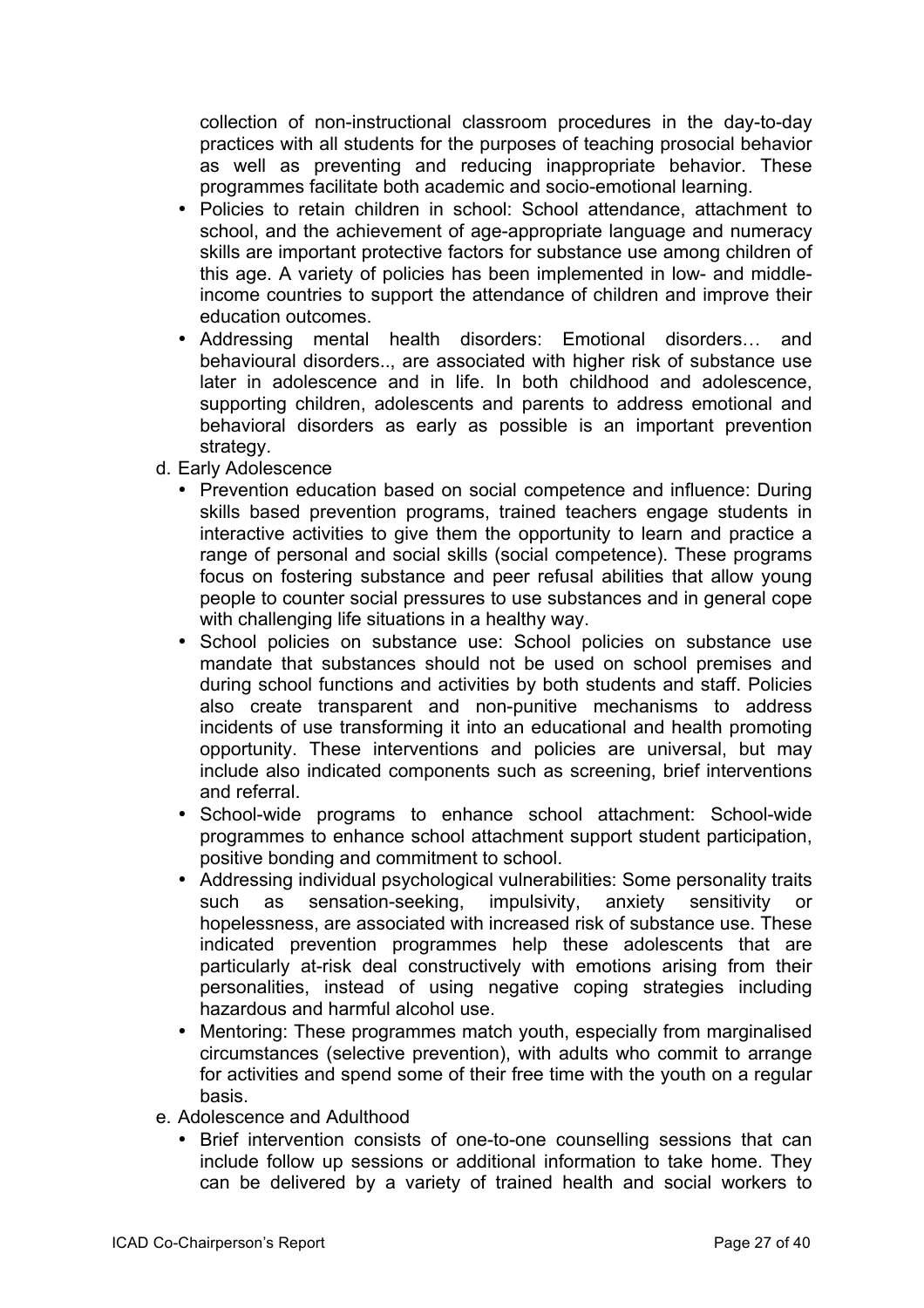people who might be at risk because of their substance use, but who would not necessarily seek treatment. The sessions first identify whether there is a substance use problem and provide immediate appropriate basic counselling and/or referral for additional treatment. The sessions are structured, and last typically from 5 to 15 minutes.

- Brief intervention is typically delivered in the primary health care system or in emergency rooms, but it also has been found to be effective when delivered as part of school-based and workplace programs, and when delivered online or via computers.
- Brief intervention sessions typically employ motivational interviewing techniques, which is a psycho-social intervention where the substance use of a person is discussed and the patient is supported in making decisions and setting goals about his/her substance use. In this case, brief intervention is normally delivered over the course of up to 4 sessions that can be up to 1 hour long, but usually the sessions have shorter duration."

The DepEd and the CHED, for their part, must make sure that all schools are capacitated to handle anti-addiction counseling through training and/or additional addiction counselors. These agencies – as well as the NYC and the SK – can also be provided with training and resources to adopt age-appropriate and evidence-based youth substance abuse prevention programs.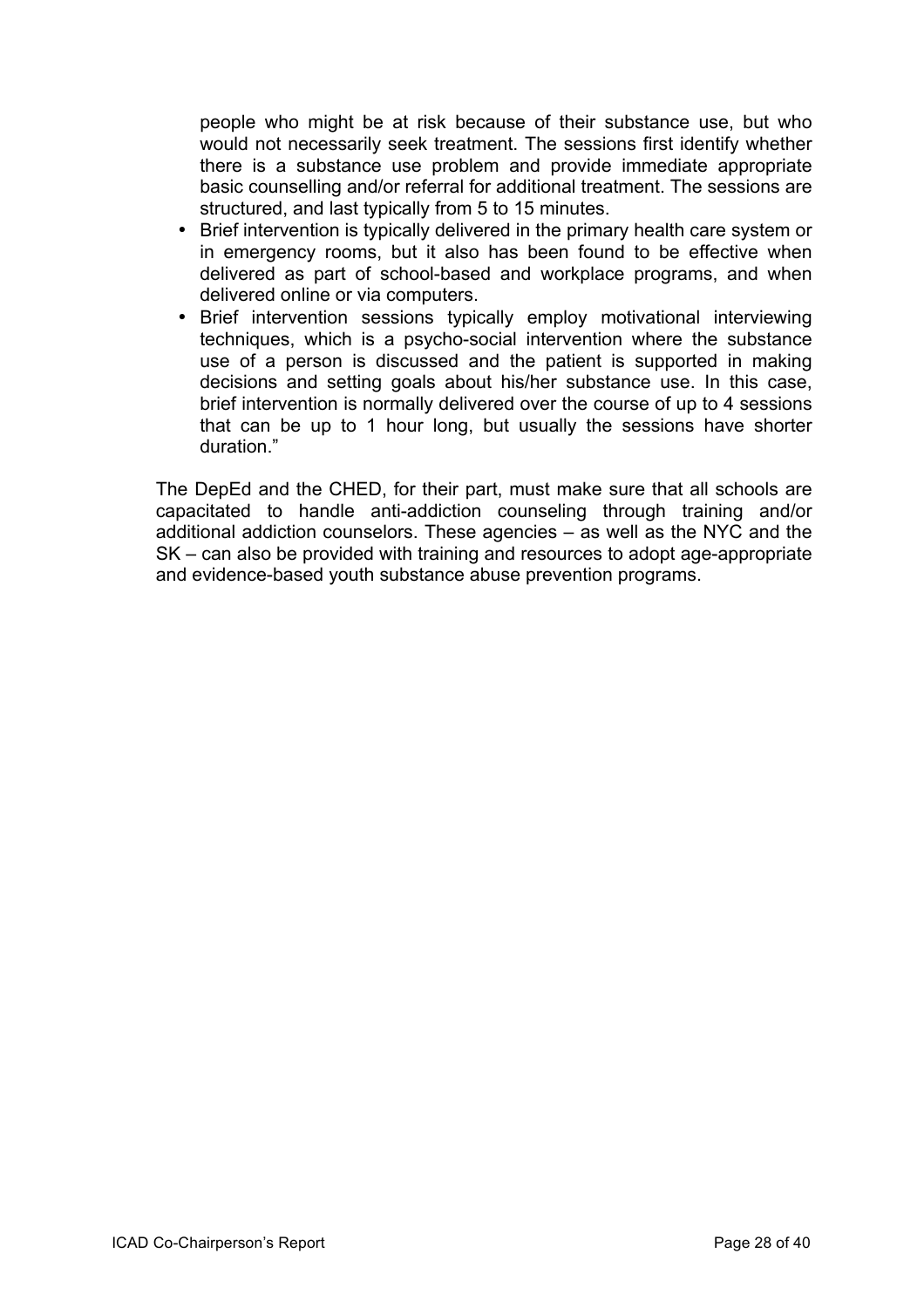# *D.Tokhang, which has become synonymous with drug-related killings, must be abandoned in favor of a reinvigorated policy on anti-illegal drug enforcement that strongly promotes and ensures accountability and transparency.*

"*Tokhang*" is the term specifically used to describe the law enforcement strategy under Project: "Double Barrel" of conducting house-to-house visits "to persuade suspected illegal drug personalities to stop their illegal drug activities," $124$  and which has evolved in meaning over the past three and a half years. In common parlance, and as the PDEA Director General Aaron Aquino himself admitted.<sup>125</sup> *Tokhang* has come to refer to the killing of "suspected illegal drug personalities," who were the same persons who should have only been officially "persuaded" to cease and desist from their involvement with drugs. Thus, the focus on streetlevel enforcement has given rise to the most controversial aspect of the anti-illegal drug campaign – the allegations of unlawful killings, otherwise known in the public mind as the extrajudicial killings, regardless of whether they were allegedly committed by law enforcers or by still unidentified assailants.

According to the PNP, a total of 6,701 persons were killed during the anti-illegal drug operations conducted from 01 July 2016 to 31 October 2019.126 This means that, on the average, 248 persons were killed each month, or at least eight persons killed every day.

These numbers, while already high, do not yet include killings of drug personalities committed by unidentified perpetrators and those that have been termed as "deaths under investigation." A number of independent organizations have even given a much higher tally of the drug-related killings.<sup>127</sup>

The staggering number of drug-related killings, as well as persistent suspicions that some of these drug personalities may have been killed in violation of law and operational procedures, have given rise to the controversy that has fueled persistent criticism of the government's anti-illegal drug efforts, which has largely come to define the popular perception of the entire campaign.

At this juncture, and in connection with the public perception of the anti-illegal drug campaign, it is worth noting that in the SWS survey conducted in December 2018, survey results reveal that 78% are worried about becoming victims of

<sup>124</sup> Part 5(a), PNP CMC No. 16-2016, op. cit.

<sup>125 &</sup>quot;PDEA chief wants PNP to drop the term *tokhang*," 11 December 2017,<br>https://www.rappler.com/nation/191035-pdea-chief-pnp-drop-tokhang-term-war-on-drugs.

https://www.rappler.com/nation/191035-pdea-chief-price-prediction-properties-press briefing-press briefing held on 12 December 126 PNP, Meeting with DILG, 19 November 2019. However, in a press briefing held on 12 December 2019, PDEA reported that the total number of drug personalities killed is only 5,582. Source: "Over 200,000 arrested in 3-year drug war," op. cit.

<sup>127</sup> ASOG Working Paper 18-002, "The Role of Mayors and Barangay Captains in the Philippines' Anti-Drugs Campaign," 02 July 2018; "UN Needs to Act Now to End Philippines Killings," 24 June 2019, https://www.hrw.org/news/2019/06/24/un-needs-act-now-end-philippines-killings; "U.N. Rights Council to Investigate Killings in Philippine Drug War," 11 July 2019, https://www.nytimes.com/2019/07/11/world/asia/philippines-duterte-killings-un.html; "Three years on, no 'meaningful accountability' for extrajudicial killings in PH – Amnesty International," 08 July 2019, https://cnnphilippines.com/news/2019/7/8/Duterte-war-on-drugs-Amnesty-International.html.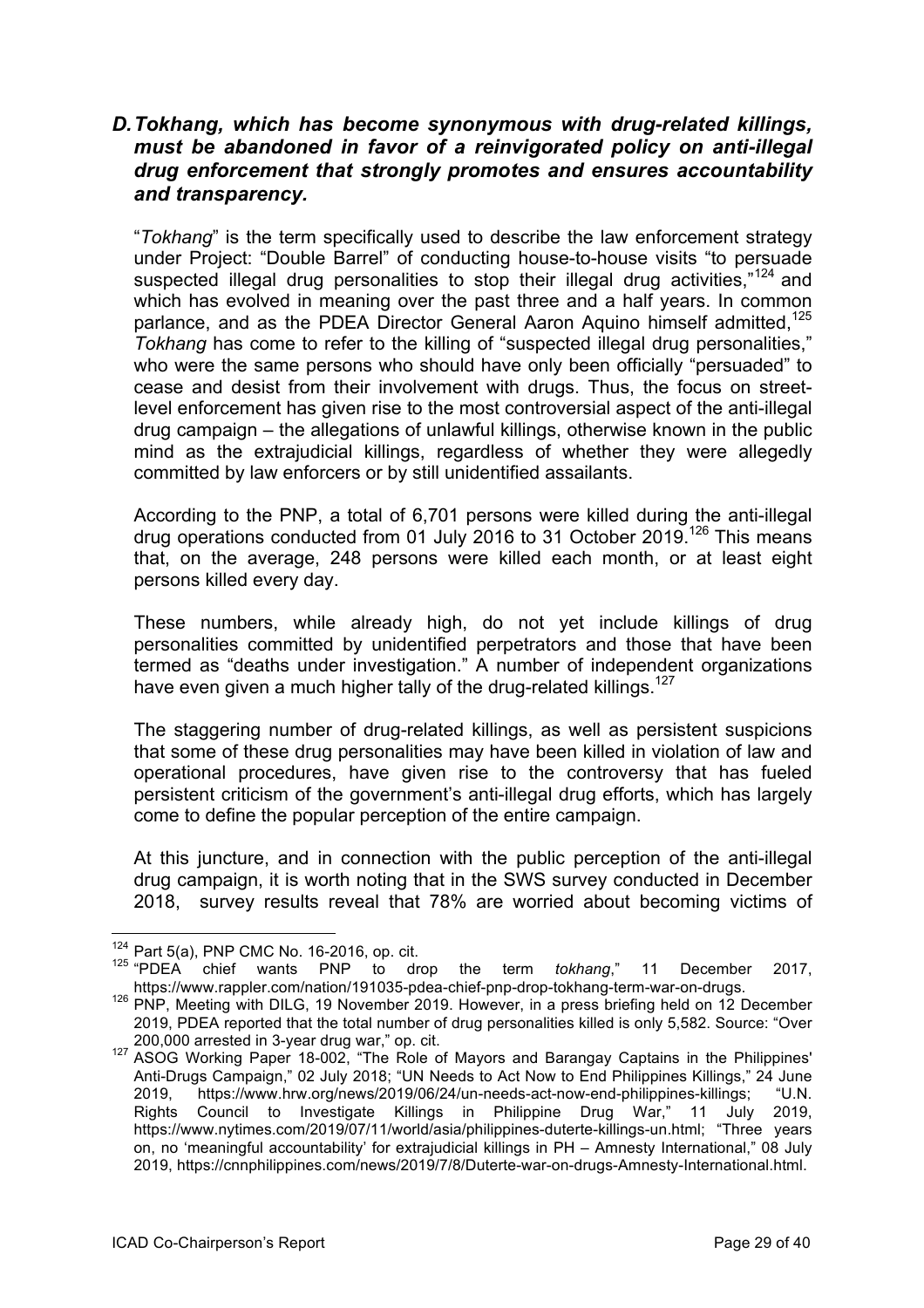EJK.<sup>128</sup> Necessarily, therefore, restoring the credibility of the anti-illegal drug campaign requires that immediate and decisive steps be taken to address this issue. And the first problem that must be addressed is the lack of clear operational guidance on how Project *Tokhang* must be conducted.

According to a working paper that is part of the output of a consortium involving the Ateneo School of Government, De La Salle University, and the University of the Philippines, the introduction of Project *Tokhang* as part of the options of the police in its conduct of anti-illegal drug operations is unprecedented. Consequently, the implementation of Project *Tokhang* is devoid of clearly defined standard operating procedures, to wit:

The 2014 Revised PNP Manual on Anti-Illegal Drugs Operations and Investigation… does not cover a species that is *Tokhang* and mentions and details standard operating procedures only for these anti-illegal drug operations: buy-bust operations; searches/seizures by virtue of a warrant; eradication of plantations, which are sources of illegal drugs; financial investigations; controlled deliveries; operations involving clandestine laboratories; and unplanned operations such as in flagrante delicto cases <sup>129</sup>

The wide latitude that came with the broad goal for the house-to-house visits "to persuade suspected illegal drug personalities to stop their illegal drug activities,"130 coupled with the lack of protocols and guidelines for these visits, gave an opening for some unscrupulous elements to commit abuses that have made the implementation of the entire program controversial.

Additional deficiencies and/or irregularities that have been reported as accompanying the conduct of Project *Tokhang* include the following: (1) Circumventing "the need for a search or arrest warrant or to complete case buildup… routinely required under the PNP Manual before anti-illegal drugs operations can be executed,"131 making subjects especially susceptible to violations of their right to due process; (2) Lack of transparency in how the lists are prepared and validated, especially at the start when there were "no guidelines… on how *Tokhang* subjects erroneously identified as illegal drug personalities can take themselves out of the targeted subjects of the operations;"132 and (3) Persistent albeit unconfirmed reports of quotas, awards and promotions being anchored on aggressive *Tokhang* operations.<sup>133</sup>

The entirety of Project *Tokhang* must, therefore, be revamped to fill in these gaps and severely limit, if not completely eliminate, the potential for abuse. Such

<sup>&</sup>lt;sup>128</sup> Social Weather Stations, "Fourth Quarter 2018 Social Weather Survey: 78% of Pinoys worry about becoming victims of extrajudicial killings or EJK," 01 March 2019, https://www.sws.org.ph/swsmain/artcldisppage/?artcsyscode=ART-20190301201652.

<sup>129</sup> Page 4, ASOG Working Paper 19-006, op. cit.

 $130$  Page 6, Ibid.

 $131$  Page 5, Ibid.

 $132$  Page 11, Ibid.

<sup>133</sup> Shiela S. Coronel, "A Mandate for mass killings?: public support for Duterte's war on drugs" In Nicole Curato, The Duterte Reader: Critical Essays on Rodrigo Duterte's Early Presidency, 2017.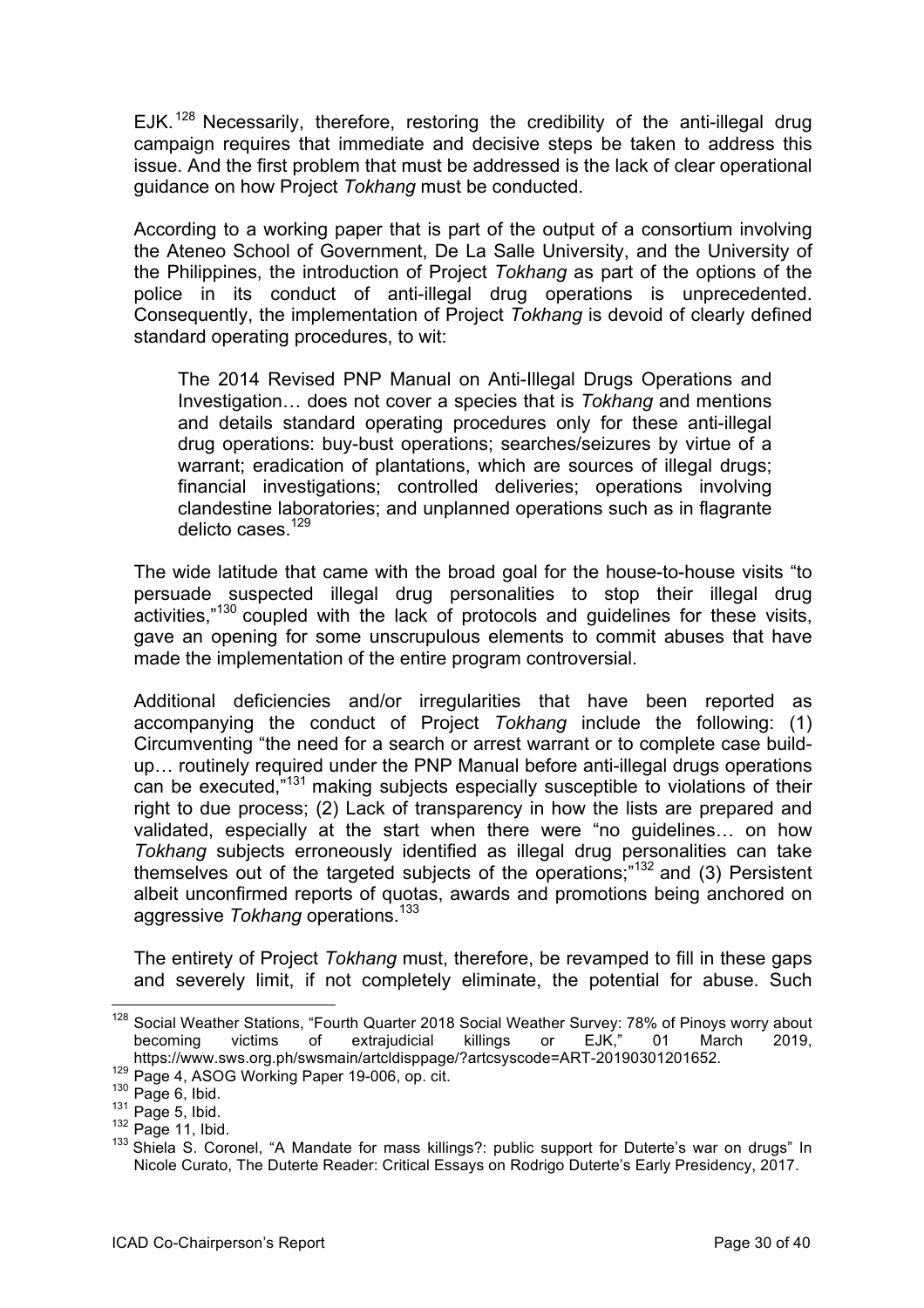abuses of some members of the PNP have unfairly tainted the integrity of the whole institution. It should be the paramount concern of the government to investigate and put a stop to these abuses with the intention of beginning the long process of healing and rebuilding the institution.

A key problem that must be resolved is the need for safeguards to ensure the lawful execution of the anti-illegal drug operations. Worth highlighting is the fact that much of the controversy surrounding the anti-illegal drug campaign springs from: (1) suspicions relating to repeated police claims that drug personalities "resisted arrest" in order to justify the high number of killings; as well as (2) the huge number of vigilante killings and cases of missing individuals that have accompanied the conduct of the drug war. That can be addressed only by putting in place stronger measures to ensure that anti-illegal drug operations are conducted in full compliance with the requirements set forth in applicable laws as well as the PNP's own operations manual, and with high respect for human rights.

Greater transparency should also accompany efforts to address concerns that complaints involving alleged police abuses are not being seriously acted upon by the concerned authorities. Consequently, prompt and public action must also be taken in response to outstanding allegations against active members of LEAs.

In that regard, a study<sup>134</sup> published by the same consortium mentioned above, that maps out the location of 7,029 drug-related killings from 10 May 2016 to 31 December 2018 culled from media reports, can provide a useful starting point. Specific police jurisdictions identified as having unusually high numbers of drugrelated killings must be prioritized for review and investigation, including crossreferencing against the data that the DILG has on the drug affectation of barangays. This will serve both the purpose of ensuring accountability for police officers who commit abuses, as well as protecting police officers who act lawfully and professionally from unfounded accusations.

In a presentation on its efforts for "internal cleansing," the PNP reported that 10,765 administrative cases have been resolved from 01 July 2016 to 31 October 2019.<sup>135</sup> However, it did not specify how many of these cases arose out of antiillegal drug operations. Media reports on public statements of police officials suggest that the number of cases investigated by the PNP IAS is small and far less than the 6,701 deaths that should have been automatically investigated.<sup>136</sup> There was also no data on criminal cases filed and resolved.

<sup>&</sup>lt;sup>134</sup> Jenna Mae L. Atun, Ronald U. Mendoza, Clarissa C. David, et. al., "The Philippines' antidrug campaign: Spatial and temporal patterns of killings linked to drugs," In the International Journal of Drug Policy Volume 73, November 2019.

<sup>&</sup>lt;sup>135</sup> PNP Presentation, Meeting with DILG, 19 November 2019.

<sup>&</sup>lt;sup>136</sup> From July 2016 to November 2017, PNP IAS Chief Inspector General Alfegar Triambulo stated that only 125 were found administratively liable for irregularities in anti-illegal drug operations (Source: "PNP says 125 cops punished for drug war-related offenses," 28 November 2017, https://www.rappler.com/nation/189788-police-punished-pnp-ias-drug-war-sc-ejk).

In June 2018, it was reported that the IAS had investigated 150 administrative cases of erring PNP personnel involved in anti-illegal drugs operations and out of this, 85 police were recommended for dismissal. At the time, almost 3,000 cases related to deaths in in anti-illegal drugs operations were yet to be investigated (Source: "War on drugs: PNP Internal Affairs wants 85 cops sacked," 02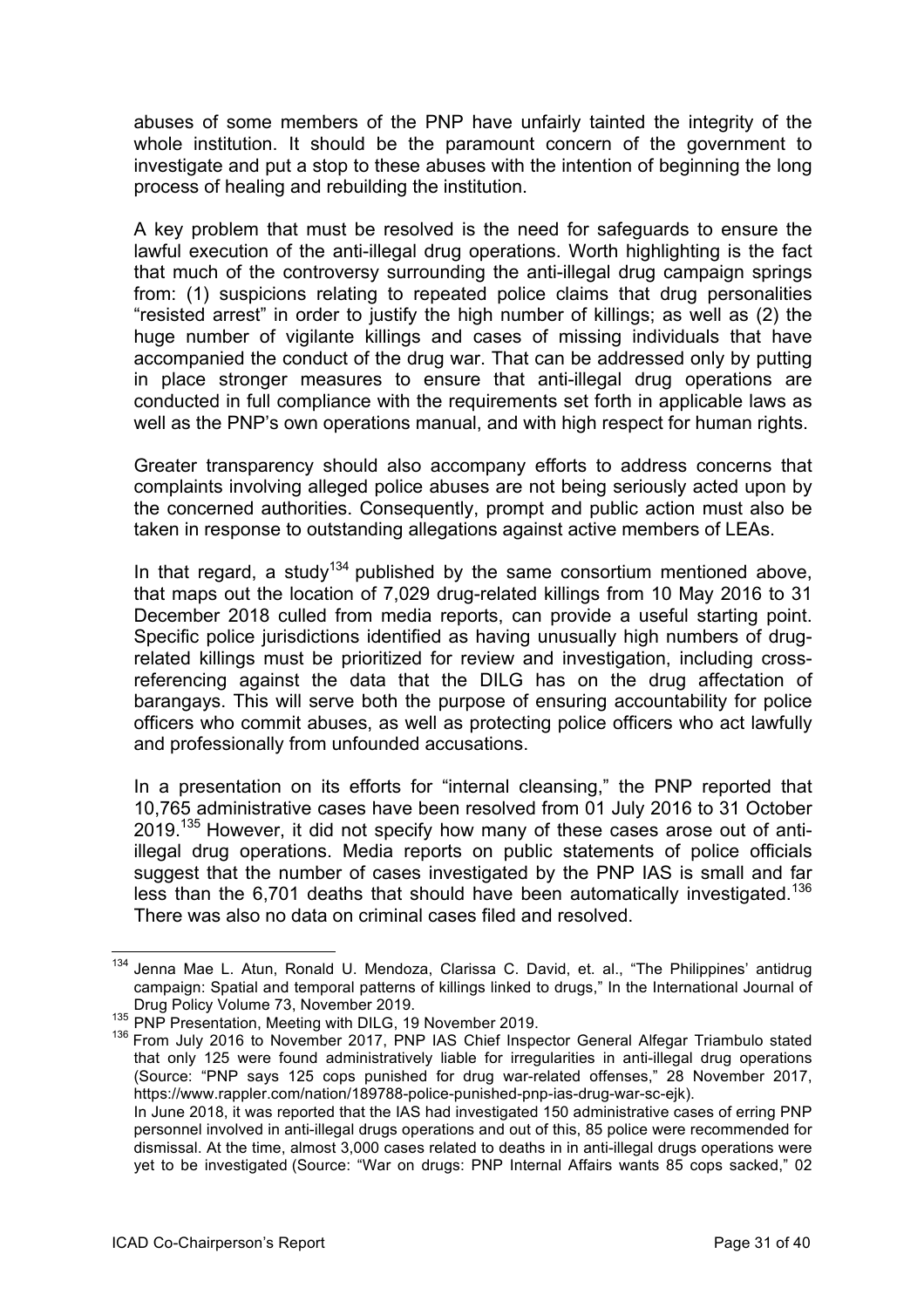There must be a more serious effort undertaken to pursue these efforts at cleansing the entire institution of the PNP, whose credibility and reputation have suffered alarming setbacks amid the widespread criticisms of Project *Tokhang* and its implementation. The only way to do this is to ensure accountability, transparency, and respect for proper procedures in the conduct of anti-illegal drug operations. To restore and preserve the integrity of the institution, the following are recommended:

#### **1. Revoke PNP CMC No. 16-2016 that provides for Project: "Double Barrel" and adopt a new issuance that will provide a clear set of operational guidelines and prescribe the appropriate metrics for police action in antidrug efforts.**

Interventions that require house visits must be entrusted to local ADACs and ADAOs in order to address the widespread perception of abuse that the implementation of Project *Tokhang* has generated. The ADACs and ADAOs play a central role in all aspects of the anti-drug campaign, from information gathering and verification, to coordinating with LEAs, and ensuring that prevention and rehabilitation programs are in place at the community level, which makes it better suited to conduct any house-to-house component of the anti-illegal drug campaign.

A reinvigorated policy on community-level anti-drug efforts that takes into account public feedback from the past three and a half years establishes a stronger leadership role for LGU-level institutions in the community-based antidrug campaign. The role of police officers, as well as the specific guidelines and metrics concerning their involvement (if any), in these visits must be clearly defined in a new issuance.

#### **2. Prescribe the mandatory use of body cameras for all anti-illegal drug operating units.**

The use of body cameras will provide an invaluable resource for reviewing the conduct of operations to protect officers from unfounded accusations, as well as to establish a basis for liability, if warranted. Together with mainstreaming the use of such cameras, regulations need to be adopted to govern the recording, transmission, management, storage, preservation of integrity, and use of video footage obtained from the same.

#### **3. Initiate and pursue actions against abusive members of the PNP through the activation of relevant accountability mechanisms.**

June 2018, https://news.abs-cbn.com/news/06/01/18/war-on-drugs-pnp-internal-affairs-wants-85 cops-sacked).

In September 2019, PNP reported that only 594 officers have been charged administratively for deaths related to anti-illegal drug operations, while only 103 officers have been charged in court and 150 others have undergone an inquest (Source: "PNP: Only 253 cops face raps in 6,600 drug slays," 14 September 2019, https://cebudailynews.inquirer.net/257900/pnp-only-253-cops-faceraps-in-6600-drug-slays#ixzz66vmT6lfR).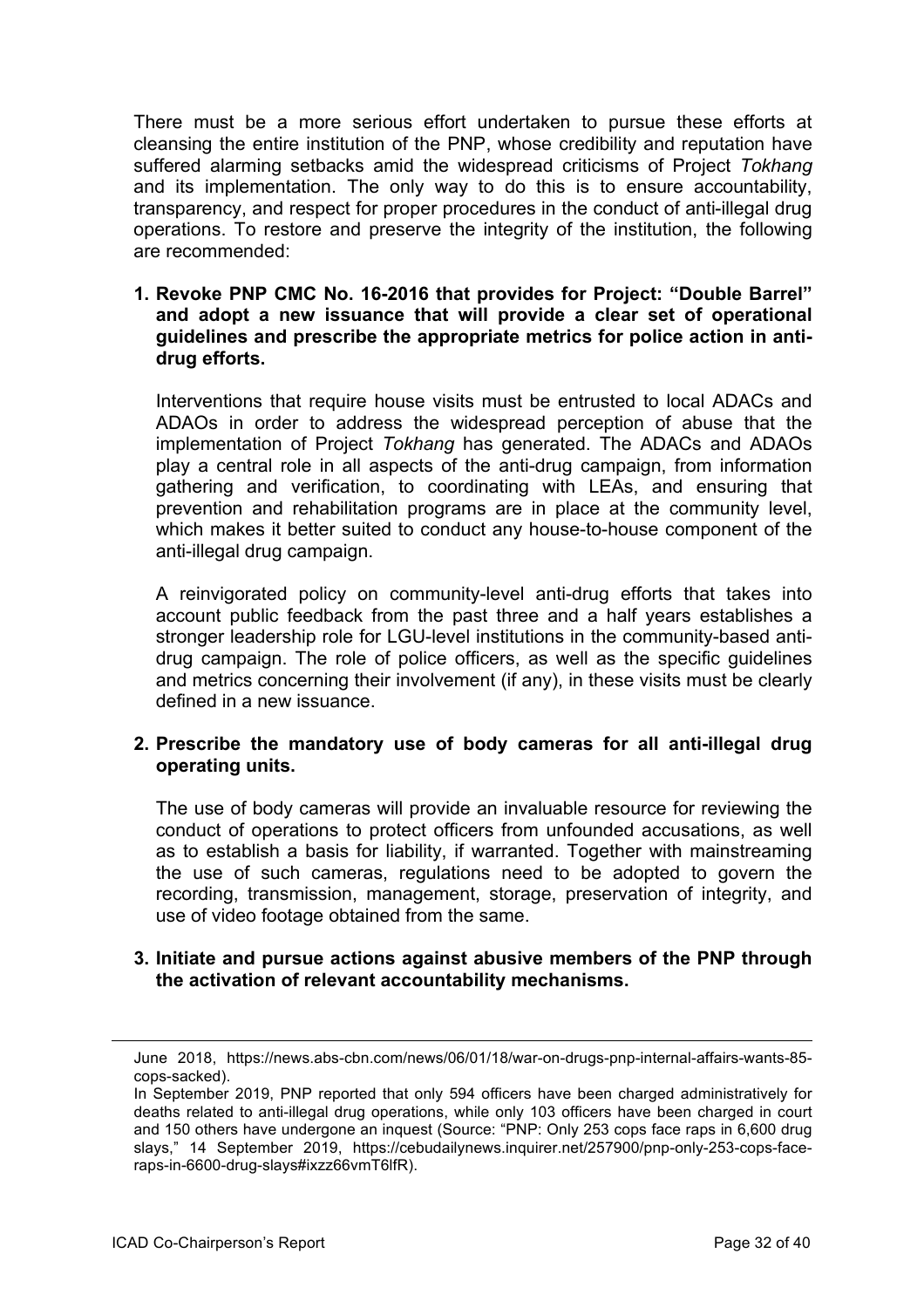Both criminal and administrative investigations of reported abuses must be conducted expeditiously, with the results made available to the public. Criminal prosecution must be pursued aggressively in cases where the same is justified by evidence. Adopting a decisive approach against such abuses will be the important first step in cleansing the institution of abusive officers that have disproportionately tainted the whole police force and restoring the institution's integrity.

It is likewise strongly urged that swift action be taken in response to the Senate report<sup>137</sup> recommending the filing of charges against former PNP Director General Oscar Albayalde and the so-called "ninja cops." Doing so will send a clear message that abusive law enforcers will be held to account, regardless of their rank or position, and reassure the Filipino people that the PNP as an institution is decisive and capable when it comes to policing its own ranks.

In terms of administrative liability, the PNP IAS is mandated to conduct *motu proprio* automatic investigation of incidents where death, serious physical injury, or any violation of human rights occurred in the conduct of a police operation; and where a suspect in the custody of the police was seriously injured.<sup>138</sup> To be able to preserve the integrity of its role, the PNP IAS has to be made independent from the PNP and be provided its own budget.

Accountability can also be exacted through the Deputy Ombudsman for MOLEO.<sup>139</sup> The Office of the Ombudsman has the power to investigate and prosecute any act or omission of any public officer or employee when the same appears to be illegal, unjust, improper, or inefficient. <sup>140</sup> It has primary jurisdiction over cases to be heard before the Sandiganbayan,<sup>141</sup> i.e., over the PNP officers occupying provincial director positions and those holding the rank of Senior Superintendent.<sup>142</sup> Thus, the creation of an Ombudsman Task Force

<sup>&</sup>lt;sup>137</sup> Senate Committee Report No. 17, Submitted by the Committees on Justice and Human Rights; Constitutional Amendments and Revision of Codes; and Accountability of Public Officers and Investigations 05 November 2019, Re: P.S. Res. Nos. 106, 107, 108, 123, and the Privilege Speech on the Good Conduct Time Allowance of Sen. Richard J. Gordon delivered on August 27, 2019.

<sup>138</sup> RA No. 8551, An Act Providing for the Reform and Reorganization of the Philippine National Police and for Other Purposes, Amending Certain Provisions of Republic Act Numbered Sixty-Nine Hundred and Seventy-Five Entitled, "An Act Establishing the Philippine National Police Under a Re-Organized Department of the Interior and Local Government, and for Other Purposes", 25 February 1998.

<sup>&</sup>lt;sup>139</sup> Per Office of the Ombudsman Memorandum Circular No. 02, s. 2003, as amended, the jurisdiction of the Deputy Ombudsman for MOLEO covers PNP, AFP, BJMP, BUCOR, BFP, and PCG. Source: Office of the Deputy Ombudsman for the Military and Other Law Enforcement Offices

Presentation, https://www.ombudsman.gov.ph/moleo/JURISDICTION.pdf.<br><sup>140</sup> Section 15, RA No. 6770, An Act Providing for the Functional and Structural Organization of the Office of the Ombudsman, and for Other Purposes, 17 November 1989.

 $141$  Ibid.

<sup>&</sup>lt;sup>142</sup> Section 2, RA No. 10660, An Act Strengthening Further the Functional and Structural Organization of the Sandiganbayan, Further Amending Presidential Decree No. 1606, As Amended, and Appropriating Funds Therefor, 16 April 2015. Even with regard to erring police officers who are outside the exclusive jurisdiction of the Sandiganbayan, the Ombudsman and the DOJ still have concurrent jurisdiction and they can come up with an agreement regarding the handling of cases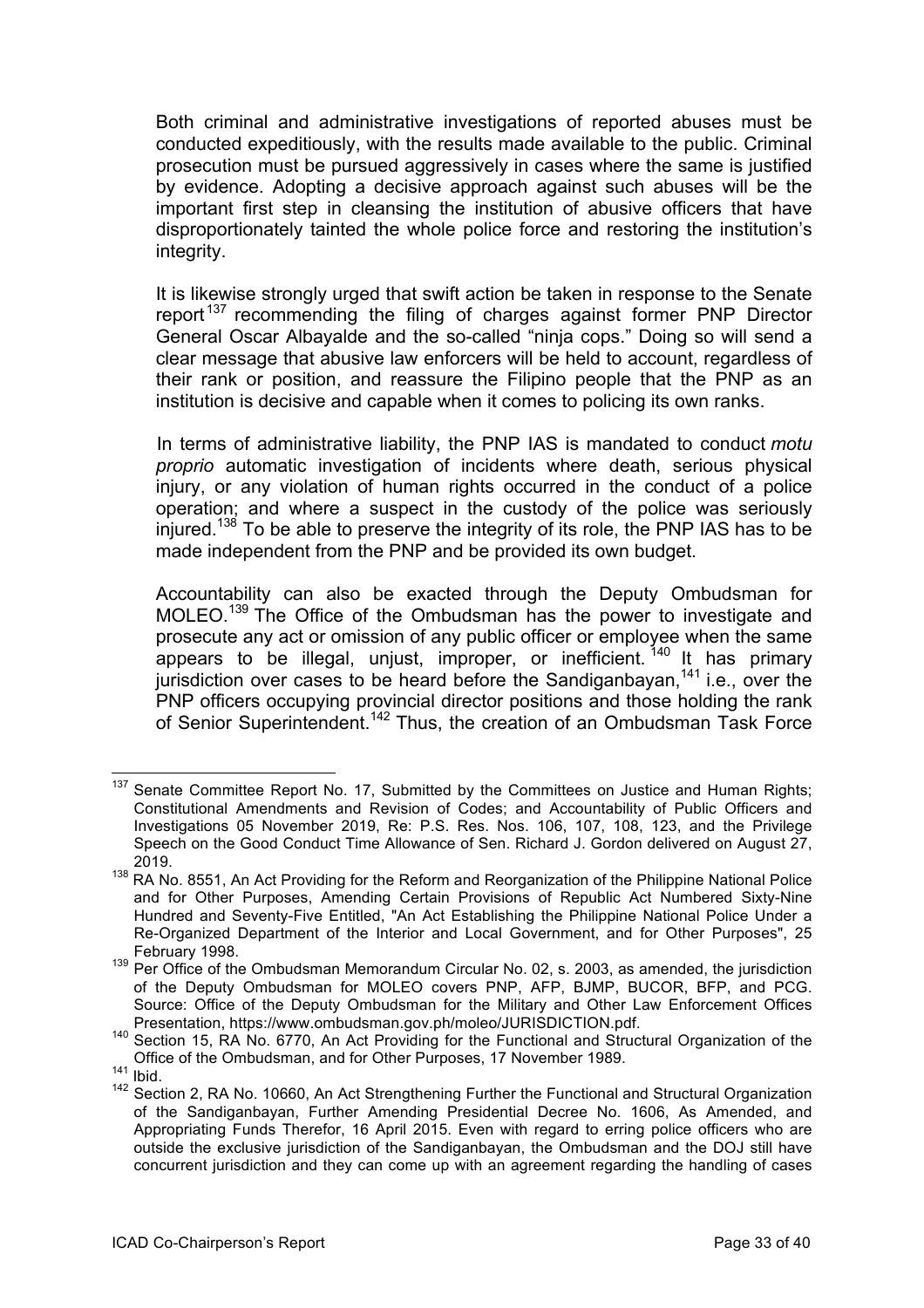that will investigate and prosecute administrative and criminal cases may be considered.<sup>143</sup>

#### **4. Provide clear and updated numbers on killings that have taken place during the anti-illegal drug campaign.**

Police reports and the status of investigations pertaining to anti-illegal drug operations that involved or resulted to deaths must be made accessible as a means of strengthening public confidence. Denial of access to these reports to family members of those killed, to their legal counsels or even to the general public only serves to further aggravate suspicions of official misconduct and operational irregularity. In fact, the Supreme Court has already directed the OSG to release the PNP records related to the drug war and there should be no reason for these records to be withheld further.<sup>144</sup>

Beyond the killings resulting from police operations, the tracking of numbers and information should likewise include killings committed by unidentified assailants (i.e., deaths under investigation), including "body dumps" or victims whose dead bodies were discovered in a location and may have been killed elsewhere, and drug personalities that have been reported as missing. Accurate numbers are indispensable in determining investigative targets for the PNP, as well as for gauging the sufficiency of current measures to strengthen operational procedures. In other words, the PNP's performance should be measured not just based on making progress in investigating cases of legitimate police operations that resulted in death, but also whether cases of vigilante killings and missing individuals, which have markedly increased since 2016, have been resolved.

Needless to state, a proactive policy of transparency will only serve to further strengthen public confidence in the PNP and other law enforcement agencies involved in the anti-illegal drug campaign.

<sup>(</sup>source: Memorandum of Agreement between the Office of the Ombudsman and DOJ, 29 March

<sup>&</sup>lt;sup>143</sup> In the past, the Office of the Ombudsman has created specialized Task Forces to investigate and prosecute administrative and criminal cases for specific categories of offenses committed by public officers, such as Task Force Abono on the alleged Php 728 million fertilizer fund scam, Task Force on Asset Recovery to intensify asset forfeiture efforts by reviewing all cases recommending the forfeiture of ill-gotten or unlawfully acquired assets, and Task Force for Environmental Concerns on compliance with environmental laws (Source: Office of the Ombudsman, 2008 Annual Report,

<sup>&</sup>quot;Marking milestones the <sup>2008</sup> annual report of the Office of the Ombudsman"). <sup>144</sup> "Supreme Court orders drug war records released to petitioners," <sup>03</sup> April 2019, https://www.philstar.com/headlines/2019/04/03/1906832/supreme-court-orders-drug-war-recordsreleased-petitioners.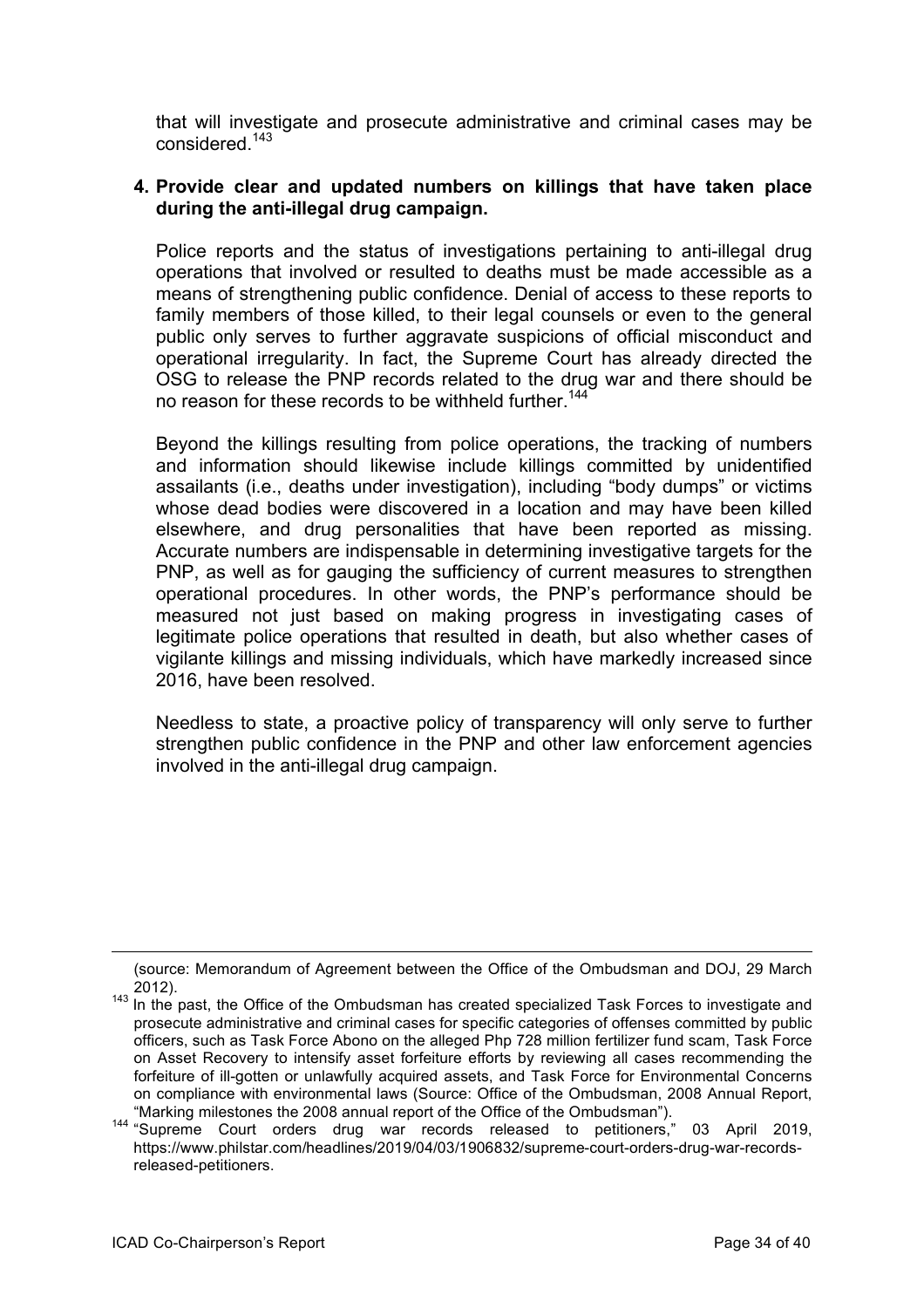# *E.Supply constriction, as an aspect of the overall strategy against illegal drugs, has been a massive failure.*

As the conduct of the anti-illegal drug campaign fixated on street-level operations, the other aspects of enforcement were not given equal attention, such as the arrest of HVTs, disruption of major supply chains, and dismantling of operations of major drug laboratories. The latter are the types of enforcement operations that can make a major and significant dent on the supply of drugs in the country as they are targeted towards: (1) curtailing the importation to, and/or manufacturing in, the Philippines of illegal drugs; and (2) capturing, arresting, and prosecuting high-value drug lords and syndicates, corrupt and abusive officials serving as drug protectors and enablers, as well as personalities with major involvement in drug manufacturing and distribution.

A serious effort to constrict supply requires us to have an idea on the total volume and value of illegal drugs circulating in the country. For some reason that has yet to be explained, while the PDEA reports the total volume of illegal drugs seized year-on-year as one of its accomplishments, these figures are not analyzed in relation to the estimated total consumption. As admitted by the agency, it is currently not computing estimated total consumption.<sup>145</sup>

According to the Head of the PNP DEG,<sup>146</sup> and as part of this Report's earnest effort to estimate the total consumption of illegal drugs in the country, the approximate minimum consumption of shabu in the country every week is 3,000 kilograms, using the estimate of 3 million users or 0.001 kilograms per user.

Given the foregoing mathematical approximation, the volume of shabu seized by LEAs may be compared with the estimated volume of consumption of shabu, as shown by the following table:

<sup>&</sup>lt;sup>145</sup> Meeting with the Enforcement Cluster of the ICAD, 14 November 2019: PDEA Director Maharani Tosoc, ICAD Head Secretariat, mentioned that targets set are in terms of barangays cleared, high value targets arrested, and high-impact operations conducted; volume of illegal drugs seized is not one of them.

<sup>&</sup>lt;sup>146</sup> "PH consumes at least 3 tons of shabu every week – PNP," op. cit.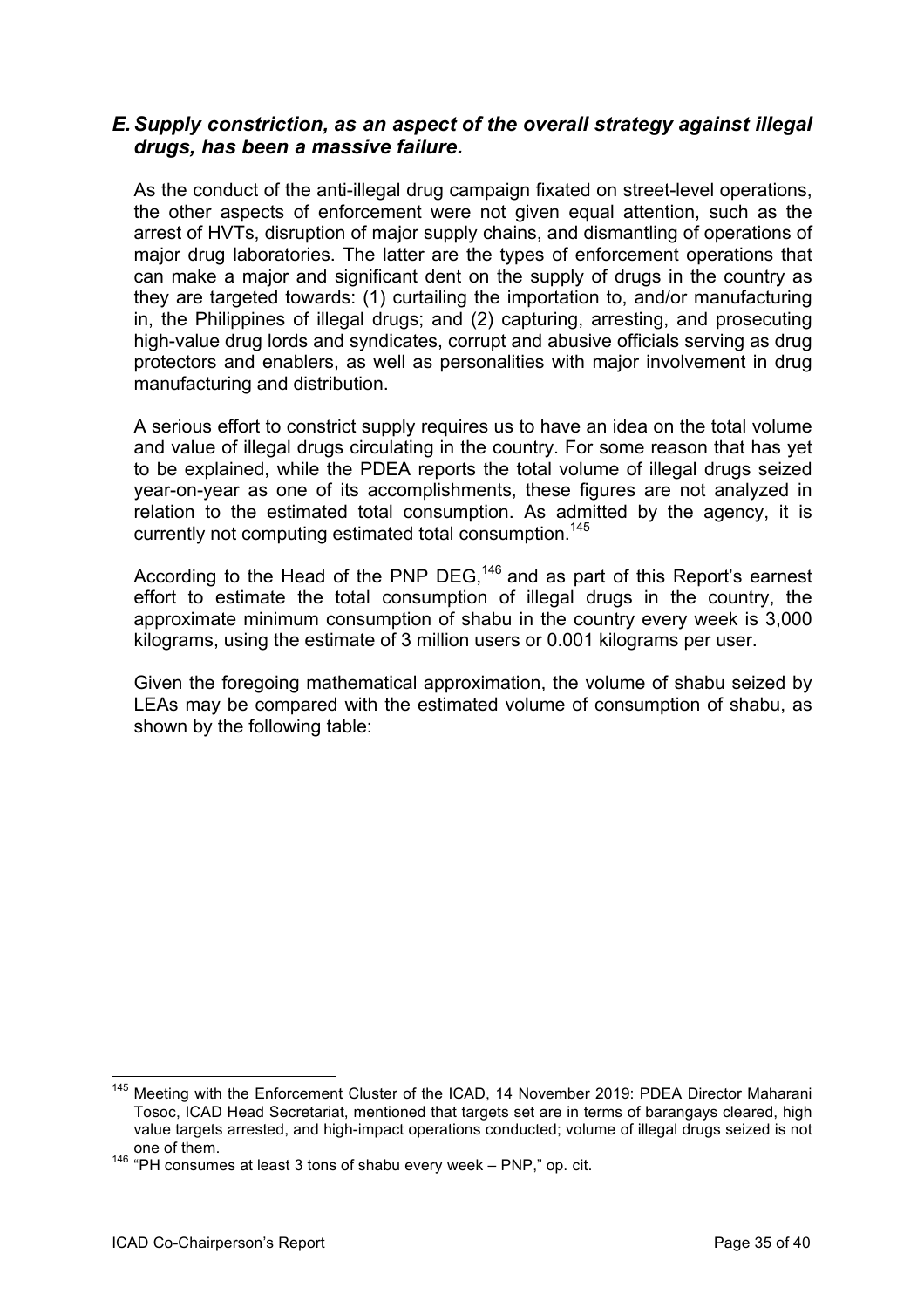

FIGURE 1 Seizures vs. Estimated Volume of Consumption of Shabu

*2. Estimated volume of consumption of shabu<sup>148</sup> (1 year, in kgs)*

Figure 1 shows that the percentage of shabu seized is less than 1% of the total estimated consumption of shabu. Despite the government's aggressive implementation of Project: "Double Barrel" that was supposed to ferret out drug laboratories and other sources of supply, as well as users and pushers, a staggering percentage of illegal drugs, particularly shabu, is still in circulation.

These dismal performances indicate the urgency and importance of a shift in strategy when it comes to purging our country of illegal drugs.

Illegal drugs, particularly shabu, continue "to be smuggled into the country through airports, seaports, and mail and parcel services due to the country's porous borders and long coastlines."149 Authorities need to continue to have the capacity and equipment to closely monitor all these possible entry points, in coordination with foreign counterparts.<sup>150</sup> Otherwise, the supply of illegal drugs will continue to flow unabated and the situation is only expected to grow worse in the remaining

*<sup>1.</sup> Volume of shabu seized<sup>147</sup> (in kgs)*

<sup>&</sup>lt;sup>147</sup> Enforcement Cluster Presentation, Meeting with the Enforcement Cluster of the ICAD, 14 November 2019.

<sup>&</sup>lt;sup>148</sup> Computed based on PNP DEG's estimated shabu consumption in the country of 3,000 kilograms per week multiplied by 52 weeks in a year.

<sup>149</sup> DDB, Philippine Anti-Illegal Drugs Strategy.<br>
<sup>149</sup> DDB, Philippine Anti-Illegal Drugs Strategy, page 24.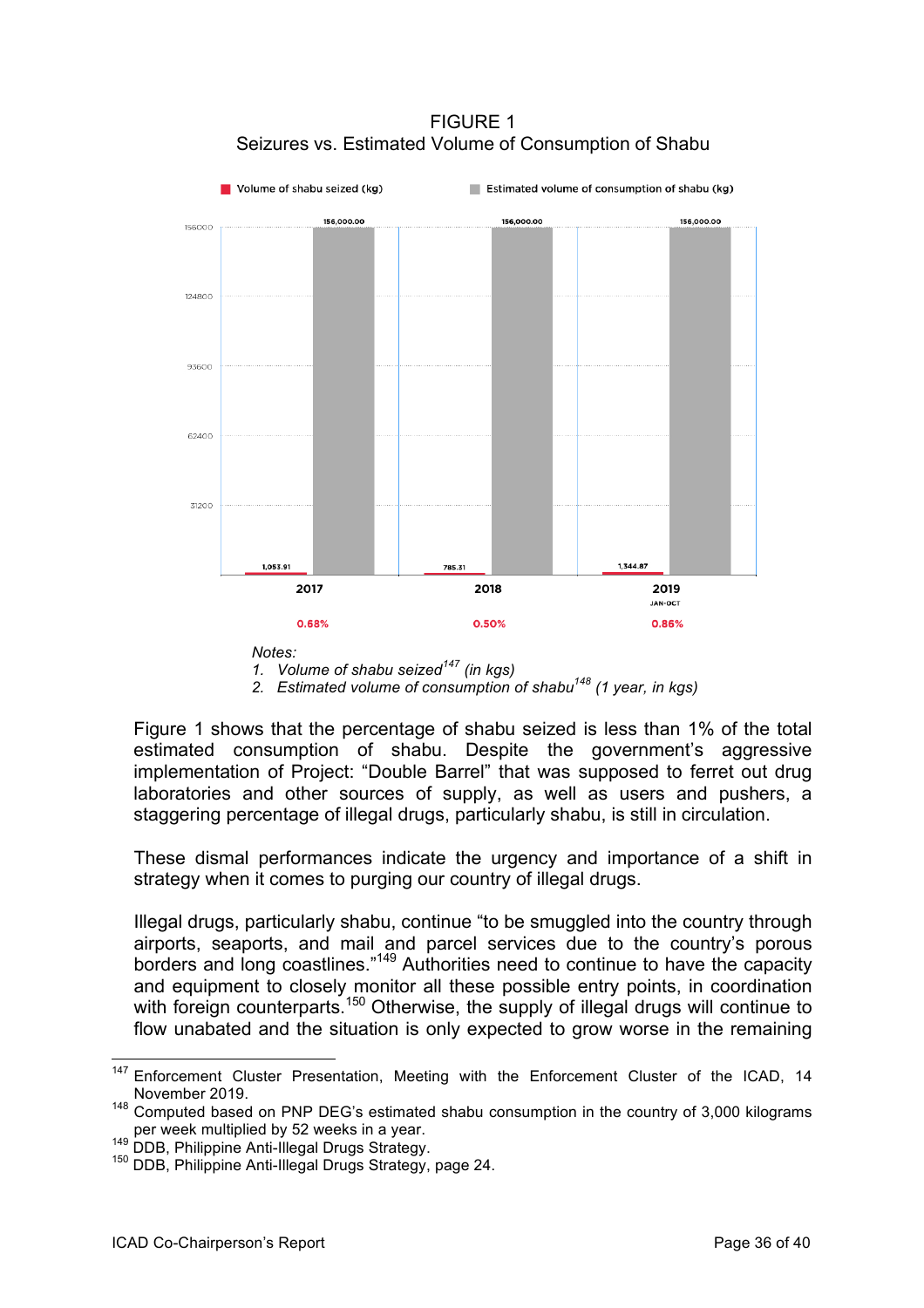two and half years of the administration. As far as distribution is concerned, reports have been consistent about how some of the government's own jail and prison facilities serve as nerve centers for the distribution of illegal drugs within the country.<sup>151</sup>

Related to the above, fund interdiction and asset tracing are most critical in dismantling criminal operations, especially big ones. Freezing assets and bank accounts and taking out the profits, especially of HVTs, have been found in many jurisdictions to be highly effective tools in disrupting drug operations.<sup>152</sup>

Thus, the AMLC should play a major role in constricting the supply of illegal drugs in the country with maximum effectivity through intelligence gathering and closer relations with its foreign counterparts. Drug trafficking being a borderless crime, now enabled by massive leaps in technological innovations in the fields of remittance, finance, and other fields, an effective AMLC can also greatly hinder the business of illegal drugs in the country because it has eyes on local fund flows, as well as international fund flows through its ties with its foreign counterparts.

The AMLC is "mandated to investigate money laundering and other violations of the AMLA… to ensure that the Philippines shall not be used as a money laundering site for the proceeds of any unlawful activity."<sup>153</sup> The AMLC creates and shares intelligence reports to LEAs, and responds to requests for assistance from the same in terms of investigating fund flows related to crimes that are typically associated with money laundering, one of which is drug trafficking.<sup>154</sup> In fact, drug trafficking is one of several unlawful activities that allow the AMLC to do a bank inquiry within 24 hours without having to go through the Court of Appeals.<sup>155</sup> According to a mutual evaluation report by the APG released in October 2019, the AMLC is now better structured to perform its functions as a financial intelligence unit, investigator, and asset recovery agency.<sup>156</sup>

However, despite the powers and tools available to the AMLC, the total number of petitions for freeze orders and civil forfeiture of suspected drug-related accounts that have been filed is hardly commensurate to the scale of the drug operations in the Philippines. The PNP itself has stated that, for shabu alone, the estimated consumption is valued at Php 25 billion per week.<sup>157</sup> That number translates to a

<sup>&</sup>lt;sup>151</sup> "Bato: Bilibid inmates control drug operations in Cebu," 30 September 2018, https://cebudailynews.inquirer.net/196648/bato-bilibid-inmates-control-drug-operations-cebu. Also, "Structures hiding criminal activity in NBI demolished," 09 October 2019, https://newsinfo.inquirer.net/1175673/structures-hiding-criminal-activity-in-nbp-demolished.

<sup>152</sup> APG, Anti-money laundering and counter-terrorist financing measures - Philippines, Third Round, Mutual Evaluation Report, October 2019, http://www.apgml.org/includes/handlers/getdocument.ashx?d=c0fe3714-bfcf-475e-8ff3-47e9c3cfe496.

<sup>153</sup> AMLC, Mandate, Vision, Mission, and Functions, http://www.amlc.gov.ph/images/PDFs/archive/mandates.pdf. <sup>154</sup> RA No. 9160, Anti-Money Laundering Act of 2001, <sup>29</sup> September 2001.

<sup>&</sup>lt;sup>155</sup> 2018 Implementing Rules and Regulations of Republic Act No. 9160, Otherwise Known as the Anti-Money Laundering Act of 2001, As Amended, 22 November 2018.

<sup>156</sup> APG, Anti-money laundering and counter-terrorist financing measures – Philippines, op. cit.

<sup>&</sup>lt;sup>157</sup> "PH consumes at least 3 tons of shabu every week – PNP," op. cit.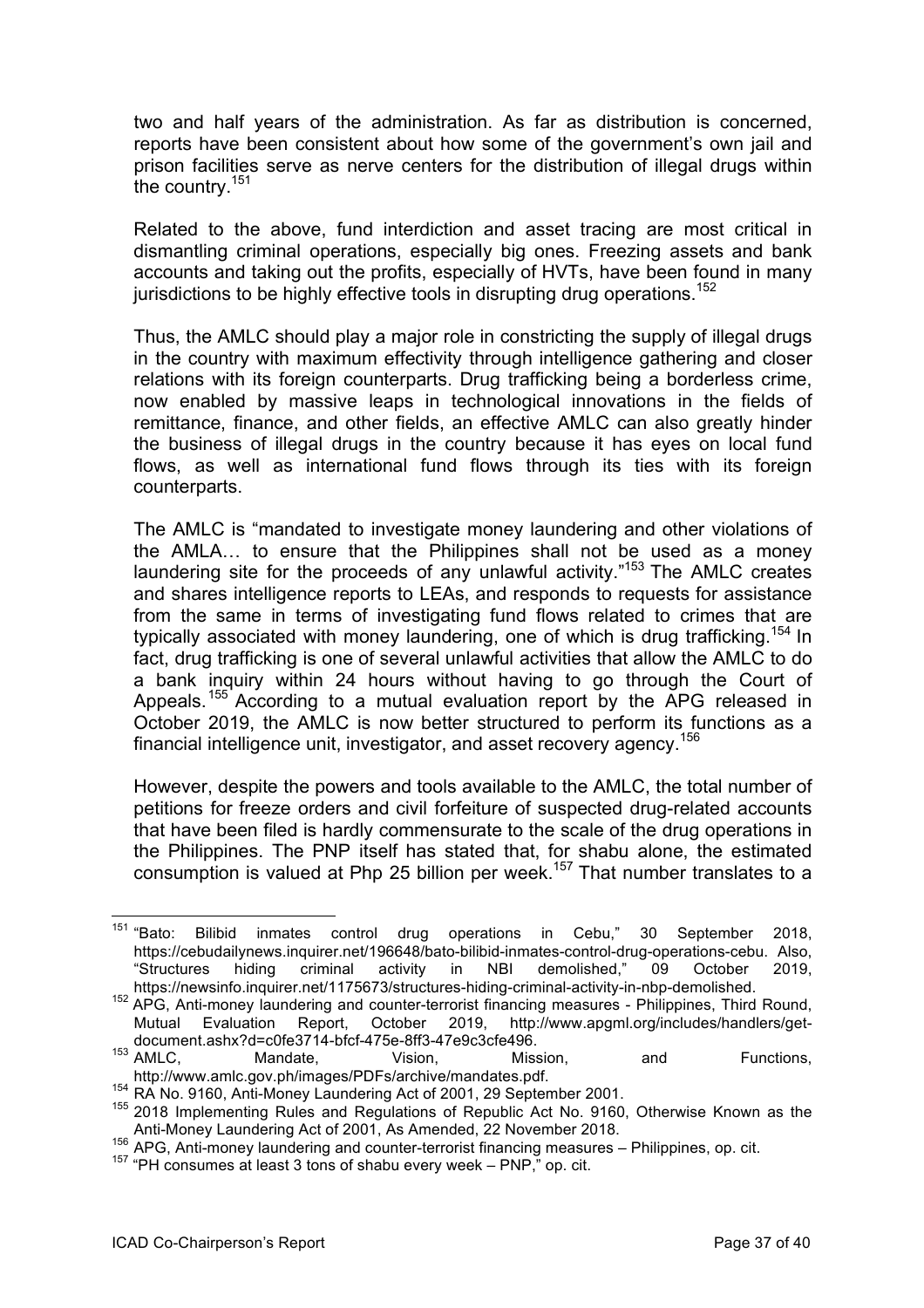Php 1.3 trillion consumption per year.<sup>158</sup> However, the AMLC has reported during the first Rehabinasyon National Anti-Drugs Summit held in Davao City in February 2019 that it has frozen a total of Php 1.4 billion in illegal drug-related assets from 2017-2018.<sup>159</sup>

While this is almost four times higher than the assets frozen during the 2013-2016 period,<sup>160</sup> it is not even 1% of total estimated consumption, and that is just for shabu. For an administration that champions the campaign against illegal drugs as its flagship program, it should be able to report a sharp increase in drug-related freeze orders, civil forfeitures, and money laundering cases filed because with stronger fund interdiction in enforcement operations, there is a better chance of making HVT arrests and dismantling drug operation networks.

In light of the above, the following are recommended:

#### **1. Shift the focus of LEAs to supply constriction.**

Together with efforts to go after users and street-level pushers, which only resulted in a small dent on the drug market, the performance of LEAs should be reported monthly and measured consistently in terms of curtailing the supply and trade of illegal drugs. The first important step in this direction is to require LEAs to set targets in terms of illegal drug seizures and report these in relation to total estimated consumption, on top of existing targets and reports on highimpact operations conducted. This shift of focus is not just more effective; it also shows the government's leadership and sincerity in going after the big players, and not just street-level pushers.

Part of this shift of focus should be intensifying the internal cleansing in all involved LEAs. The importance of this is reinforced in by the controversy in 2018, when Php 11 billion worth of shabu was able to enter the country through magnetic lifters.<sup>161</sup> It was later on established that this was facilitated due to collusion among members of the PNP, the PDEA, and the BOC.<sup>162</sup>

Equally important is neutralizing, through global and regional cooperation, transnational drug syndicates responsible for the proliferation of illegal drugs in the Philippines. It is noted in the PADS that there are three transnational syndicates and these are the Chinese or Filipino-Chinese drug syndicates, African drug syndicates, and the Mexican-Sinaloa drug cartel. <sup>163</sup> The Enforcement Cluster also reported that the Golden Triangle (Myanmar, Laos,

<sup>&</sup>lt;sup>158</sup> Computed based on PNP DEG's estimated shabu consumption in the country of Php 25 billion per

week multiplied by 52 weeks in a year.<br><sup>159</sup> "AMLC reports hike in frozen drug-related assets to P1.4 billion," 07 March 2019, https://www.bworldonline.com/amlc-reports-hike-in-frozen-drug-related-assets-to-p1-4-billion/.  $160$  Ibid.

<sup>&</sup>lt;sup>161</sup> "TIMELINE: P11B-worth of shabu slips past PH customs days after P4.3B worth of shabu was intercepted," 26 October 2018, https://cnnphilippines.com/news/2018/10/26/timeline-shabusmuggling-magnetic-lifters.html.

<sup>162</sup> "PDEA files raps vs suspects in P11-B 'shabu' shipment," 13 December 2018, https://news.abscbn.com/news/12/13/18/49-face-raps-over-p11-b-shabu-in-magnetic-lifters.

<sup>163</sup> **DDB. Philippine Anti-Illegal Drug Strategy, page.22.**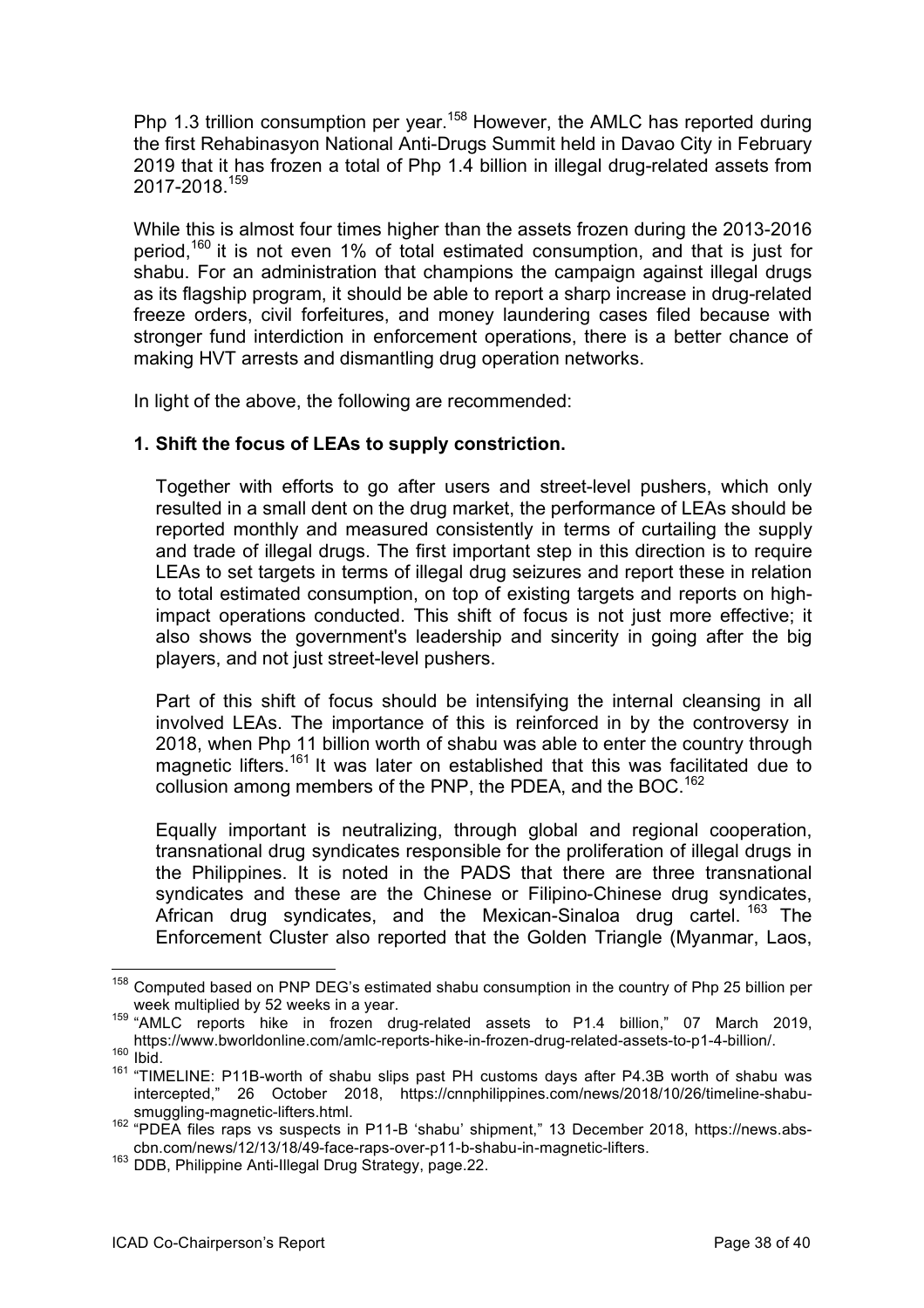and Thailand)<sup>164</sup> have also been a source of illegal drugs for local drug groups, protectors, and pushers.

The government must continue to work closely with the foreign governments of identified sources and trafficking markets like China, Africa, Mexico, and the Golden Triangle (Myanmar, Laos, and Thailand), to neutralize transnational syndicates. This can be done through multilateral dialogue and cooperation towards agreeing on actionable commitments, including intelligence sharing and fund interdiction, to impede the flow of illegal drugs in and out of the country.

#### **2. Provide the necessary equipment and staffing to LEAs to capacitate them to more effectively prevent the entry of illegal drugs into the country and its distribution, and gather information on HVTs and their operations.**

If the drug war is this administration's main program, it must put money where its mouth is and support law enforcement officers who put their lives on the line to go after big drug lords and operators. Additionally, the necessary equipment must be provided to make them more effective in going after and arresting key and major players of drug cartels and/or syndicates.

For instance, each airport and seaport should be equipped with enough highpowered X-ray machines that can detect illegal drugs and the appropriate number of properly trained K9 units to efficiently detect smuggled drugs and controlled precursors and essential chemicals.

To effectively complement the foregoing effort, there should be strict implementation of security measures inside prison and jail facilities to prevent continuous use of cell phones for drug transactions. This can be done through the provision of CCTV cameras, jammer instruments and drug enforcement agents to disrupt distribution networks that operate within these facilities.

#### **3. Strengthen the role of the AMLC in the anti-illegal drug campaign.**

It bears stressing that the AMLC plays a critical role in constricting the flow of illegal drugs in the country through its technical expertise in the field of financial surveillance and interception of the money that funds the supply and trafficking operations of drug syndicates. As such, the AMLC's role can be strengthened as follows:

a. Amend RA No. 9160 or the Anti-Money Laundering Act to allow the AMLC to directly prosecute drug-related money laundering offenders.

Under the current set-up, the AMLC's investigatory, supervisory, and prosecutory roles allow the agency to receive reports from the financial sector on covered and secured transactions, investigate these and share

<sup>164</sup> Enforcement Cluster Presentation, ICAD Conference, <sup>08</sup> November 2019.